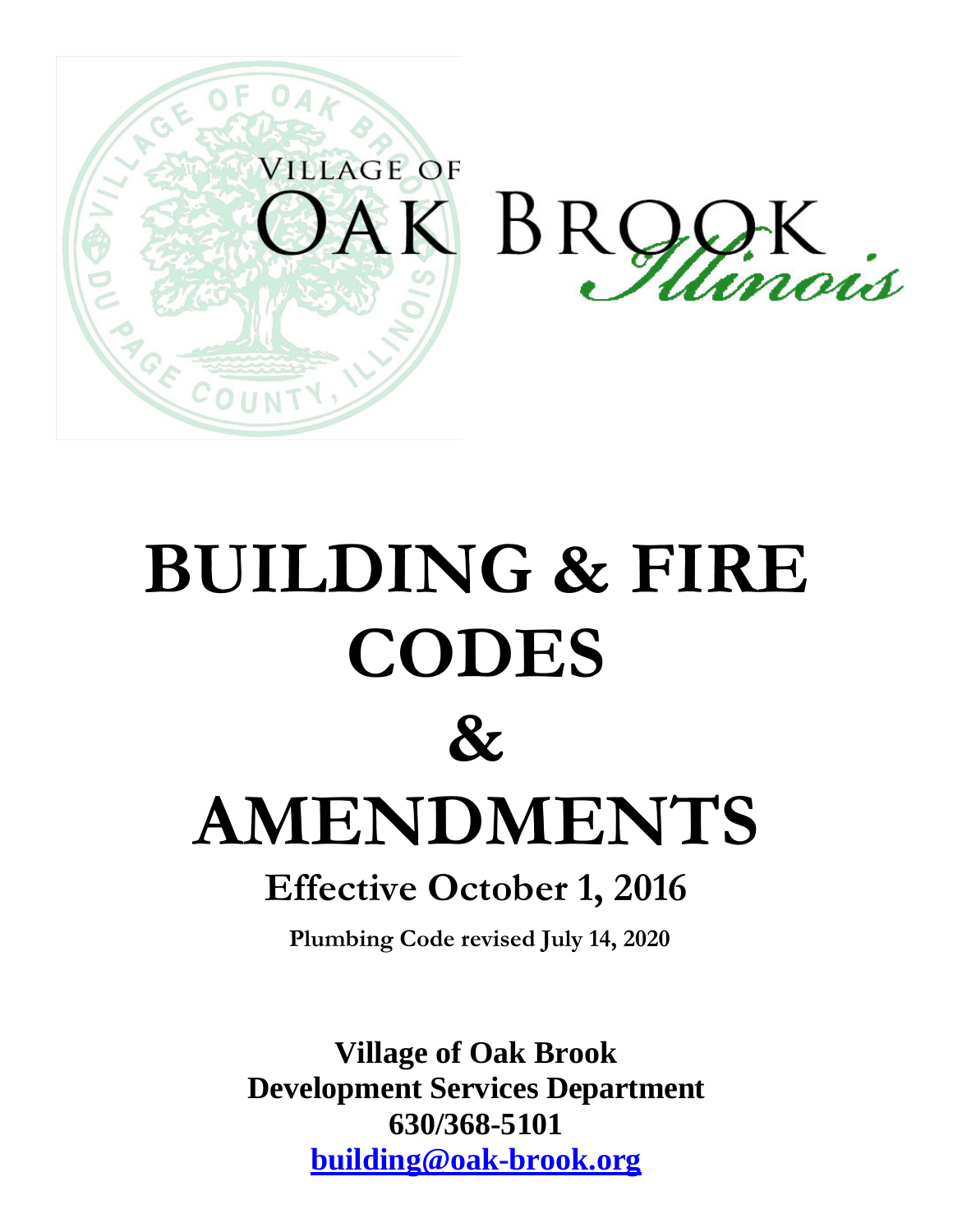## **INDEX**

| <b>TOPIC</b>                                                                                           | <b>PAGE</b> |
|--------------------------------------------------------------------------------------------------------|-------------|
| <b>Section 10-1-1:</b><br><b>BUILDING CODES ADOPTED BY REFERENCE</b>                                   | 3           |
| <b>Section 10-1-2:</b><br>2015 INTERNATIONAL BUILDING CODE AMENDMENTS                                  | 5           |
| <b>2015 INTERNATIONAL RESIDENTIAL CODE</b><br><b>AMENDMENTS</b>                                        | 21          |
| <b>2015 INTERNATIONAL MECHANICAL CODE</b><br><b>AMENDMENTS</b>                                         | 31          |
| <b>2014 ILLINOIS PLUMBING CODE AMENDMENTS</b>                                                          | 33          |
| <b>2014 NATIONAL ELECTRIC CODE AMENDMENTS</b>                                                          | 40          |
| 2015 INTERNATIONAL PROPERTY MAINTENANCE CODE<br><b>AMENDMENTS</b>                                      | 43          |
| 2015 INTERNATIONAL EXISTING BUILDING CODE<br><b>AMENDMENTS</b>                                         | 50          |
| <b>2015 INTERNATIONAL FUEL GAS CODE AMENDMENTS</b>                                                     | 52          |
| 2015 INTERNATIONAL SWIMMING POOL AND SPA CODE                                                          | 53          |
| 2015 INTERNATIONAL PLUMBING CODE AMENDMENTS                                                            | 54          |
| <b>Section 10-2-2</b><br><b>2015 INTERNATIONAL FIRE CODE AMENDMENTS</b>                                | 55          |
| <b>Section 10-1-6:</b><br>DEMOLITION AND CONSTRUCTION SITE MANAGEMENT                                  | 64          |
| <b>Hours of Construction</b>                                                                           | 68          |
| <b>INTERNATIONAL CODE COUNCIL<sup>©</sup> - OAK BROOK</b><br><b>CONTRACTOR EXAMINATION INFORMATION</b> | 75          |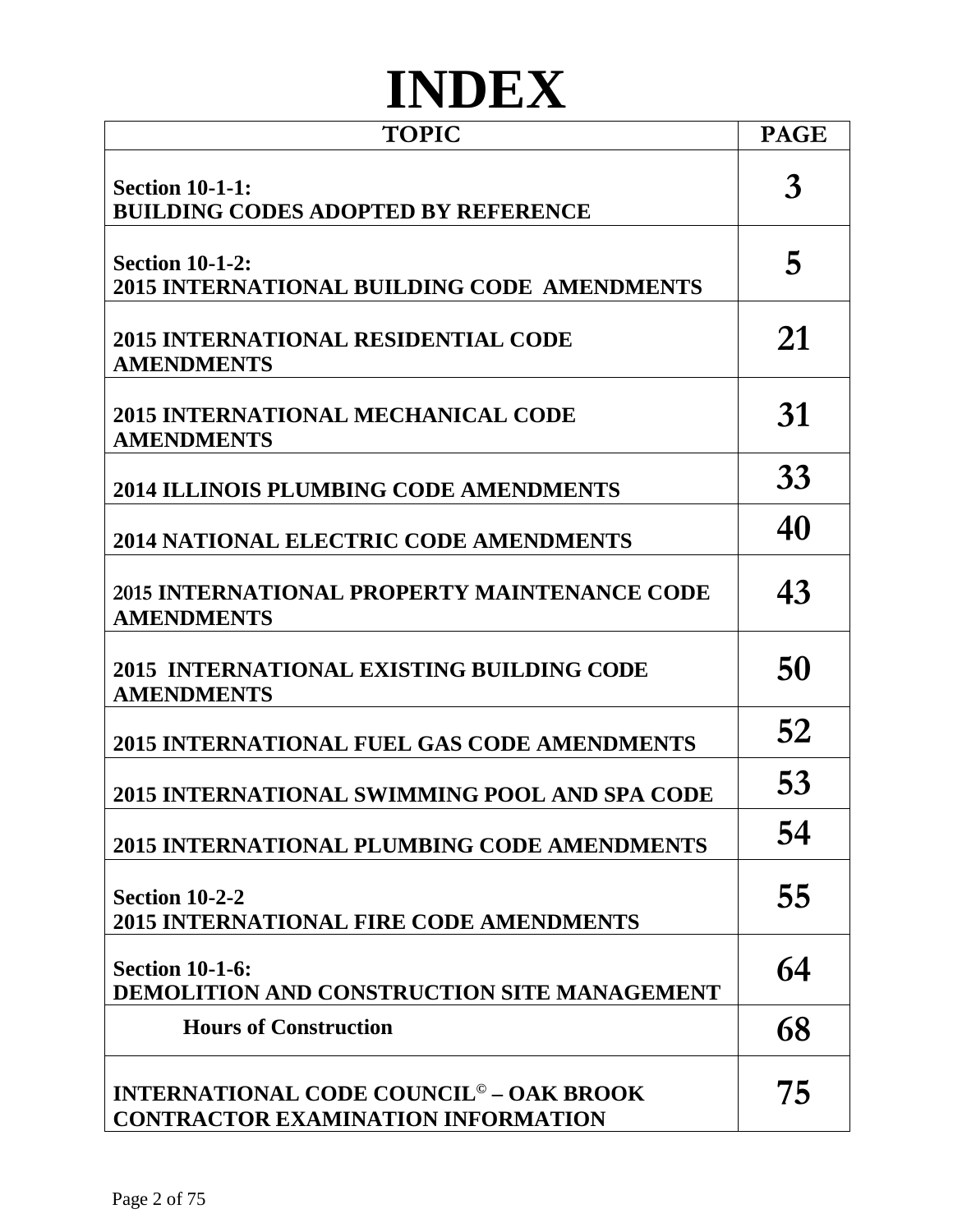#### **Section 10-1-1: BUILDING CODES ADOPTED BY REFERENCE**

#### **A. INTERNATIONAL BUILDING CODE**

2015 Edition, including appendix chapters A, C, E, F, G, I, and K (see International Building Code section 101.2.1, 2015 edition), published by the International Code Council, Inc.

#### **B. INTERNATIONAL RESIDENTIAL CODE**

2015 Edition, including appendix chapters A, B, C, D, F, G, H, I, J, K, M, O, Q, R, S, T, and U (see International Residential Code section R101.2.1, 2015 edition), published by the International Code Council, Inc.

#### **C. INTERNATIONAL MECHANICAL CODE**

2015 Edition, including appendix chapter A (see International Mechanical Code section 101.2.1, 2015 edition), published by the International Code Council, Inc.

**D. ILLINOIS PLUMBING CODE, 77 Ill. Admin. Code 890** *et seq.***,** as may be amended.

#### **E. NATIONAL ELECTRIC CODE (NEC)**

2014 Edition, published by the National Fire Protection Association

#### **F. STATE OF ILLINOIS SAFETY CODE for ELEVATORS and** ESCALATORS as follows:

- 1) AMERICAN SOCIETY of MECHANICAL ENGINEERS (ASME)
	- a)Safety Code for Elevators and Escalators (ASME A17.1- 2013/CSA B44- 2013) and Performance-Based Safety Code for Elevators and Escalators (ASME A17.1-2007/CSA B44.7 07);
	- b) Guide for Inspection of Elevators, Escalators and Moving Walks (ASME A17.2-2012);
	- c)Safety Code for Existing Elevators and Escalators (ASME A17.3- 2005, but only as required under section 35(h) and (i) of the Act and subsection (d) of this Section;
	- d) Safety Standards for Platform Lifts and Stairway Chairlifts. (ASME A18.1-21011)

e)Standard for Qualification of Elevator Inspectors (ASME QEI-1- 2013)

#### 2) AMERICAN SOCIETY of CIVIL ENGINEERS (ASCE) AMERICAN NATIONAL STANDARDS INSTITUTE (ANSI) Automated People Mover Standards (ANSI/ASCE/T&DI 21-13).

Guide for Inspection of Elevators, Escalators and Moving Walks (ASME A17.2-2012);

#### **G. INTERNATIONAL PROPERTY MAINTENANCE CODE**

2015 Edition, including appendix chapter A, published by the International CodeCouncil, Inc.

#### **H. ILLINOIS ENERGY CONSERVATION CODE**

International Energy Conservation Code **2018** Edition, published by the International Code Council, Inc. as adopted and amended by the state of Illinois.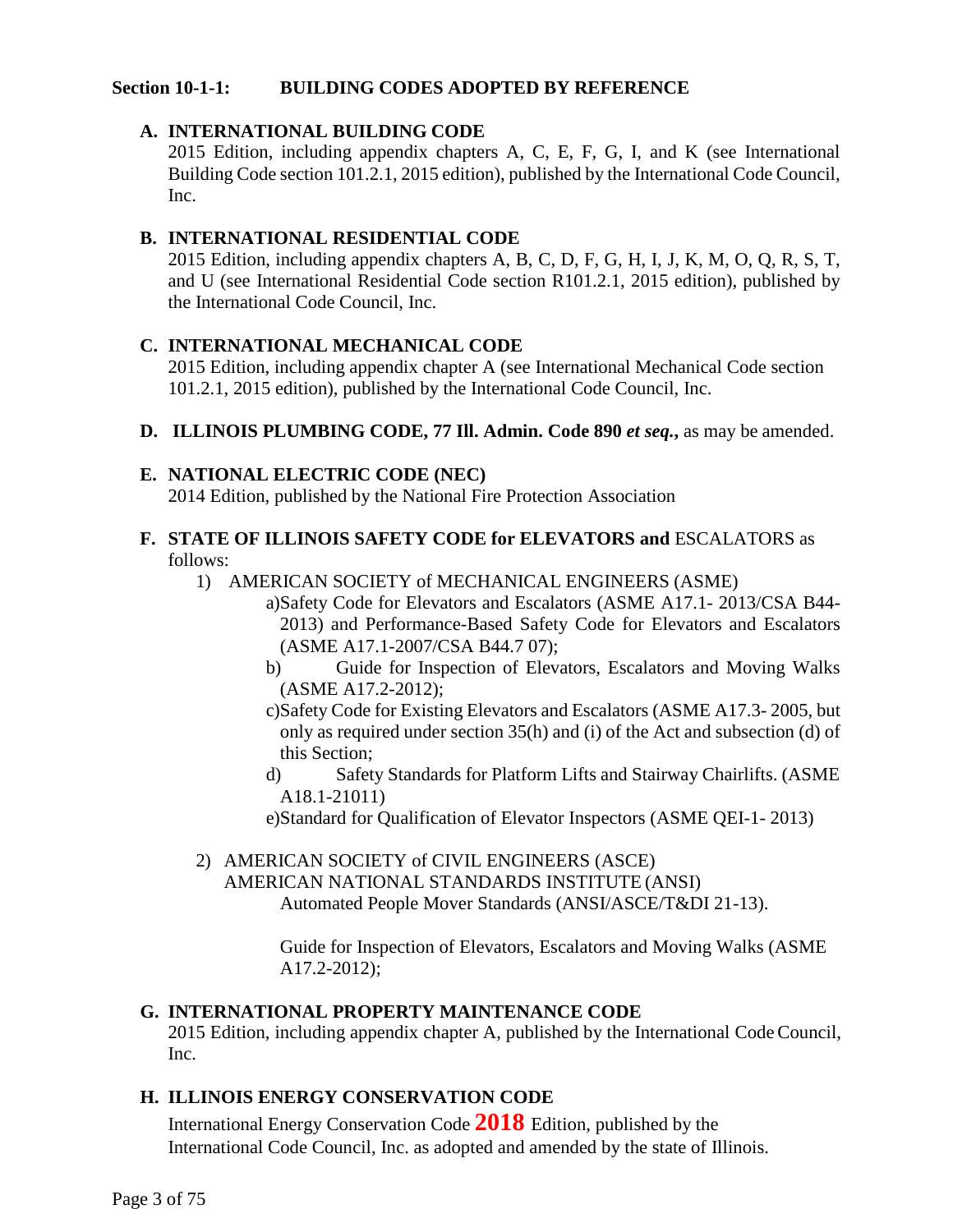#### **I. INTERNATIONAL EXISTING BUILDING CODE**

2015 Edition, published by the International Code Council, Inc.

#### **J. INTERNATIONAL FUEL GAS CODE**

2015 Edition, including appendix chapters A, B, C, and D (see international fuel gas code section 101.3, 2015 edition), published by the International Code Council, Inc.

#### **K. INTERNATIONAL SWIMMING POOL AND SPA CODE**

2015 Edition, published by the International Code Council, Inc.

#### **L. INTERNATIONAL PLUMBING CODE**

Those sections of the international plumbing code: 2015 edition, including appendix chapters C and F, published by the International Code Council, Inc., which address subjects not expressly governed by the state of Illinois plumbing code, 2014 edition, published by the Illinois Department of Public Health.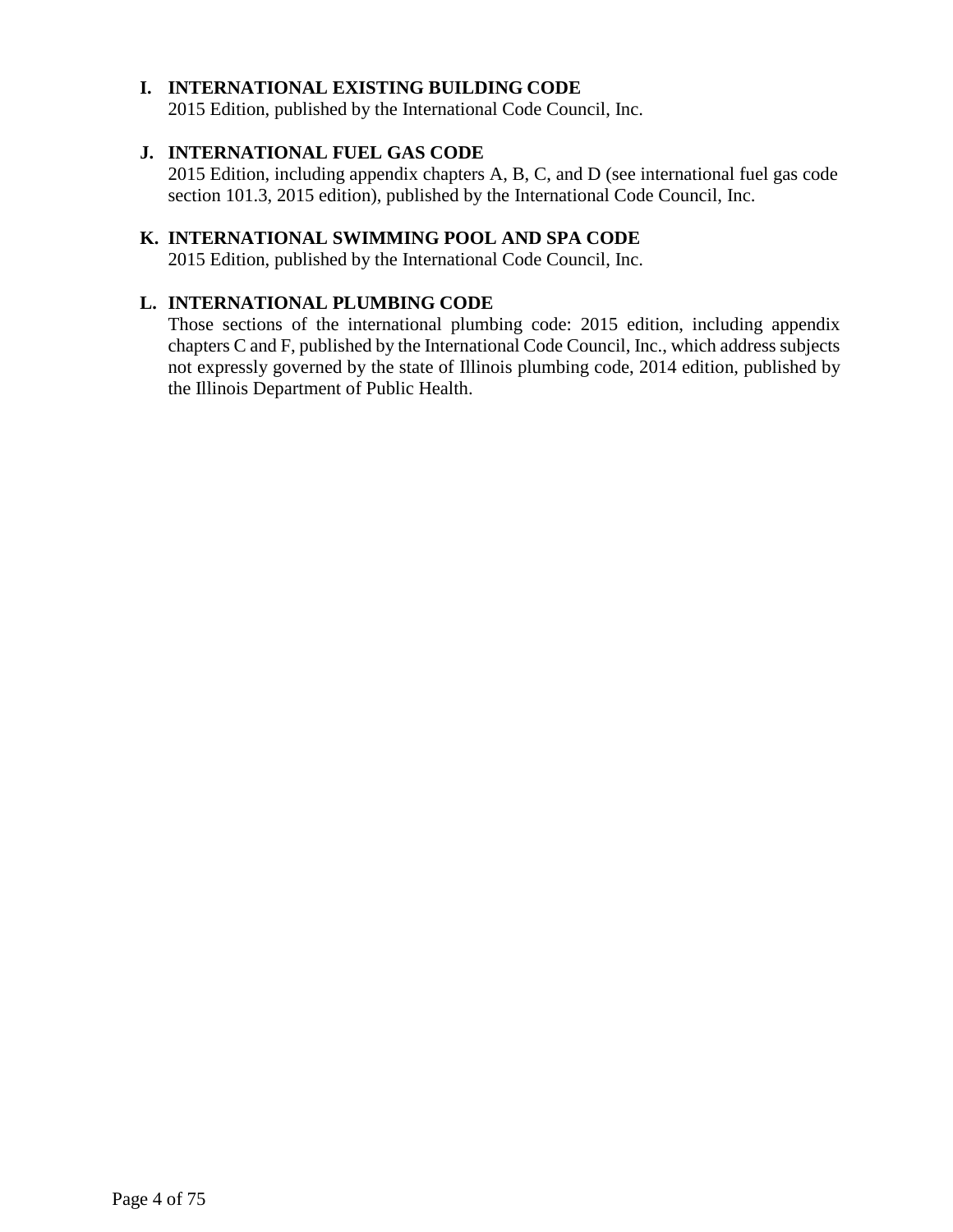#### **A. International Building Code Amendments: CHAPTER 1 ADMINISTRATION**

**101.1 Title.** Is amended by inserting the words "village of Oak Brook, IL."

#### **102.4 Referenced Codes And Standards**. Is amended to read as follows:

The other codes listed in Sections 101.4.1 through 101.4.7 and referenced elsewhere in this code shall be considered part of the requirements of this Code to the prescribed extent of each such reference. Where differences occur between provisions of this Code and referenced standards, the provisions of this code shall apply. Where differences occur between provisions of this and any other provision of the Village Code, the most restrictive provision shall apply.

**103.2 Appointment**. Is deleted in its entirety.

#### **104.8 Liability**. Delete reference to "member of the Board of Appeals."

**105.1.1 Semi-Annual Permit** A semi-annual permit is required for the installation and/or continuance of boarding on a vacant building. The *building official* is authorized to approve additional permit(s) for individual cases, upon application of the *owner* or the owner's authorized agent, providing that the applicant demonstrates *approved cause* and provides an *approved* plan and timeframe for restoration or demolition of the building. The details of action granting the additional permit(s) shall be recorded and entered in the files of the department of building safety.

**105.1.2 Annual Permit Records is** deleted in its entirety.

105.2 **Work exempt from permit.** Exemptions from permit requirements of this code shall not be deemed to grant authorization for any work to be done in any manner in violation of the provisions of this code or any other laws or ordinances of this jurisdiction. Permits shall not be required for the following:

#### **Building:**

- 1. One-story detached accessory structures, without foundations, used as tool and storage sheds, playhouses and similar uses, provided the floor area does not exceed 32 square feet and the cubic volume does not exceed 256 cubic feet.
- 2. Painting, papering, tiling, carpeting, cabinets & counter tops (not associated with kitchen or bath), and similar finish work with the condition that no structural, plumbing, or electrical changes or alterations are associated with these activities.
- 3. Temporary motion picture, television and theater stage sets and scenery.
- 4. Prefabricated swimming pools accessory to a one- or two-family occupancy that meet all of the following:
	- a) Less than 24 inches (610 mm) deep, and do not exceed 2,500 gallons (9,462.5 L)-when filled to the highest level that water can reach before it spills out,
	- b) There is no pump, filtration or mechanical circulation of the water, and
	- c) Installed entirely above ground.
- 5. Swings and other playground equipment less than fifteen feet (15') in height above grade.
- 6. Nonfixed and movable fixtures, cases, racks, counters and partitions not over 5 feet 9 inches (1753 mm) in height.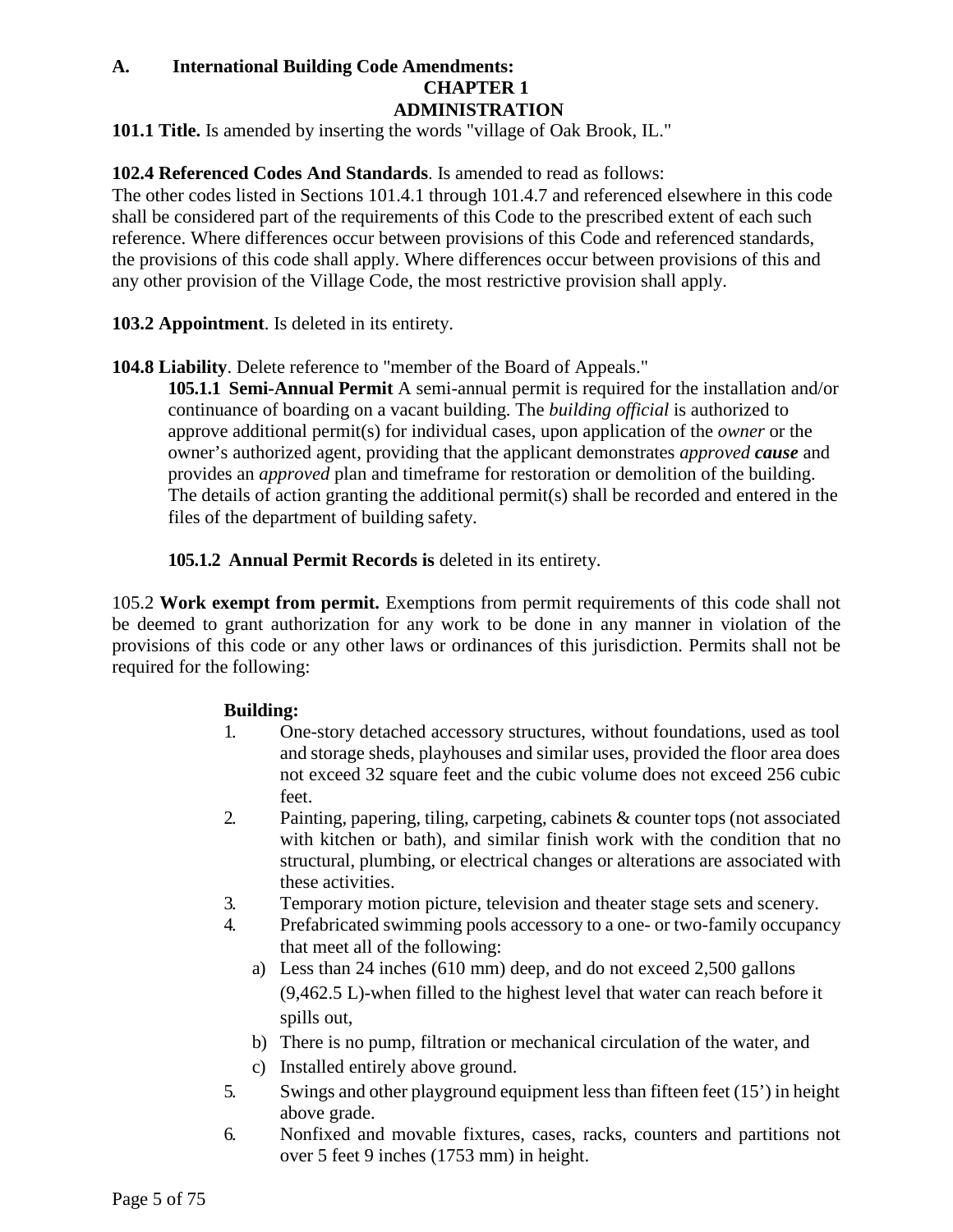- 7. Storm windows or storm doors installed over existing fenestration.
- 8. Retaining walls without integral stairways that are not over 30 inches in height measured from the lowest adjacent grade to the top of the wall, unless supporting a surcharge or impounding Class I, II or IIIA liquids

#### **Electrical:**

- 1. **Repairs and maintenance:** Minor repair work, including the replacement of lamps or the connection of *approved* portable electrical equipment to *approved* permanently installed receptacles.
- 2. **Radio and television transmitting stations:** The provisions of this code shall not apply to electrical equipment used for radio and television transmissions, but do apply to equipment and wiring for a power supply and the installations of towers and antennas.
- 3. **Temporary testing systems:** A *permit* shall not be required for the installation of any temporary system required for the testing or servicing of electrical equipment or apparatus.

#### **Gas:**

- 1. Portable heating appliance.
- 2. Replacement of any minor part that does not alter approval of equipment or make such equipment unsafe.

#### **Mechanical:**

- 1. Portable heating appliance.<br>2. Portable ventilation equipm
- Portable ventilation equipment.
- 3. Portable cooling unit.
- 4. Steam, hot or chilled water piping within any heating or cooling equipment regulated by this code.
- 5. Replacement of any part that does not alter its approval or make it unsafe.
- 6. Portable evaporative cooler.
- 7. Self-contained refrigeration system containing 10 pounds (5 kg) or less of refrigerant and actuated by motors of 1 horsepower (746 W) or less.

#### **Plumbing:**

- 1. The stopping of leaks in drains, water, soil, waste or vent pipe, provided, however, that if any concealed trap, drain pipe, water, soil, waste or vent pipe becomes defective and it becomes necessary to remove and replace the same with new material, such work shall be considered as new work and a *permit* shall be obtained and inspection made as provided in this code.
- 2. The clearing of stoppages or the repairing of leaks in pipes, valves or fixtures and the removal and reinstallation of water closets, provided such repairs do not involve or require the replacement or rearrangement of valves, pipes or fixtures.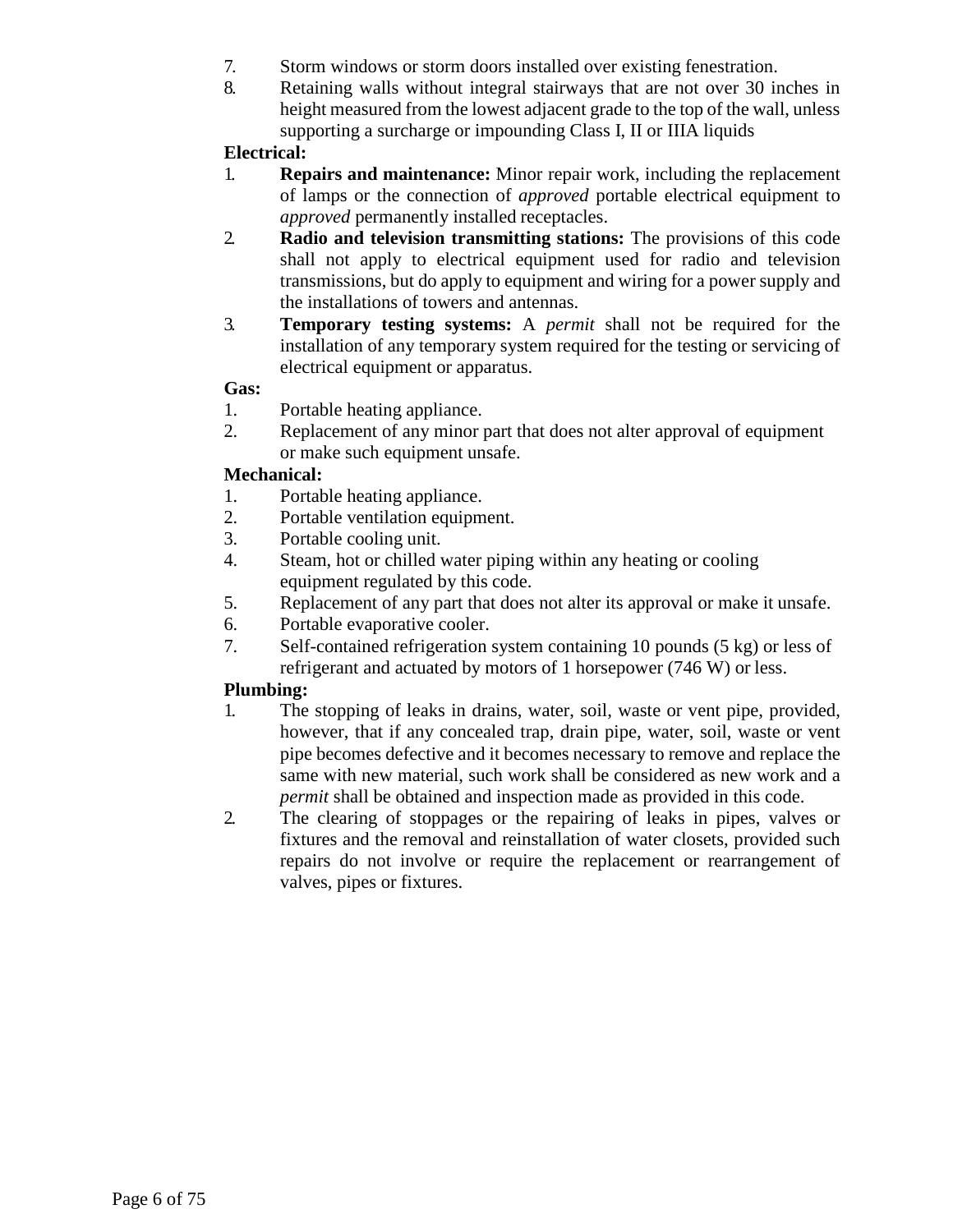#### **Tents**:

Tents and membrane structures having an area in excess of 400 square feet (37 m<sup>2</sup>) shall not be erected, operated or maintained for any purpose without first obtaining a permit and approval from the *fire code official and building official* .

#### **Exceptions:**

- 1. Tents used exclusively for recreational camping purposes.
- 2. Tents open on all sides that comply with all of the following:

2.1. Individual tents having a maximum size of 700 square feet (65  $m<sup>2</sup>$ ).

2.2. The aggregate area of multiple tents placed side by side without a fire break clearance of 12 feet (3658 mm), not exceeding 700 square feet  $(65 \text{ m}^2)$  total.

2.3. A minimum clearance of 12 feet (3658 mm) to all structures and other tents

2.4 Individual tents having an occupancy load of 49 or less- as calculated by Section 1004 of this code.

**105.5 Expiration.** Every *permit* issued shall become invalid unless the work on the site authorized by such *permit* is commenced within 90 days after its issuance, or if the work authorized on the site by such *permit* is suspended or abandoned for a period of 90 days after the time the work is commenced. The *building official* is authorized to grant, in writing, one or more extensions of time. The extension shall be requested in writing and justifiable cause demonstrated.

**105.5.1 Permit Expiration.** The *building official* is authorized to grant, in writing, one or more extensions of time. The extension shall be requested in writing, prior to the expiration of the permit, and justifiable cause demonstrated. If work is not completed after the expiration of the granted extension(s), the applicant shall pay an additional permit fee of one-half  $(1/2)$  of the original permit fee and provide the village with a new schedule for completion of demolition and/or new construction. This provision is in addition to and does not negate the provisions of section [9-9-2A o](http://sterling.webiness.com/codebook/?ft=3&find=9-9-2A)f this code.

**105.5.2 Method for Determining Permit Expiration Date**. Any 90 day period of validity shall commence when the permit is issued, each time the work is inspected by the *building official*, or when an extension is granted by the *building official*. If, at the end of any 90 day period, there has been no subsequent request for inspection, or if an extension has not been granted, the permit shall become permanently invalid and any and all permit fees and restoration/completion bond(s) with the Village of Oak Brook for this project shall be forfeit. Forfeiture shall not constitute a waiver of the village's right to collect from the applicant the amount of a deficiency in excess of the bond. The village shall retain the right to use all legal and equitable remedies available to it for collection of such deficiency.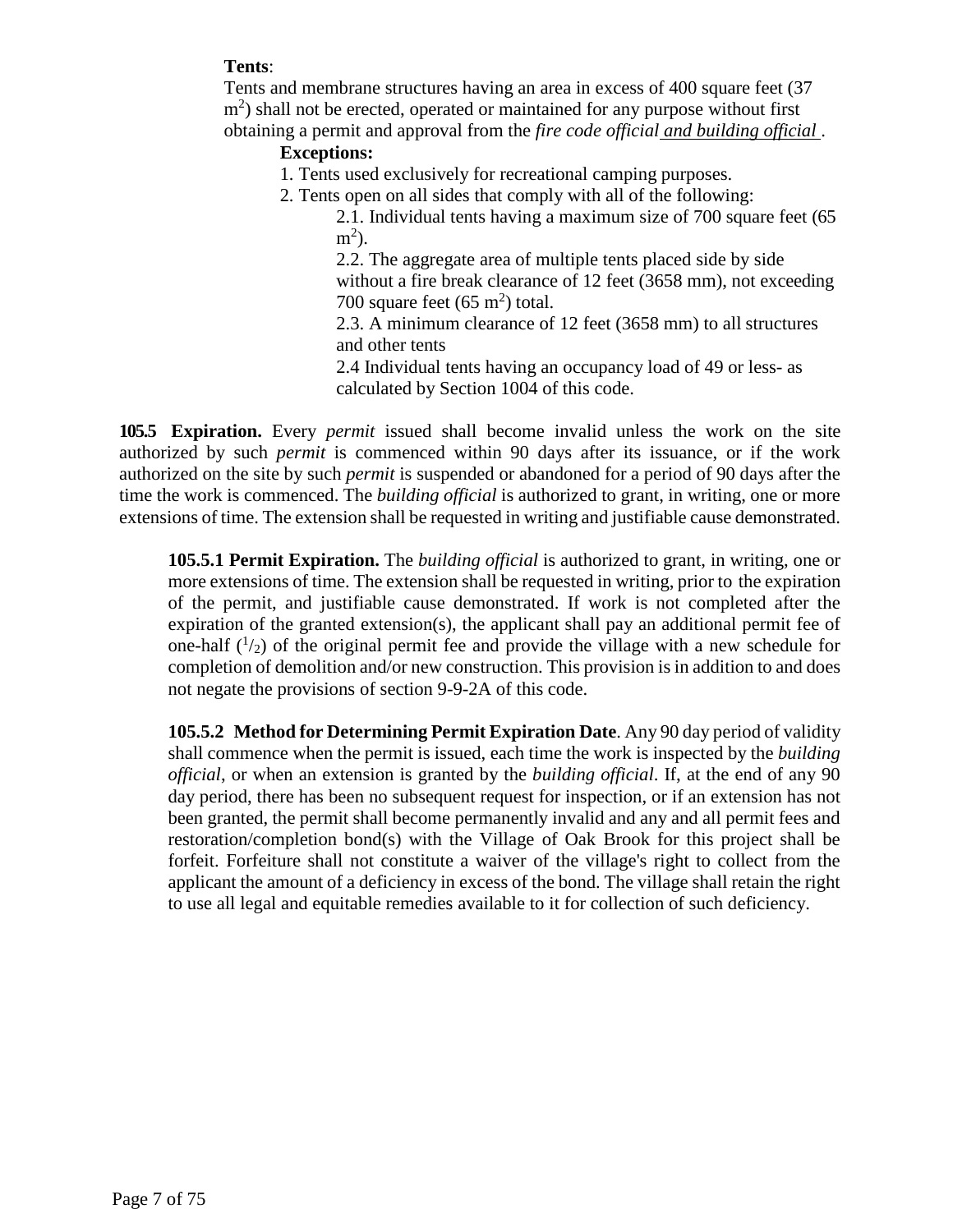**105.6.1 Suspended Permits.** Permits may be suspended for no more than 60 days. Within that 60 day period, the cause or reason for suspension shall be corrected to meet the requirements of this code, or the *building official* shall revoke the permit. If the cause or reason for the suspension is corrected, the *building official* shall reinstate the permit with the expiration timeframe starting on the date of reinstatement. There shall be an administrative fee of 50% of the total permit fee(s) for each reinstatement granted.

> Exception: The administrative fee shall be waived if the suspension was due to no fault of the applicant, owner, or their agent(s)."

**105.6.2 Revoked Permits**. Any permit which has been revoked shall become permanently invalid, any and all fees and/or restoration/completion bond(s) with the Village of Oak Brook for this project shall be forfeit. Forfeiture shall not constitute a waiver of the village's right to collect from the applicant the amount of a deficiency in excess of the bond. The village shall retain the right to use all legal and equitable remedies available to it for collection of such deficiency.

**Exception:** Permit fees and restoration/completion bond(s) for permits revoked due to no fault of the applicant, owner, or fee remitter may be refunded. This provision shall not be construed to allow refund of a bond while there are outstanding fees, charges or conditions needing to be brought into compliance. This provision shall not be construed to allow for the refund of application fees, plan review fees, inspection fees, engineering fees, or other expenses incurred by the Village of Oak Brook."

105.7 **Placement of permit.** The building *permit* or copy shall be kept on the site of the work until the completion of the project. The building *permit or* copy shall be prominently displayed in a location that is visible and accessible to the public.

105.8 **Completion of Work upon Which a Permit Has Expired or Been Revoked.** A new permit shall be required for completion and/or a certificate of occupancy. The outstanding work shall be reviewed under the codes and ordinances adopted at the time of re-submittal. All fees and bonds shall be required as for a new permit for the entire scope of the work.

**105.8.1 Premises upon Which a Permit Has Expired or Been Revoked.** The premises shall be maintained in a safe and secure condition at all times.

**105.8.2 New Permit Application.** Once a permit has **expired or** been revoked, the responsible party shall immediately commence a good faith effort to obtain the required permits, including the submittal of construction plans, along with all fees and bonds within fifteen days (15 days) of expiration or revocation. If the submittals are not received within that fifteen (15) day period, an additional permit fee of one hundred dollars (\$100.00) per day shall be paid by the permittee for every day thereafter until the required submittals are received. The requirement of permit(s) for completion and/or certificate of occupancy shall not be utilized to preclude or be construed as a defense against other legal remedies available to satisfy the intent of this code.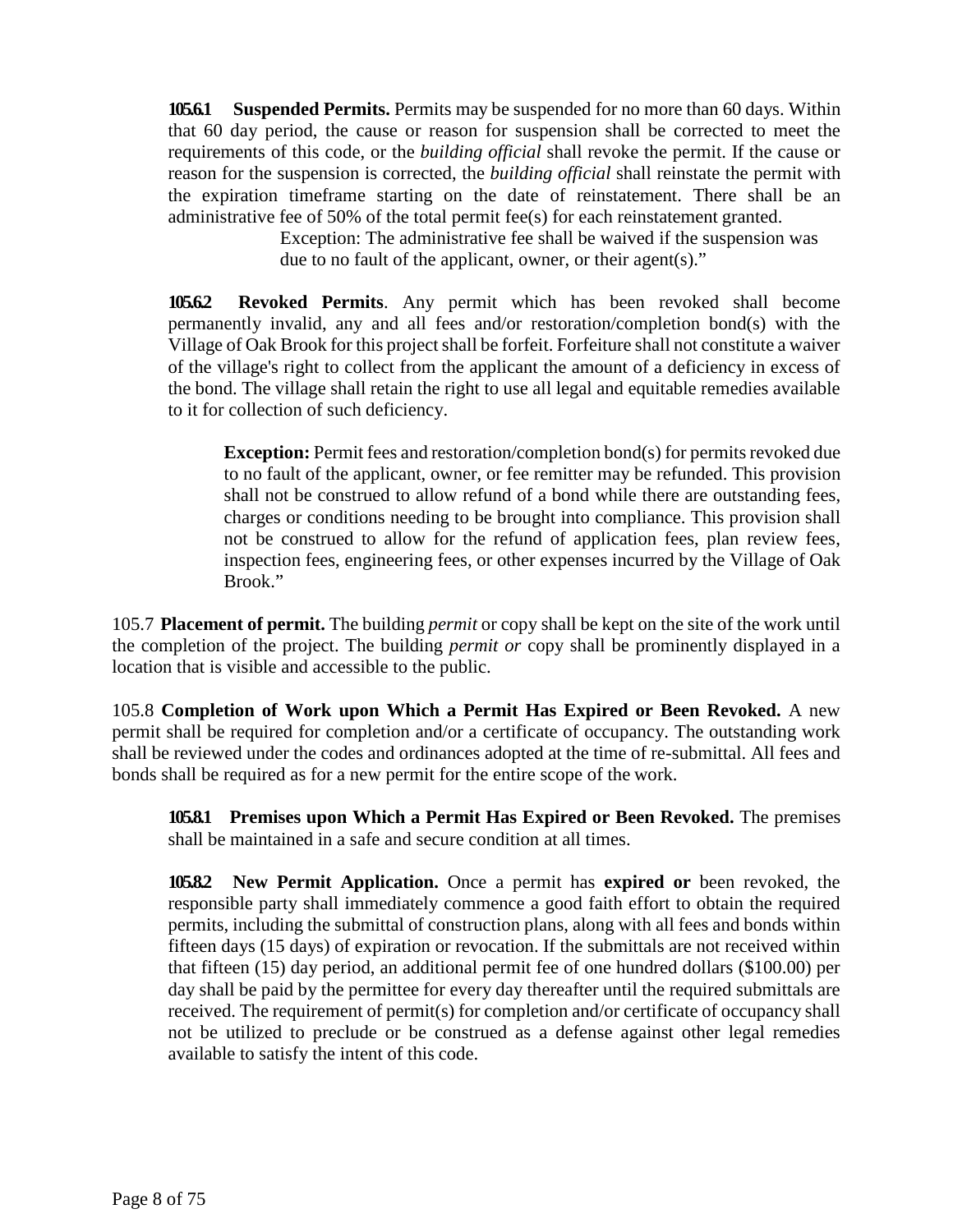105.9 **R-2 Permit holder qualifications.** For permits in an R-2 occupancy, the owner, owner's employee or contractor serving as the owner's representative shall demonstrate basic residential code knowledge by passing the test for: National Standard General Building Contractor (A), National Standard Building Contractor (B), or National Standard Residential Contractor (C) – as administered by the International Code Council-or *approved* and tested equivalent, for the issuance and duration of the permit. Failure to retain at least one required qualified person, in a supervisory role, on a project shall be cause for immediate suspension of the permit pursuant to Section 105.6.1 of this code. Licensure as a design professional shall not be considered equivalent.

#### **Exceptions:**

- *1.* Projects where a *design professional* is not required by Section **107.1** of this code.
- *2.* The *building official* is authorized to waive the qualification requirement for a project with a total or remaining job cost less than \$25,000, or qualifies for a Temporary Certificate of Occupancy. This waiver may be revoked for cause where the *building official* finds multiple and/or repeated violations of the Village of Oak Brook code in the project.

**107.1 General.** Submittal documents consisting of *construction documents* and other data shall be submitted in two or more sets with each application for a *permit.* The *construction documents*  shall be prepared by a registered *design professional.* Where special conditions exist, the *building official* is authorized to require additional *construction documents* to be prepared by a registered *design professional*.

#### **Exceptions:**

- b. The *building official* is authorized to waive the submission of *construction documents* and other data not required to be prepared by a registered *design professional* if it is found that the nature of the work applied for is such that reviewing of *construction documents* is not necessary to obtain compliance with this code.
- c. The *building official* is authorized to waive the requirement for construction document preparation by a registered design professional where the cost of construction does not exceed twenty five thousand dollars (\$25,000) and the submittals are adequate to accurately depict the proposed work.
- d. The *building official* is authorized to waive the requirement for construction document preparation by a registered design professional where the scope of the work is limited to:
	- 1. Replacement without modification of existing doors and windows, electrical, mechanical or plumbing fixtures,
	- 2. Replacement of existing electrical, mechanical or plumbing fixtures,
	- 3. Re-roofing that does not involve structural modifications,
	- 4. Landscaping, patios, sidewalks, driveways, and flatwork that does not involve a change of grade or addition of impervious surface.
	- *5.* Other similar activities as determined by the *building official.*

**109.2 Schedule of permit fees** On buildings, structures, electrical, gas, mechanical and plumbing systems or alterations requiring a permit, a fee for each permit shall be paid as those specified in Section [10-4-1](http://www.sterlingcodifiers.com/codebook/getBookData.php?ft=3&find=10-4-1) of this Code.

**113 Board of Appeals** is renamed "Appeals".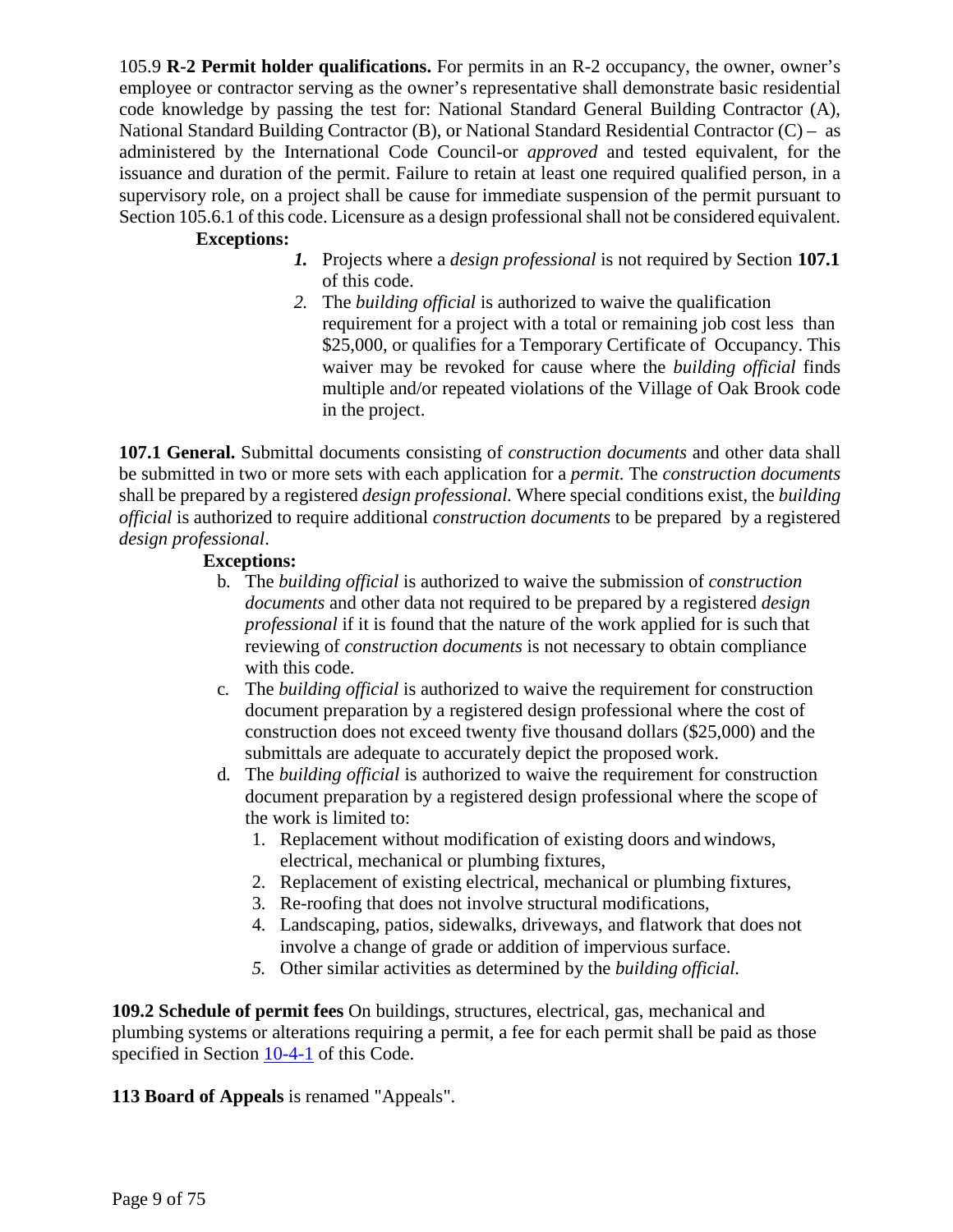**General**. A person shall have the right to appeal a decision of the *building official*. For the purposes of this Code, all appeals of decisions relating to this Code shall be referred to the Circuit Court of DuPage County.

**Limitations on authority**. Is deleted in its entirety.

**Qualifications**. Is deleted in its entirety.

**114.4 Violation penalties**. Any person who violates a provision of this Code or fails to comply with any of the requirements thereof or who erects, constructs, alters or repairs a building or structure in violation of the *approved construction documents* or directive of the *building official*, or of a permit or certificate issued under the provisions of this Code, shall be subject to fines and penalties as those specified in Section [1-3-1](http://www.sterlingcodifiers.com/codebook/getBookData.php?ft=3&find=1-3-1) of this Code.

**115.2 Issuance.** The stop work order shall be in writing and shall be given to the *owner* of the property involved, the owner's authorized agent, or the person performing the work, or posted in a conspicuous place in or about the structure affected by such notice. Upon issuance of a stop work order, the cited work shall immediately cease. The stop work order shall state the reason for the order and the conditions under which the cited work will be permitted to resume.

#### **CHAPTER 2 DEFINITIONS**

**Responsible party**. Except as otherwise specified herein, the owner or the owner's designated agent shall be responsible for the maintenance of buildings, structures and premises. In addition, any other person or entity who may be reasonably considered to have a role or responsibility in the creation, continuation, or correction of any violation of this code shall be a responsible party or additional responsible party for such violation.

#### **CHAPTER 9 FIRE PROTECTION SYSTEMS**

**903 Automatic Sprinkler Systems,** is deleted and amended to read in its entirety as follows:

**[F] 903.1 General.** Automatic sprinkler systems shall comply with this section as required by 2015 International Fire Code, Section 903, as adopted and amended by the Village of Oak Brook.

#### **CHAPTER 14, EXTERIOR WALLS**

**1408.4.1 EIFS Drainage.** All EIFS shall have an average minimum drainage efficiency of 90 percent when tested in accordance with the requirements of ASTM E 2273.

**1408.5.1 Height Above Grade Height Above Grade** Standard EIFS systems shall not be installed closer than 8 feet to finished exterior grade.

#### **CHAPTER 28 MECHANICAL SYSTEMS**

**2801.2 Exterior mechanical equipment to be screened.** All exterior heating, air conditioning, ventilating, generators, pool heaters, or other mechanical equipment shall be fully screened to prevent view of the equipment from any point at the finished grade along any lot line of the lot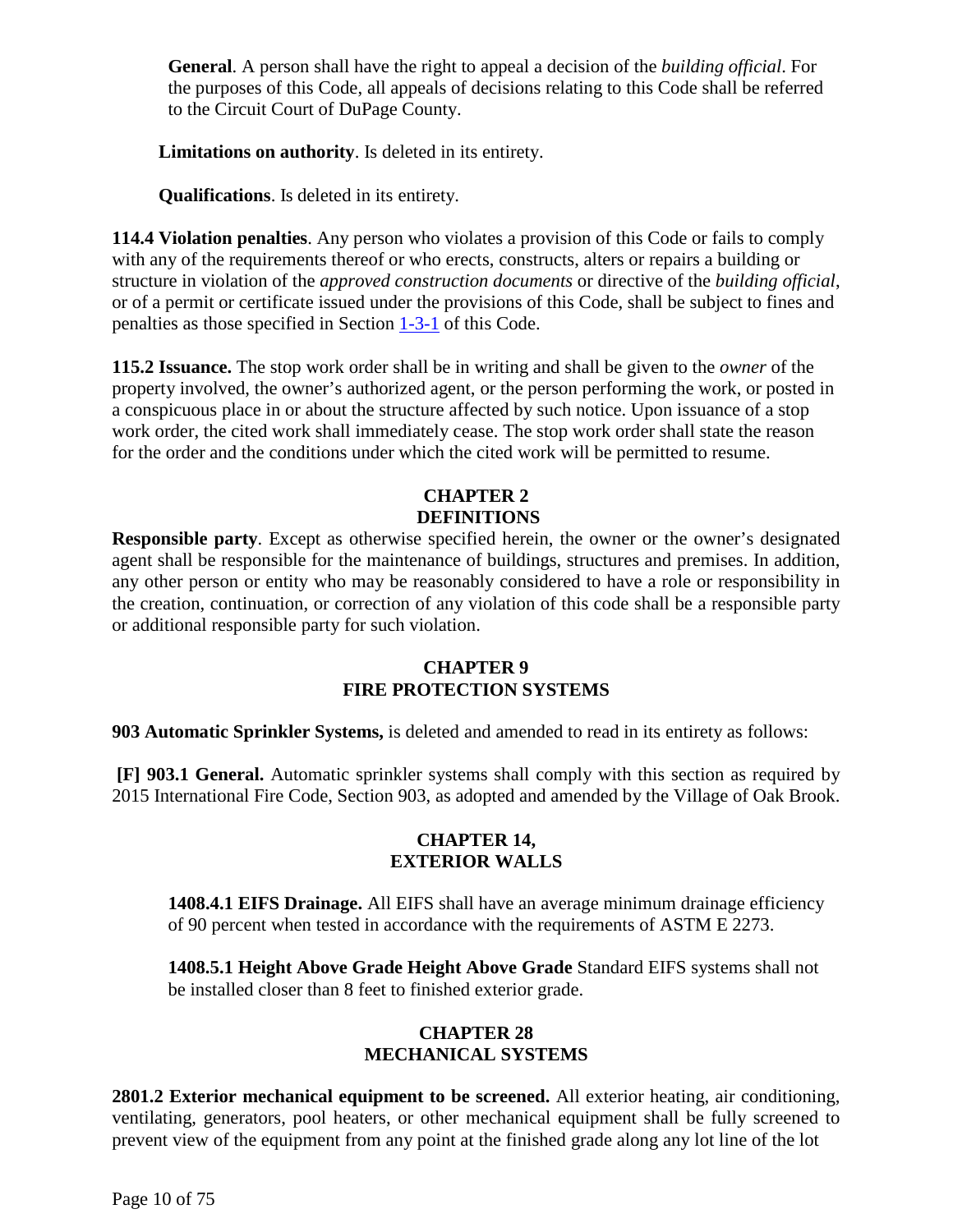on which the equipment is located. Screening materials shall be as approved by the *building official*. Deciduous or annual plants shall not be approved as screening materials."

**2801.3 Interior mechanical equipment to be identified.** *Approved, 3-*dimensional signage is required for for any of the following that are concealed by ceiling or access panel:

- 1. Smoke, Heat or Duct Detector
- 2. Disconnect
- 3. Air Handler
- 4. Electric Reheat

#### **CHAPTER 33 SAFEGUARDS DURING CONSTRUCTION,**

**3305.1 Facilities required.** Sanitary facilities shall be provided during construction, remodeling or demolition activities in accordance with the International Plumbing Code.

**3306.1 Protection Required.** Pedestrians shall be protected during construction, remodeling, excavation, and demolition activities, and from premises deemed to present imminent danger as defined in the 2015 international property maintenance code, section 109.1 as required by this chapter and Table 3306.1. Signs shall be provided to direct pedestrian traffic. Required protective measures shall remain in place until the cause of need for such protection no longer exists, as determined by the *building official*. Protection, greater than or equal to the minimum required by table 3306.1 shall form a complete and continuous enclosure, wherever protection of any type is required.

#### **Exceptions:**

1. Construction, remodeling, excavation, or demolition activities with protection equal to or greater than the requirements of this section, as determined and approved in writing by the *building official*. Examples include a scope of work completely limited to the interior of a structure and sites with existing or natural barriers that meet the intent of this section. 2. Construction, remodeling, excavation, or demolition activities that, by the scope or nature of the work, would or could not be made substantially safer by the provision of such protection, as determined and approved in writing by the *building official*.

**3306.4 Construction Railings and Construction Fences.** Construction railings shall be at least 42 inches (1067 mm) in height and shall be sufficient to direct pedestrians around construction areas.

**3306.4.1 Construction Fence Design.** Construction fences shall be designed to resist wind pressure as specified in Chapter 16 and constructed as follows:

1.Construction fence shall be at least 72 inches in height and shall form a complete enclosure around construction areas.

2. Construction fences shall be adequate to prevent nuisance. Screening shall be required if dust or wind-blown debris is present.

3. Construction fences shall be firmly weighted to or anchored into the ground.

4. Gaps or openings in fences shall be protected by doors or gates which are normally kept closed.

- 5. Doors or gates shall be at least the same height as the fence in which they are installed.
- 6. Doors or gates shall be kept locked when the site is unattended.
- 7. Construction fences shall be chain link or equal, as approved by the *building official*.
- 8. Construction fence shall be built and maintained in a workmanlike manner, with appropriate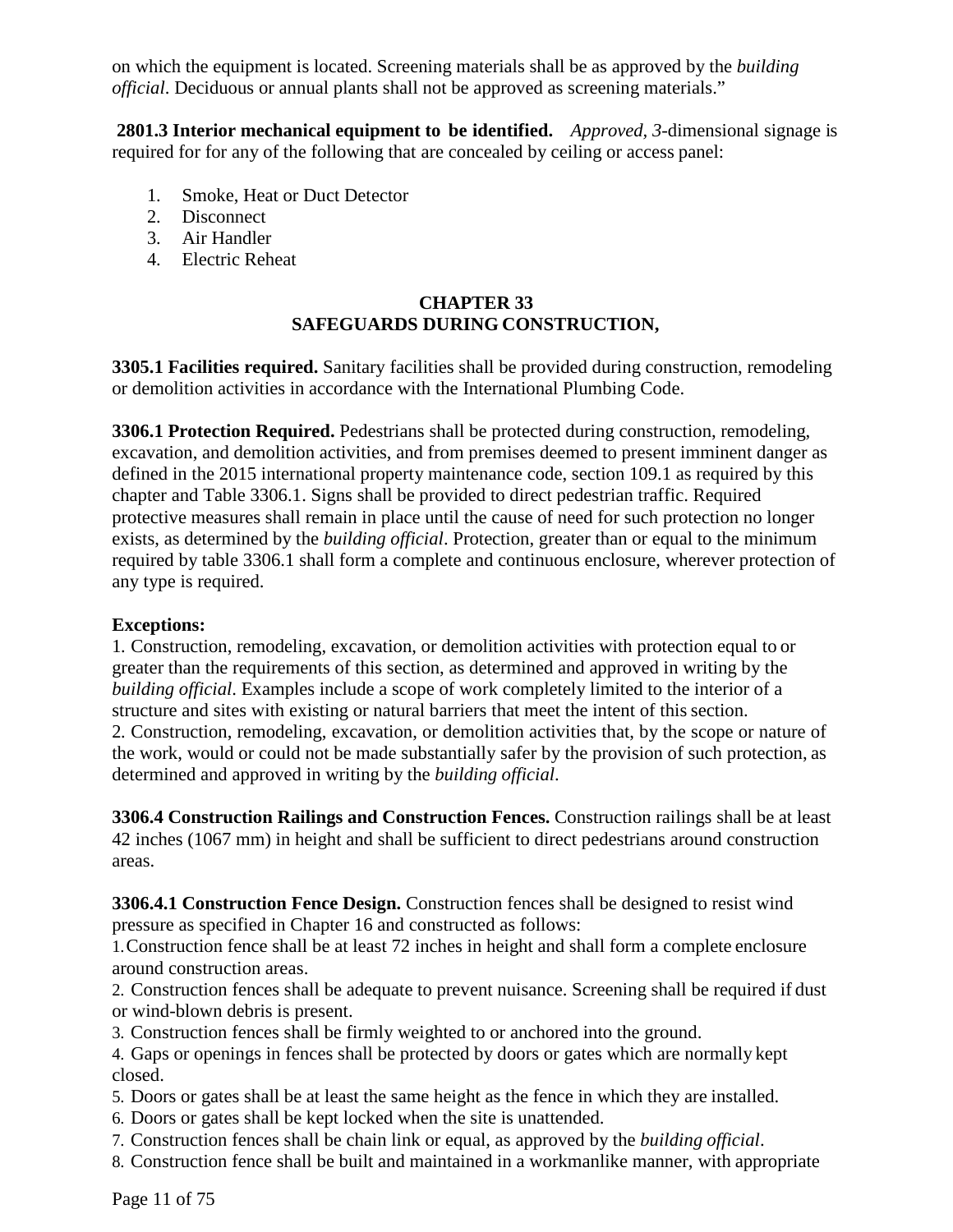connection methods. Sections joined with tie wires, cable ties, or similar fasteners shall be rejected.

**3306.5 Barriers.** Barriers shall be a minimum of 8 feet (2438 mm) in height and shall be placed on the side of the walkway nearest the construction and as required by this chapter and table 3306.1. Barriers shall extend the entire length of the construction site where adjacent to the public way and as required by this chapter and table 3306.1 at all other locations. Openings in such barriers shall be protected by doors which are normally kept closed. Doors shall be kept locked when the site is unattended.

**3306.9 Adjacent To Excavations.** Every excavation shall be protected as required by this chapter and table 3306.1. All protective structures shall be adequate to resist wind pressure as specified in chapter 16 of this code.

**3307.2 Dust abatement.** Every permit applicant shall provide a dust and debris containment and abatement plan. The plan shall conform to all applicable environmental, safety, and health regulations, laws, rules, and guidelines. The plan shall stipulate and provide for 100% containment within the designated work zone. The plan shall be subject to approval by the *building official* and made part of the approved permit. The plan shall be in written form and kept on the jobsite for the full duration of the permitted project. Failure to contain dust and/or debris shall be cause for immediate suspension of any or all applicable permits and/or immediate prosecution.

**Exception:** Activities that, by the scope or nature of the work, would or could not be made substantially safer by the provision of such protection, as determined and approved by the *building official*.

| <b>Height Of Structure That Is</b><br><b>Under Construction, Demolition,</b><br><b>Or Dangerous</b> | <b>Distance From Construction Structure</b><br>To Lot Line Or Public Right Of Way | <b>Minimum Type Of</b><br><b>Protection Required</b> |
|-----------------------------------------------------------------------------------------------------|-----------------------------------------------------------------------------------|------------------------------------------------------|
| 8 feet or less                                                                                      | Less than 5 feet                                                                  | <b>Construction fences</b>                           |
|                                                                                                     | 5 feet or more                                                                    | Construction railings                                |
| More than 8 feet                                                                                    | Less than one-half the height of<br>construction                                  | Barrier and covered<br>walkway                       |
| More than 8 feet                                                                                    | Between one-half of and the height of<br>construction                             | <b>Barrier</b>                                       |
| More than 8 feet                                                                                    | Exceeding the height of construction                                              | <b>Construction fences</b>                           |
| <b>Depth Of Excavation</b>                                                                          | <b>Distance From Excavation to Lot Line</b><br>Or Public Right Of Way             | <b>Minimum Type Of</b><br><b>Protection Required</b> |
| 30 inches or less                                                                                   | Less than 5 feet                                                                  | Construction railings                                |
|                                                                                                     | 5 feet or more                                                                    | As required by the<br>building official              |
| More than 30 inches                                                                                 | Any                                                                               | <b>Construction fences</b>                           |

#### **Table 3306.1 PROTECTION OF PEDESTRIANS**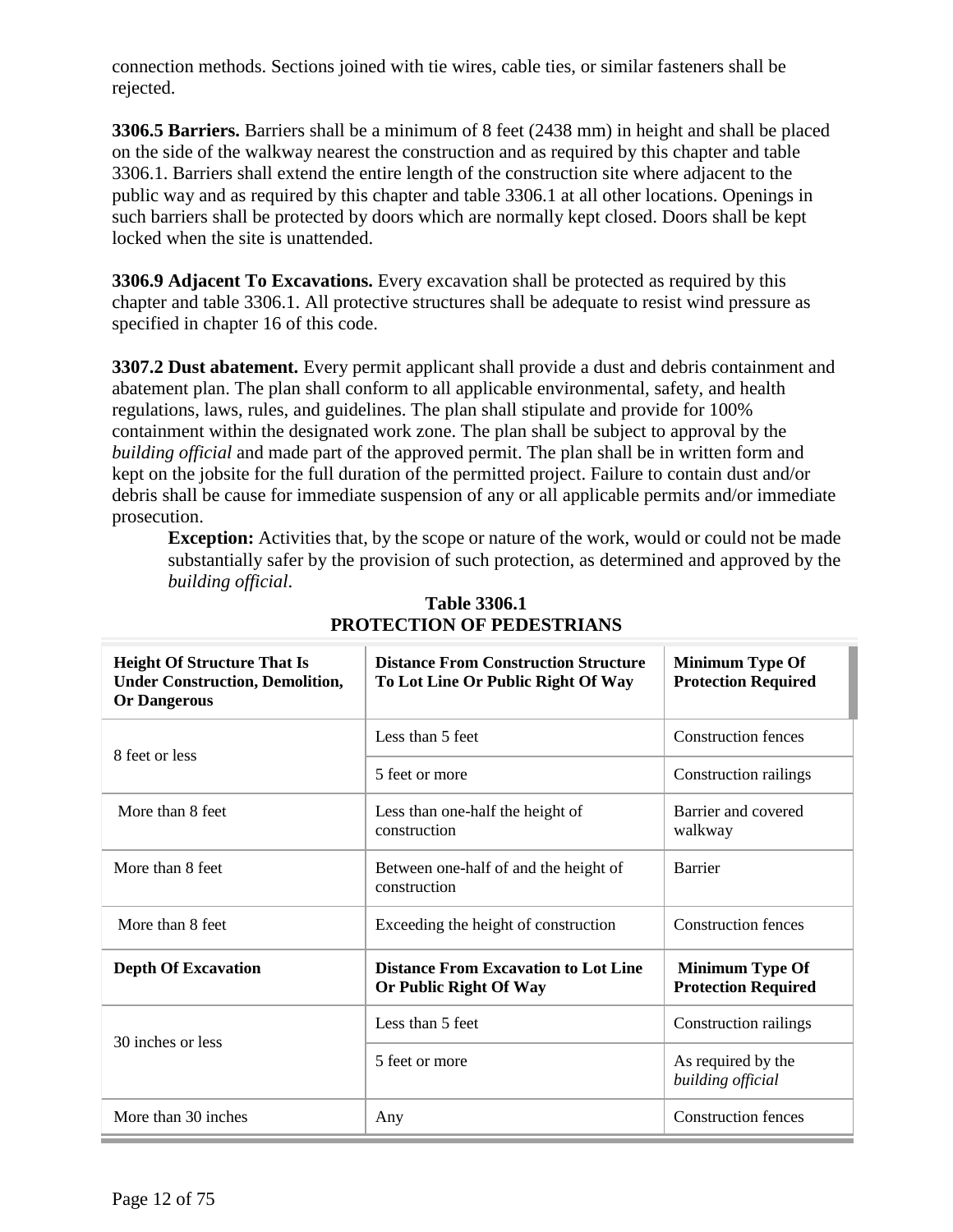#### **CHAPTER 34 SPECIAL PIPING AND STORAGE SYSTEMS**

#### **SECTION 3401 GENERAL**

#### **3401.1 Scope.**

The provisions of this chapter shall govern the design and installation of piping and storage systems for nonflammable medical gas systems and nonmedical oxygen systems. All maintenance and operations of such systems shall be in accordance with the *International Fire Code.*

#### **SECTION 3402 MEDICAL GASES**

#### **[F] 3402.1 nonflammable medical gases.**

Nonflammable medical gas systems, inhalation anesthetic systems and vacuum piping systems shall be designed and installed in accordance with NFPA 99.

#### **Exceptions:**

1. This section shall not apply to portable systems or cylinder storage.

2. Vacuum system exhaust terminations shall comply with the *International Mechanical Code*.

#### **SECTION 3403 OXYGEN SYSTEMS**

#### **[F] 3403.1 Design and installation.**

Nonmedical oxygen systems shall be designed and installed in accordance with NFPA 55 and NFPA 51

#### **CHAPTER 36 STORM DRAINAGE**

#### **SECTION 3601 GENERAL**

**3601.1 Scope.** The provisions of this chapter shall govern the materials, design, construction and installation of storm drainage.

**3601.2 Disposal.** Rainwater from roofs and storm water from paved areas, yards, courts and courtyards shall drain to an *approved* place of disposal. For one- and two-family dwellings, and where *approved*, storm water is permitted to discharge onto flat areas, such as streets or lawns, provided that the storm water flows away from the building.

**3601.3 Prohibited drainage.** Storm water shall not be drained into *sewers* intended for sewage only.

**3601.4 Tests.** The conductors and the building *storm drain* shall be tested in accordance with Section 312 of the 2015 *International Plumbing Code*.

**3601.5 Change in size.** The size of a drainage pipe shall not be reduced in the direction of flow.

**3601.6 Fittings and connections.** All connections and changes in direction of the storm drainage system shall be made with *approved* drainage-type fittings in accordance with *Code* Table 706.3 of the 2015 *International Plumbing Code*. The fittings shall not obstruct or retard flow in the

Page 13 of 75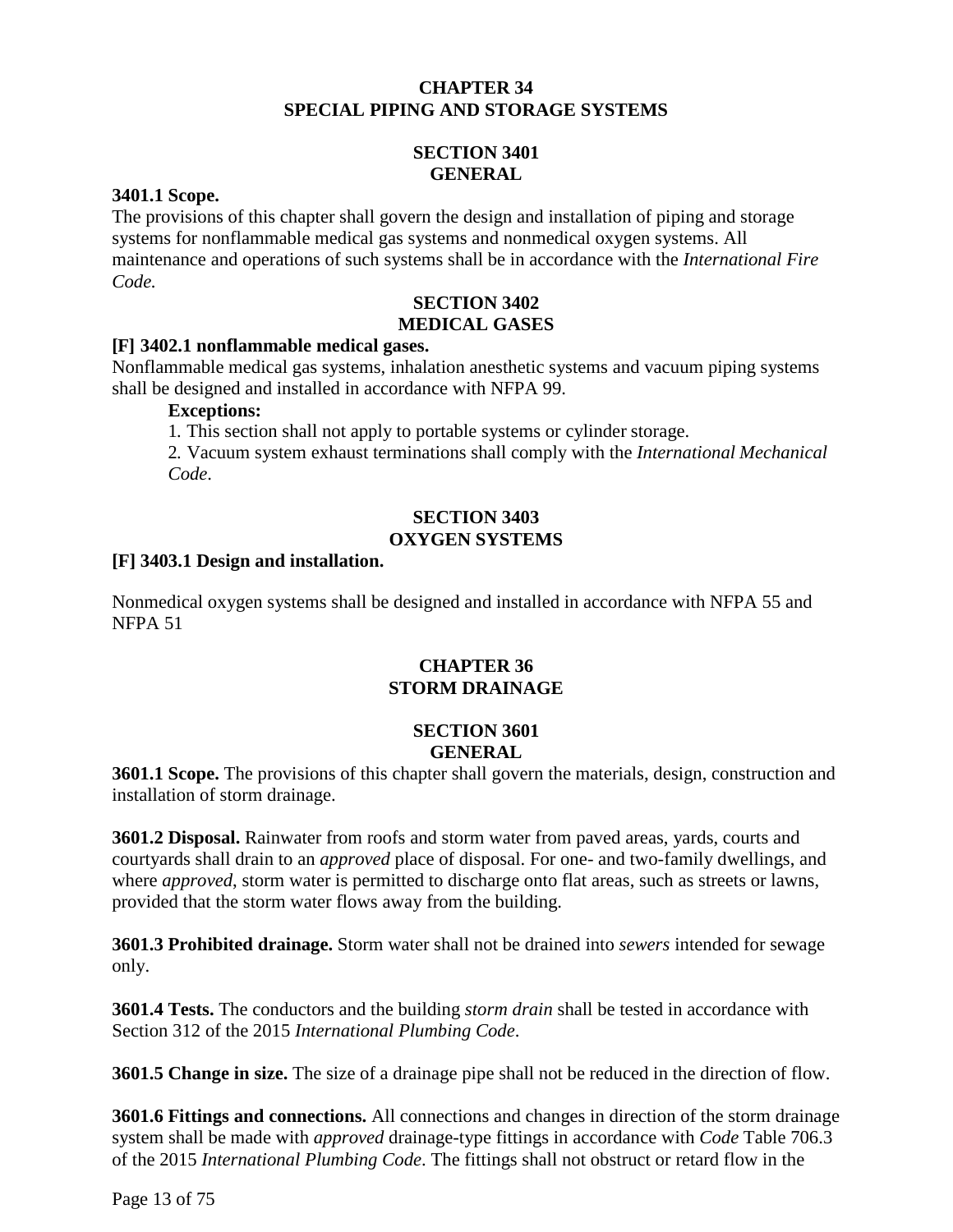system.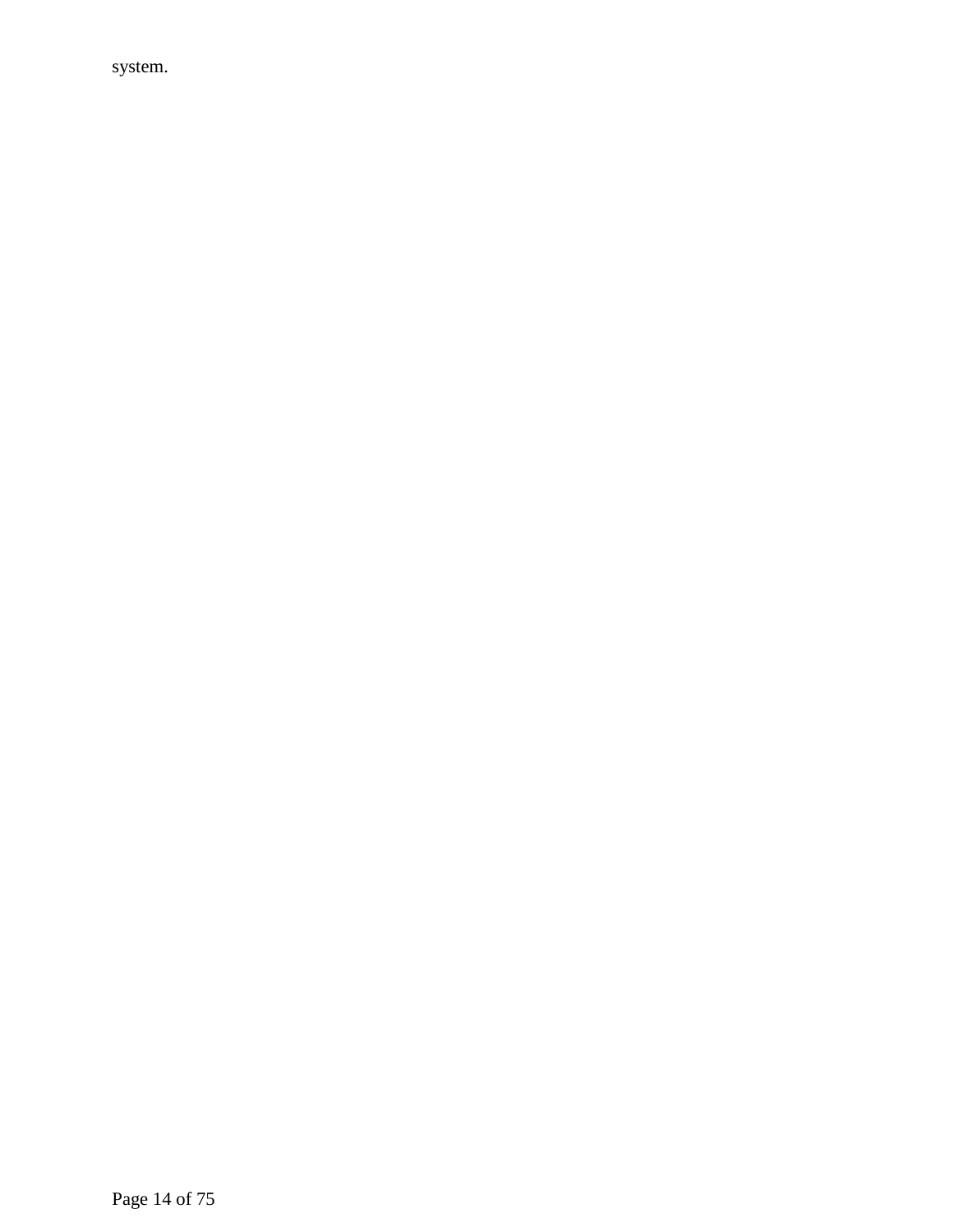**3601.7 Roof design.** Roofs shall be designed for the maximum possible depth of water that will pond thereon as determined by the relative levels of roof deck and overflow weirs, scuppers, edges or serviceable drains in combination with the deflected structural elements. In determining the maximum possible depth of water, all primary roof drainage means shall be assumed to be blocked. The maximum possible depth of water on the roof shall include the height of the water required above the inlet of the secondary roof drainage means to achieve the required flow rate of the secondary drainage means to accommodate the design rainfall rate as required by Section 3606.

**3601.8 Cleanouts required.** Cleanouts shall be installed in the storm drainage system and shall comply with the provisions of the of the 2015 *International Plumbing Code* for sanitary drainage pipe cleanouts.

**Exception:** Subsurface drainage system.

**3601.9 Backwater valves.** Storm drainage systems shall be provided with backwater valves as required for sanitary drainage systems in accordance with Section 715 of the 2015 *International Plumbing Code*.

#### **SECTION 3602 MATERIALS**

**3602.1 General.** The materials and methods utilized for the construction and installation of storm drainage systems shall comply with this section and the applicable provisions of Chapter 7 of the 2015 *International Plumbing Code.*

**3602.2 Inside storm drainage conductors.** Inside storm drainage conductors installed above ground shall conform to one of the standards listed in Table 702.1 of the 2015 *International Plumbing Code*.

**3602.3 Underground building storm drain pipe.** Underground building *storm drain* pipe shall conform to one of the standards listed in Table 702.2 of the 2015 *International Plumbing Code*.

**3602.4 Building storm sewer pipe.** Building storm *sewer* pipe shall conform to one of the standards listed in Table 3602.4.

| <b>BUILDING STORM SEWER PIPE</b> |                           |  |
|----------------------------------|---------------------------|--|
| <b>MATERIAL</b>                  | <b>STANDARD</b>           |  |
| Cast-iron pipe                   | ASTM A 74; ASTM A 888;    |  |
|                                  | <b>CISPI 301</b>          |  |
| Concrete pipe                    | ASTM C 14; ASTM C 76;     |  |
|                                  | CSA A257.1M; CSA A257.2M  |  |
| Copper or copper-alloy           | ASTM B 75; ASTM B 88;     |  |
| tubing (Type $K, L, M$ or        | ASTM B 251; ASTM B 306    |  |
| DWV)                             |                           |  |
| Polyvinyl chloride (PVC)         | ASTM D 2665; ASTM D 3034; |  |
| plastic pipe (Type DWV,          | ASTM F 891; CSA B182.4;   |  |
| SDR26, SDR35, SDR41,             | CSA B181.2; CSA B182.2    |  |
| PS50 or PS100)                   |                           |  |
| Vitrified clay pipe              | ASTM C 4; ASTM C 700      |  |

## **TABLE 3206.4**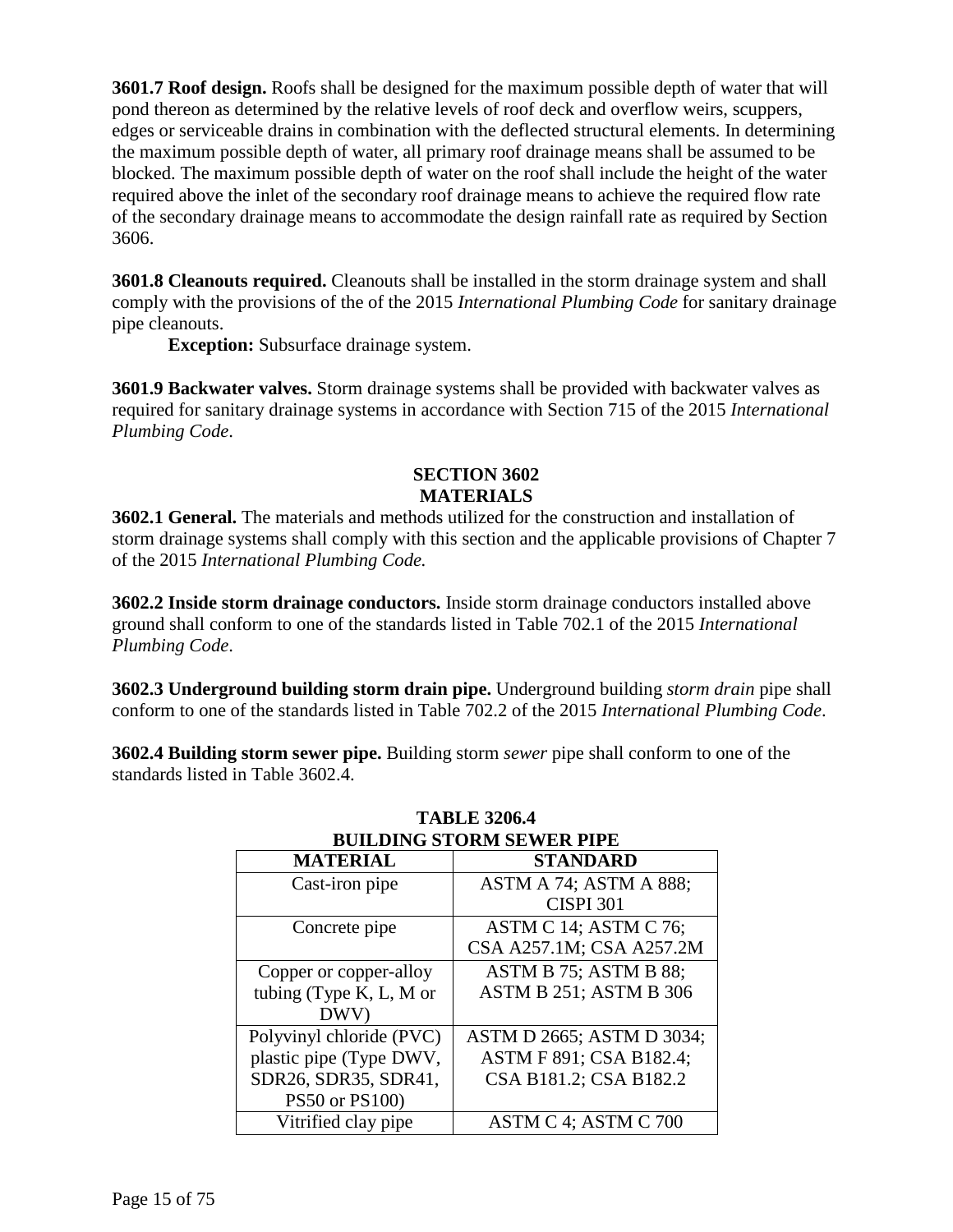**3602.5 Subsoil drain pipe.** Subsoil drains shall be open jointed, horizontally split or perforated pipe conforming to one of the standards listed in Table 3602.5.

| <b>STANDARD</b>           |
|---------------------------|
| ASTM A 74; ASTM A 888;    |
| <b>CISPI 301</b>          |
| ASTM D 2665; ASTM D 3034; |
| ASTM F 891; CSA B182.4;   |
| CSA B181.2; CSA B182.2    |
|                           |
| <b>ASME A 112.3.1</b>     |
|                           |
| ASTM C 4; ASTM C 700      |
|                           |

#### **TABLE 3602.5 SUBSOIL DRAIN PIPE**

**3602.6 Roof Drains.** Roof drains shall conform to ASME A112.6.4 or ASME A112.3.1.

**3602.7 Fittings.** Pipe fittings shall be *approved* for installation with the piping material installed, and shall conform to the respective pipe standards or one of the standards listed in Table 3602.7. The fittings shall not have ledges, shoulders or reductions capable of retarding or obstructing flow in the piping. Threaded drainage pipe fittings shall be of the recessed drainage type.

| PIPE FITTINGS              |                           |  |  |
|----------------------------|---------------------------|--|--|
| <b>MATERIAL</b>            | <b>STANDARD</b>           |  |  |
| Cast-iron                  | ASME B16.4; ASME B16.12;  |  |  |
|                            | ASTM A 888; CISPI 301;    |  |  |
|                            | <b>ASTM A 74</b>          |  |  |
| Coextruded composite PVC   | ASTM D 2665; ASTM D 3311; |  |  |
| DWV Schedule 40 IPS-DR,    | ASTMF891                  |  |  |
| PS140, PS200 (solid only)  |                           |  |  |
| Coextruded composite PVC   | ASTM D 3034               |  |  |
| sewer and drain DR-PS in   |                           |  |  |
| PS35, PS50, PS100, PS140,  |                           |  |  |
| <b>PS200</b>               |                           |  |  |
| Copper or copper-alloy     | ASME B16.15; ASME B16.18; |  |  |
|                            | ASME B16.22; ASME B16.23; |  |  |
|                            | ASME B16.26; ASME B16.29  |  |  |
| Gray iron and ductile iron | AWWA C110/A21.10          |  |  |
| Malleable iron             | <b>ASME B16.3</b>         |  |  |
| Plastic, general           | ASTM F 409                |  |  |
| Polyvinyl chloride (PVC)   | ASTM D 2665; ASTM D 3311; |  |  |
| Plastic                    | <b>ASTM F 1866</b>        |  |  |
| <b>Steel</b>               | ASME B16.9; ASME B16.11;  |  |  |
|                            | <b>ASME B16.28</b>        |  |  |
| Stainless steel drainage   | <b>ASME A112.3.1</b>      |  |  |
| systems, Type 316L         |                           |  |  |

### **TABLE 3602.7**

#### **SECTION**

\_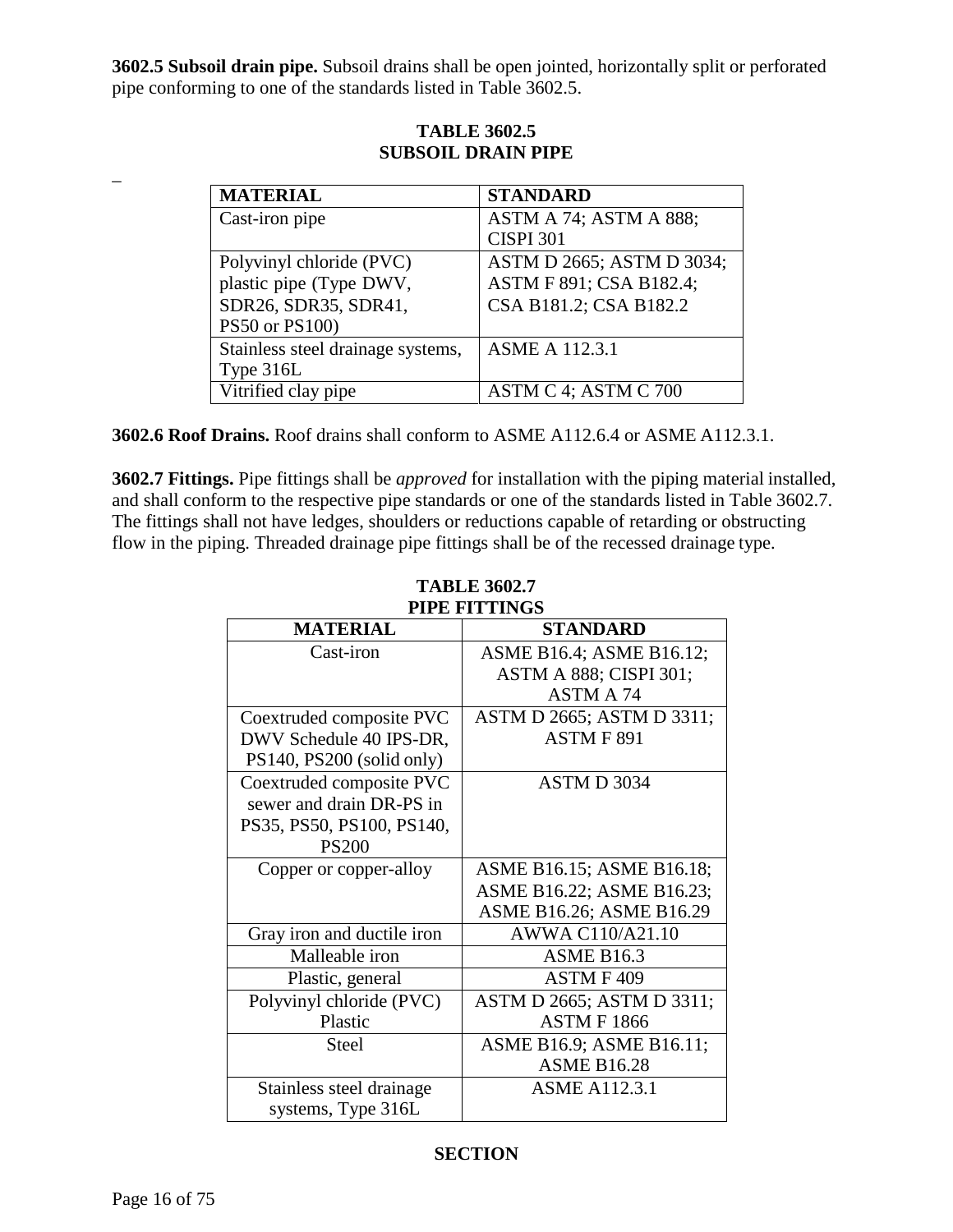#### **3603 TRAPS**

#### **SECTION 3604 CONDUCTORS AND CONNECTIONS**

**3604.1 Prohibited use.** Conductor pipes shall not be used as soil, waste or vent pipes, and soil, waste or vent pipes shall not be used as conductors.

**3604.2 Floor drains.** Floor drains shall not be connected to a *storm drain*.

#### **SECTION 3605 ROOF DRAINS**

**3605.1 General.** Roof drains shall be installed in accordance with the manufacturer's instructions. The inside opening for the roof drain shall not be obstructed by the roofing membrane material.

**3605.2 Roof drain flow rate.** The published roof drain flow rate, based on the head of water above the roof drain, shall be used to size the storm drainage system in accordance with Section 3606. The flow rate used for sizing the storm drainage piping shall be based on the maximum anticipated ponding at the roof drain.

#### **SECTION 3606 SIZE OF CONDUCTORS, LEADERS AND STORM DRAINS**

**3606.1 General.** The size of the vertical conductors and leaders, building *storm drains*, building storm *sewers* and any horizontal branches of such drains or *sewers* shall be based on the 100 year hourly rainfall rate of four inches (4").

**3606.2 Size of storm drain piping.** Vertical and horizontal *storm drain* piping shall be sized based on the flow rate through the roof drain. The flow rate in *storm drain* piping shall not exceed that specified in Table 3606.2.

| STORM DRAIN PIPE SIZING |                 |                                  |                |                |                |
|-------------------------|-----------------|----------------------------------|----------------|----------------|----------------|
| PIPE SIZE               |                 | CAPACITY (g.p.m)                 |                |                |                |
| (inches)                | <b>VERTICAL</b> | <b>SLOPE OF HORIZONTAL DRAIN</b> |                |                |                |
|                         | <b>DRAIN</b>    | $1/16$ inch per                  | $1/8$ inch per | $1/4$ inch per | $1/2$ inch per |
|                         |                 | foot                             | foot           | foot           | foot           |
| $\overline{2}$          | 34              | 15                               | 22             | 31             | 44             |
| 3                       | 87              | 39                               | 55             | 79             | 111            |
| $\boldsymbol{4}$        | 180             | 81                               | 115            | 163            | 231            |
| 5                       | 311             | 117                              | 165            | 234            | 331            |
| 6                       | 538             | 243                              | 344            | 487            | 689            |
| 8                       | 1.117           | 505                              | 714            | 1,010          | 1,429          |
| 10                      | 2,050           | 927                              | 1,311          | 1,855          | 2,623          |
| 12                      | 3,272           | 1,480                            | 2,095          | 2,960          | 4,187          |
| 15                      | 5,543           | 2,508                            | 3,456          | 5,016          | 7,093          |

#### **TABLE 3606.2**<br>**CEODALD LINE OF STORM DRAIN PIPE SIZING**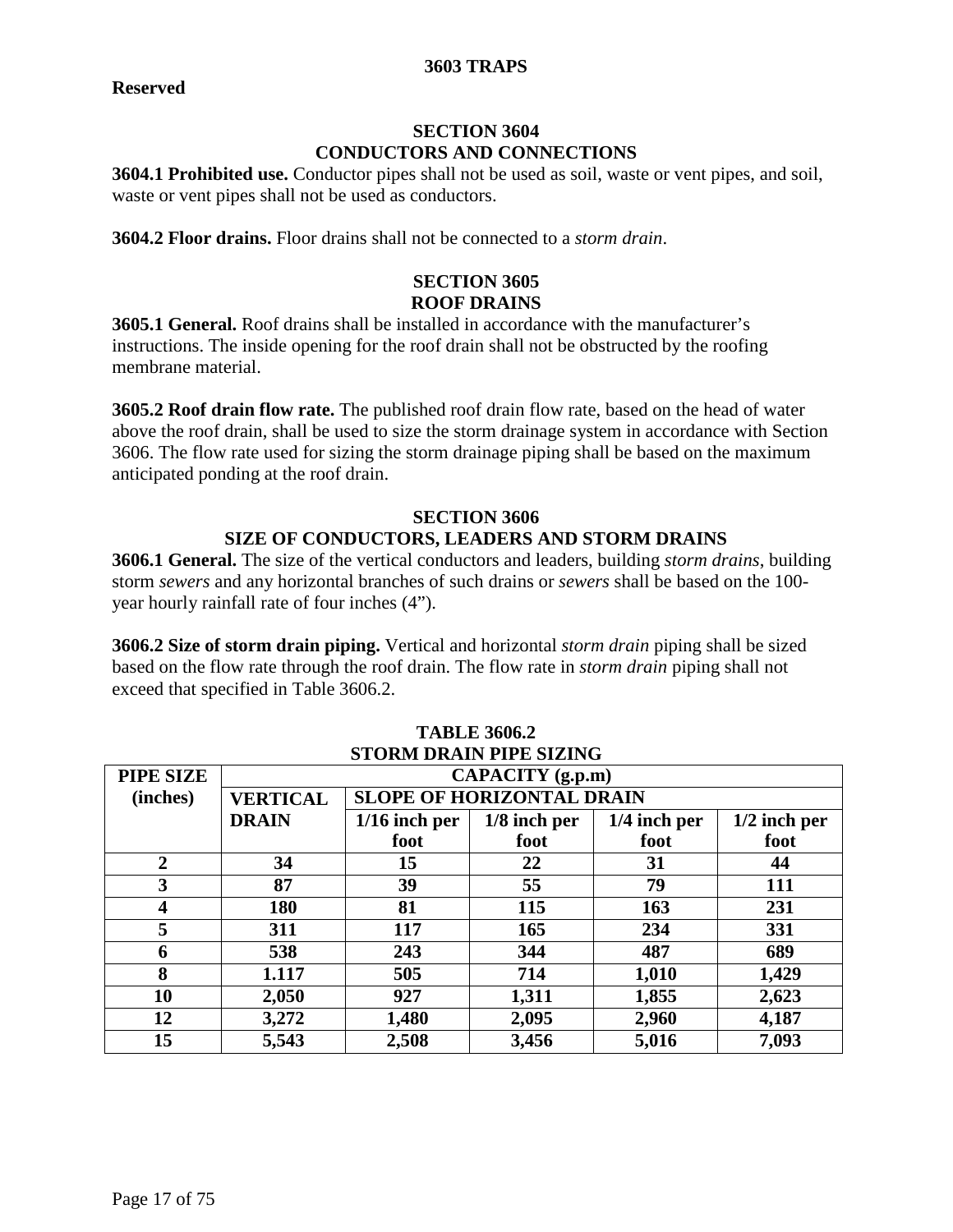**3606.3 Vertical leader sizing.** Vertical leaders shall be sized based on the flow rate from horizontal gutters or the maximum flow rate through roof drains. The flow rate through vertical leaders shall not exceed that specified in Table 3606.3.

| <b>TABLE 3606.3</b>           |                        |                 |  |
|-------------------------------|------------------------|-----------------|--|
| <b>VERTICAL LEADER SIZING</b> |                        |                 |  |
|                               | <b>SIZE OF</b>         | <b>CAPACITY</b> |  |
|                               | <b>LEADER</b>          | (g.p.m)         |  |
|                               | (inches)               |                 |  |
|                               | 2                      | 30              |  |
|                               | $\overline{2\times 2}$ | 30              |  |
|                               | $11/2 \times 21/2$     | 30              |  |
|                               | 21/2                   | 54              |  |
|                               | $21/2 \times 21/2$     | 54              |  |
|                               | 3                      | 92              |  |
|                               | $2 \times 4$           | 92              |  |
|                               | $21/2 \times 3$        | 92              |  |
|                               | 4                      | 192             |  |
|                               | $3 \times 41/4$        | 192             |  |
|                               | $31/2 \times 4$        | 192             |  |
|                               | 5                      | 360             |  |
|                               | $4 \times 5$           | 360             |  |
|                               | $41/2 \times 41/2$     | 360             |  |
|                               | 6                      | 563             |  |
|                               | $5 \times 6$           | 563             |  |
|                               | $51/2 \times 51/2$     | 563             |  |
|                               | 8                      | 1208            |  |
|                               | $6 \times 8$           | 1208            |  |
|                               |                        |                 |  |

**3606.4 Vertical walls.** In sizing roof drains and storm drainage piping, one-half of the area of any vertical wall that diverts rainwater to the roof shall be added to the projected roof area for inclusion in calculating the required size of vertical conductors, leaders and horizontal storm drainage piping.

**3606.5 Parapet wall scupper location.** Parapet wall roof drainage scupper and overflow scupper location shall comply with the requirements of Section 1503.4 of the *International Building Code*.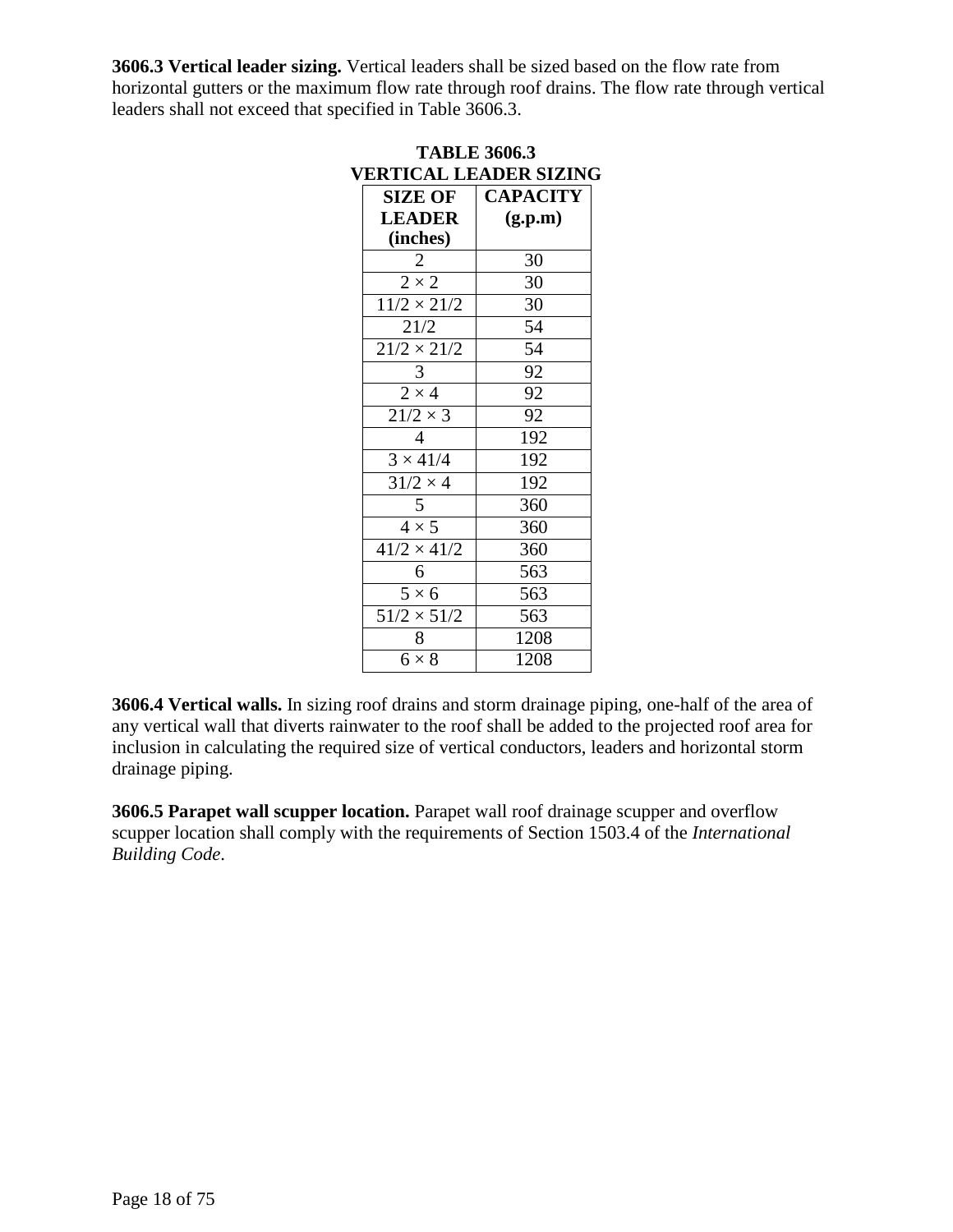**3606.6 Size of roof gutters.** Horizontal gutters shall be sized based on the flow rate from the roof surface. The flow rate in horizontal gutters shall not exceed that specified in Table 3606.6.

| <b>HORIZONTAL GUTTER SIZING</b>      |                 |                 |  |
|--------------------------------------|-----------------|-----------------|--|
| <b>GUTTER DIMENSIONS<sup>a</sup></b> | <b>SLOPE</b>    | <b>CAPACITY</b> |  |
| (inches)                             | (inch per foot) | (g.p.m)         |  |
| $11/2 \times 21/2$                   | $\frac{1}{4}$   | 26              |  |
| $11/2 \times 21/2$                   | $\frac{1}{2}$   | 40              |  |
| 4                                    | 1/8             | 39              |  |
| $21/4 \times 3$                      | $\frac{1}{4}$   | 55              |  |
| $21/4 \times 3$                      | $\frac{1}{2}$   | 87              |  |
| 5                                    | 1/8             | 74              |  |
| $4 \times 21/2$                      | $\frac{1}{4}$   | 106             |  |
| $3 \times 31/2$                      | $\frac{1}{2}$   | 156             |  |
| 6                                    | 1/8             | 110             |  |
| $3 \times 5$                         | $\frac{1}{4}$   | 157             |  |
| $3 \times 5$                         | $\frac{1}{2}$   | 225             |  |
| 8                                    | 1/16            | 172             |  |
| 8                                    | 1/8             | 247             |  |
| $41/2 \times 6$                      | $\frac{1}{4}$   | 348             |  |
| $41/2 \times 6$                      | $\frac{1}{2}$   | 494             |  |
| 10                                   | 1/16            | 331             |  |
| 10                                   | 1/8             | 472             |  |
| $5 \times 8$                         | $\frac{1}{4}$   | 651             |  |
| $4 \times 10$                        | $\frac{1}{2}$   | 1055            |  |

**TABLE 3606.6** 

a. Dimensions are width by depth for rectangular shapes. Single dimensions are diameters of a semicircle.

#### **SECTION 3607 SIPHONIC ROOF DRAINAGE SYSTEMS**

**3607.1 General.** Siphonic roof drains and drainage systems shall be designed in accordance with ASME A112.6.9 and ASPE 45.

#### **SECTION 3608 SECONDARY (EMERGENCY) ROOF DRAINS**

**3608.1 Secondary (emergency overflow) drains or scuppers.** Where roof drains are required, secondary (emergency overflow) roof drains or scuppers shall be provided where the roof perimeter construction extends above the roof in such a manner that water will be entrapped if the primary drains allow buildup for any reason. Where primary and secondary roof drains are manufactured as a single assembly, the inlet and outlet for each drain shall be independent.

**3608.2 Separate systems required.** Secondary roof drain systems shall have the end point of discharge separate from the primary system. Discharge shall be above grade, in a location that would normally be observed by the building occupants or maintenance personnel.

**3608.3 Sizing of secondary drains.** Secondary (emergency) roof drain systems shall be sized in accordance with Section 3606 based on the rainfall rate for which the primary system is sized. Scuppers shall be sized to prevent the depth of ponding water from exceeding that for which the roof was designed as determined by Section 3601.7. Scuppers shall have an opening dimension of not less than 4 inches (102 mm). The flow through the primary system shall not be considered when sizing the secondary roof drain system.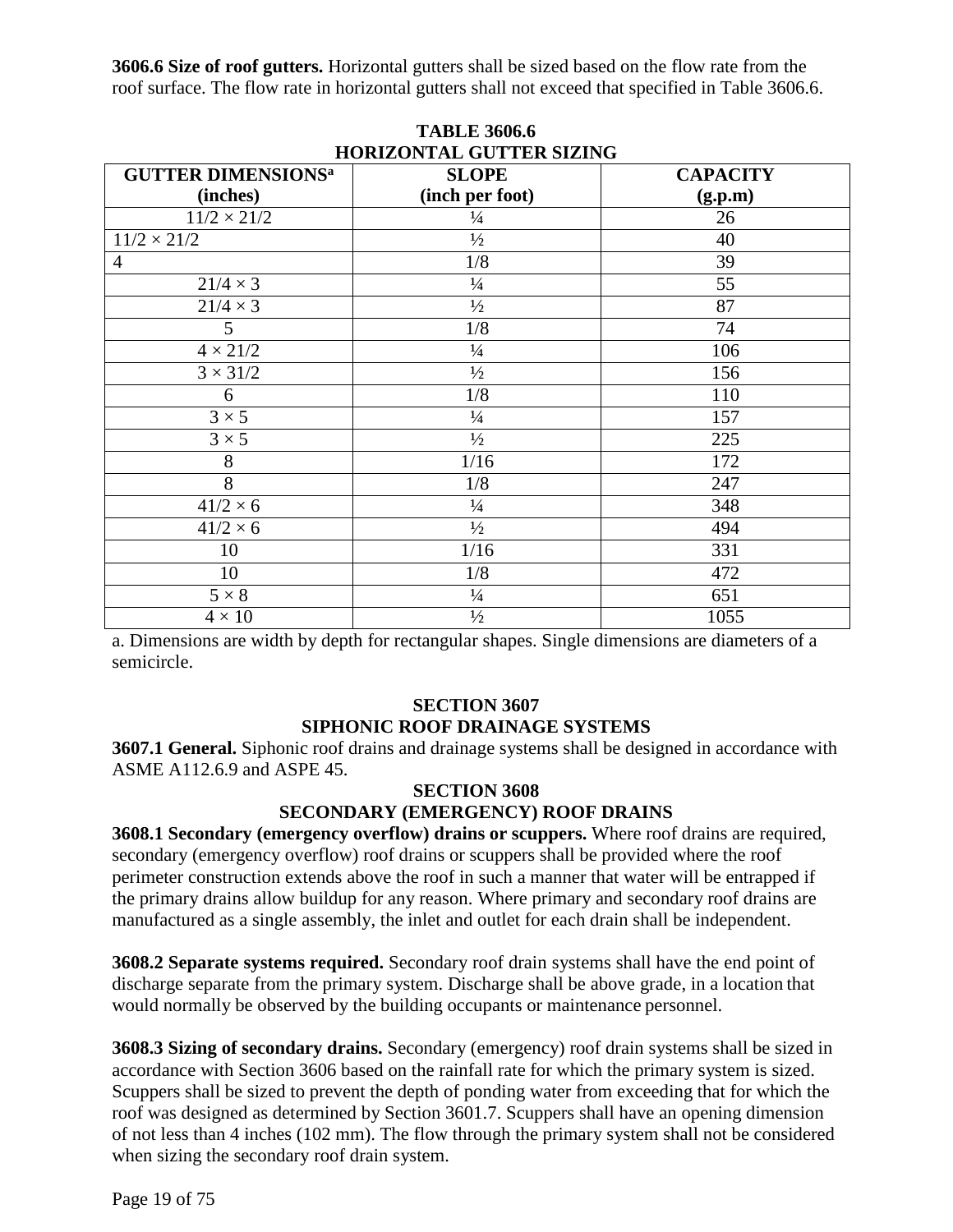#### **SECTION 3609 COMBINED SANITARY ANDSTORM PUBLIC SEWER**

**3609.1 General.** Combined sanitary and storm sewer shall be prohibited.

#### **SECTION 3610 CONTROLLED FLOW ROOF DRAIN SYSTEMS**

**3610.1 General.** The roof of a structure shall be designed for the storage of water where the storm drainage system is engineered for controlled flow. The controlled flow roof drain system shall be an engineered system in accordance with this section and the design, submittal, approval, inspection and testing requirements of Section 105.4. The controlled flow system shall be designed based on the required rainfall rate in accordance with Section 3606.1.

**3610.2 Control devices.** The control devices shall be installed so that the rate of discharge of water per minute shall not exceed the values for continuous flow as indicated in Section 3610.1.

**3610.3 Installation.** Runoff control shall be by control devices. Control devices shall be protected by strainers.

**3610.4 Minimum number of roof drains.** Not less than two roof drains shall be installed in roof areas 10,000 square feet (929 m2) or less and not less than four roof drains shall be installed in roofs over 10,000 square feet (929 m2) in area.

#### **SECTION 3636 SUBSOIL DRAINS**

**3611.1 Subsoil drains.** Subsoil drains shall be open-jointed, horizontally split or perforated pipe conforming to one of the standards listed in Table 3602.5. Such drains shall not be less than 4 inches (102 mm) in diameter. Where the building is subject to backwater, the subsoil drain shall be protected by an accessibly located backwater valve. Subsoil drains shall discharge to a trapped area drain, sump, dry well or *approved* location above ground. The subsoil sump shall not be required to have either a gas-tight cover or a vent. The sump and pumping system shall comply with Section 3613.1.

#### **SECTION 3612 BUILDING SUBDRAINS**

**3612.1 Building subdrains.** *Building subdrains* located below the *public sewer* level shall discharge into a sump or receiving tank, the contents of which shall be automatically lifted and discharged into the drainage system as required for building sumps. The sump and pumping equipment shall comply with Section 3613.1.

#### **SECTION 3613 SUMPS AND PUMPING SYSTEMS**

**3613.1 Pumping system.** The sump pump, pit and discharge piping shall conform to Sections 3613.1.1 through 3613.1.4.

**3613.1.1 Pump capacity and head.** The sump pump shall be of a capacity and head appropriate to anticipated use requirements.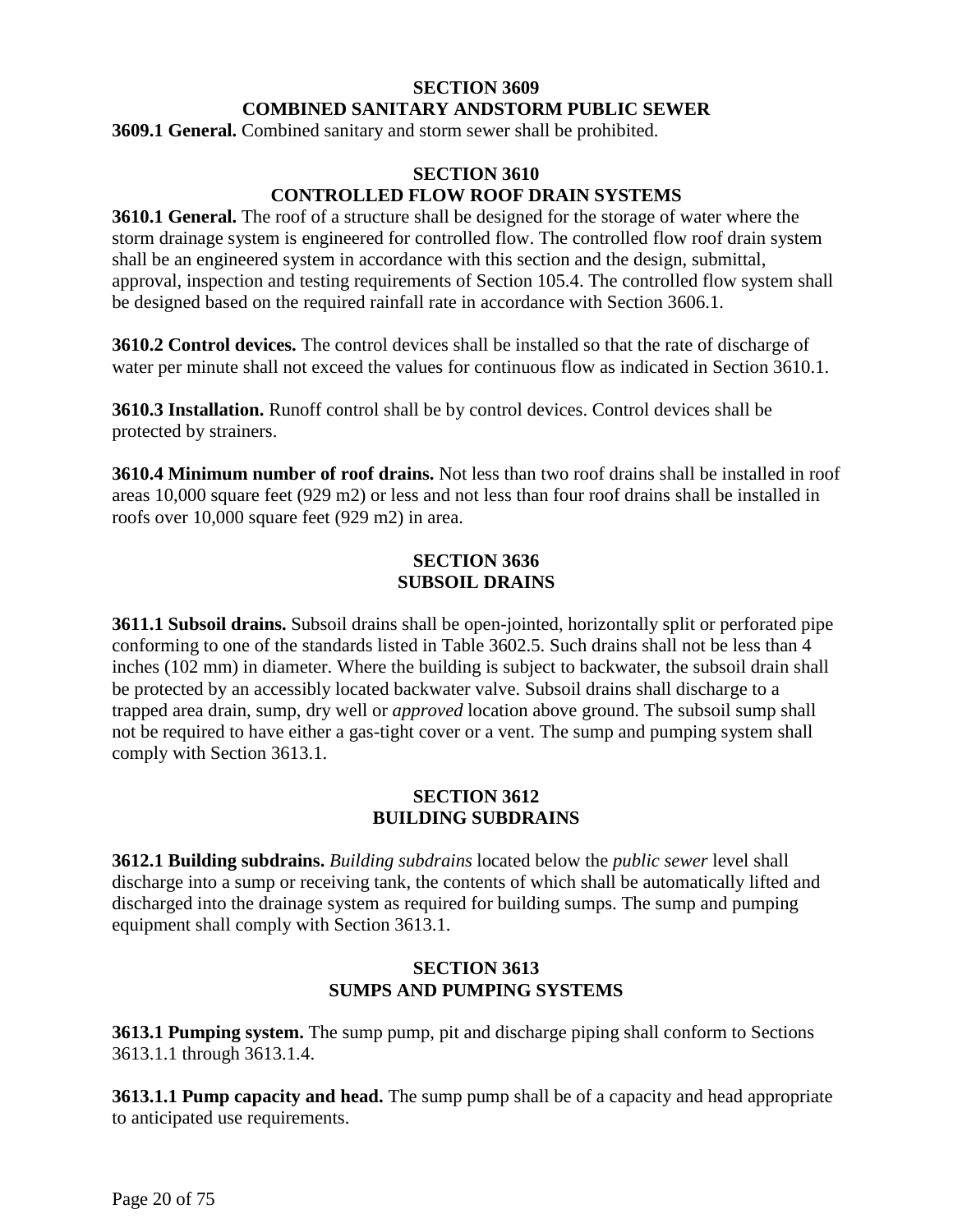**3613.1.2 Sump pit.** The sump pit shall be not less than 18 inches (457 mm) in diameter and not less than 24 inches (610 mm) in depth, unless otherwise *approved*. The pit shall be accessible and located such that all drainage flows into the pit by gravity. The sump pit shall be constructed of tile, steel, plastic, cast iron, concrete or other *approved*  material, with a removable cover adequate to support anticipated loads in the area of use. The pit floor shall be solid and provide permanent support for the pump.

**3613.1.3 Electrical.** Electrical service outlets, when required, shall meet the requirements of NFPA 70.

**3613.1.4 Piping.** Discharge piping shall meet the requirements of Section 3602.2, 3602.3 or 3602.4 and shall include a gate valve and a full flow check valve. Pipe and fittings shall be the same size as, or larger than, the pump discharge tapping.

**Exception:** In one- and two-family dwellings, only a check valve shall be required, located on the discharge piping from the pump or ejector.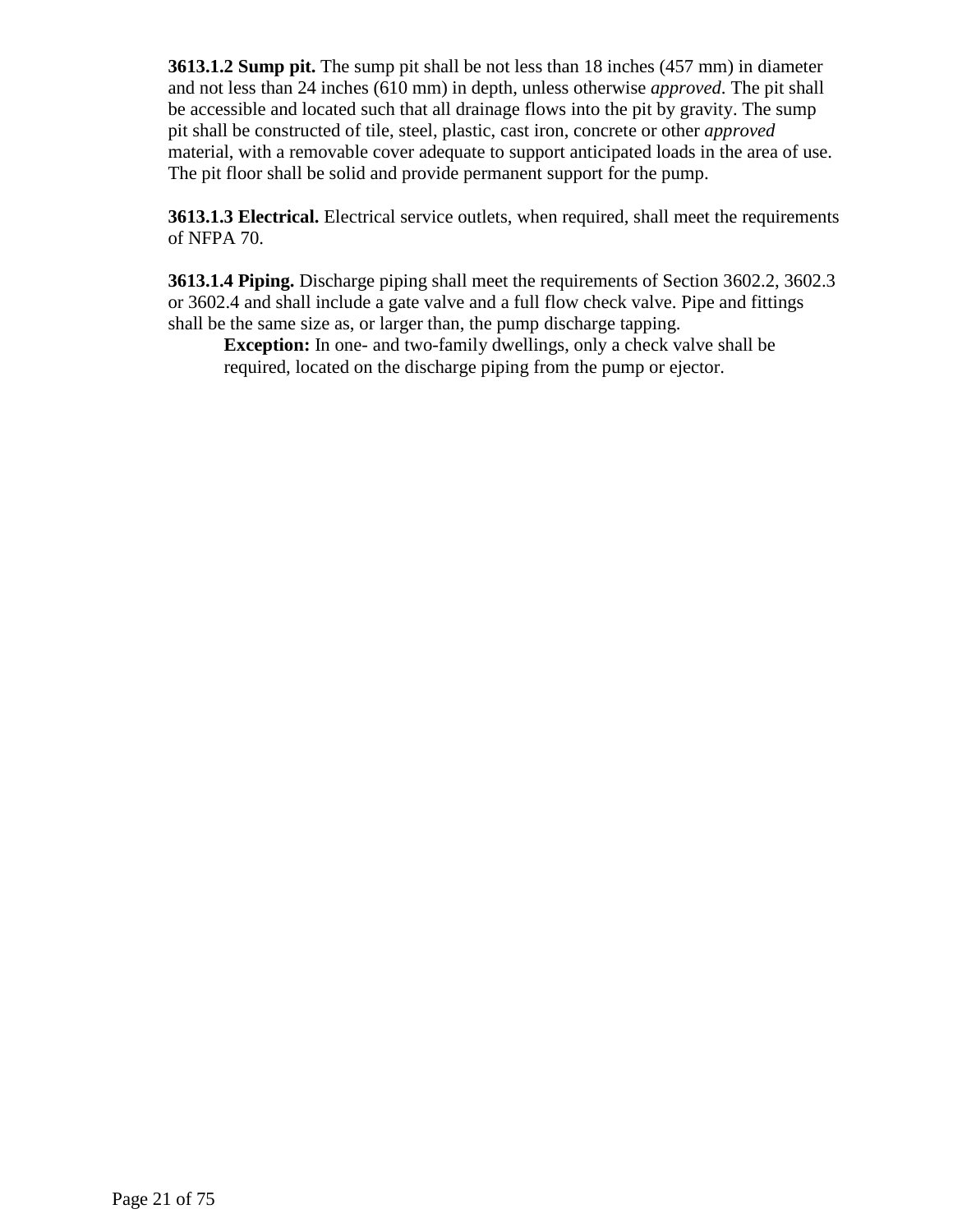#### **B. International Residential Code Amendments CHAPTER 1 ADMINISTRATION**

**R101.1 Title.** Is amended by inserting the words "Village of Oak Brook, IL."

**R102.4 Referenced codes and standards**. The codes and standards referenced in this Code shall be considered part of the requirements of this Code to the prescribed extent of each such reference. Where differences occur between provisions of this Code and referenced standards, the provisions of this code shall apply. Where differences occur between provisions of this and any other provision of the Village Code, the most restrictive provision shall apply.

**Exception:** Where enforcement of a code provision would violate the conditions of the *listing* of the *equipment* or *appliance*, the conditions of the *listing* and manufacturer's instructions shall apply.

**R105.1.1 Annual Permit** An annual permit is required for the installation and/or continuance of boarding on a vacant building. The *building official* is authorized to approve additional permit(s) for individual cases, upon application of the *owner* or the owner's authorized agent, providing that the applicant demonstrates *approved cause* and provides an *approved* plan and timeframe for restoration or demolition of the building. The details of action granting the additional permit(s) shall be recorded and entered in the files of the department of building safety.

"**R105.2 Work exempt from permit.** Exemptions from permit requirements of this code shall not be deemed to grant authorization for any work to be done in any manner in violation of the provisions of this code or any other laws or ordinances of this jurisdiction. Permits shall not be required for the following:

#### **Building:**

- 1. One-story detached accessory structures, without foundations, used as tool and storage sheds, playhouses and similar uses, provided the floor area does not exceed 32 square feet and the cubic volume does not exceed 256 cubic feet.
- 2. Painting, papering, tiling, carpeting, and cabinets & counter tops (not associated with kitchen or bath), and similar finish work with the condition that no structural, plumbing, or electrical changes or alterations are associated with these activities.
- 3. Temporary motion picture, television and theater stage sets and scenery.
- 4. Prefabricated swimming pools accessory to a one- or two-family occupancy that meet all of the following:
- d) Less than 24 inches (610 mm) deep, and do not exceed 2,500 gallons (9,462.5 L) when filled to the highest level that water can reach before it spills out,
- e) There is no pump, filtration or mechanical circulation of the water, and
- f) Installed entirely above ground.
- 5. Swings and other playground equipment less than fifteen feet (15') in height above grade.
- 6. Storm windows or storm doors installed over existing fenestration.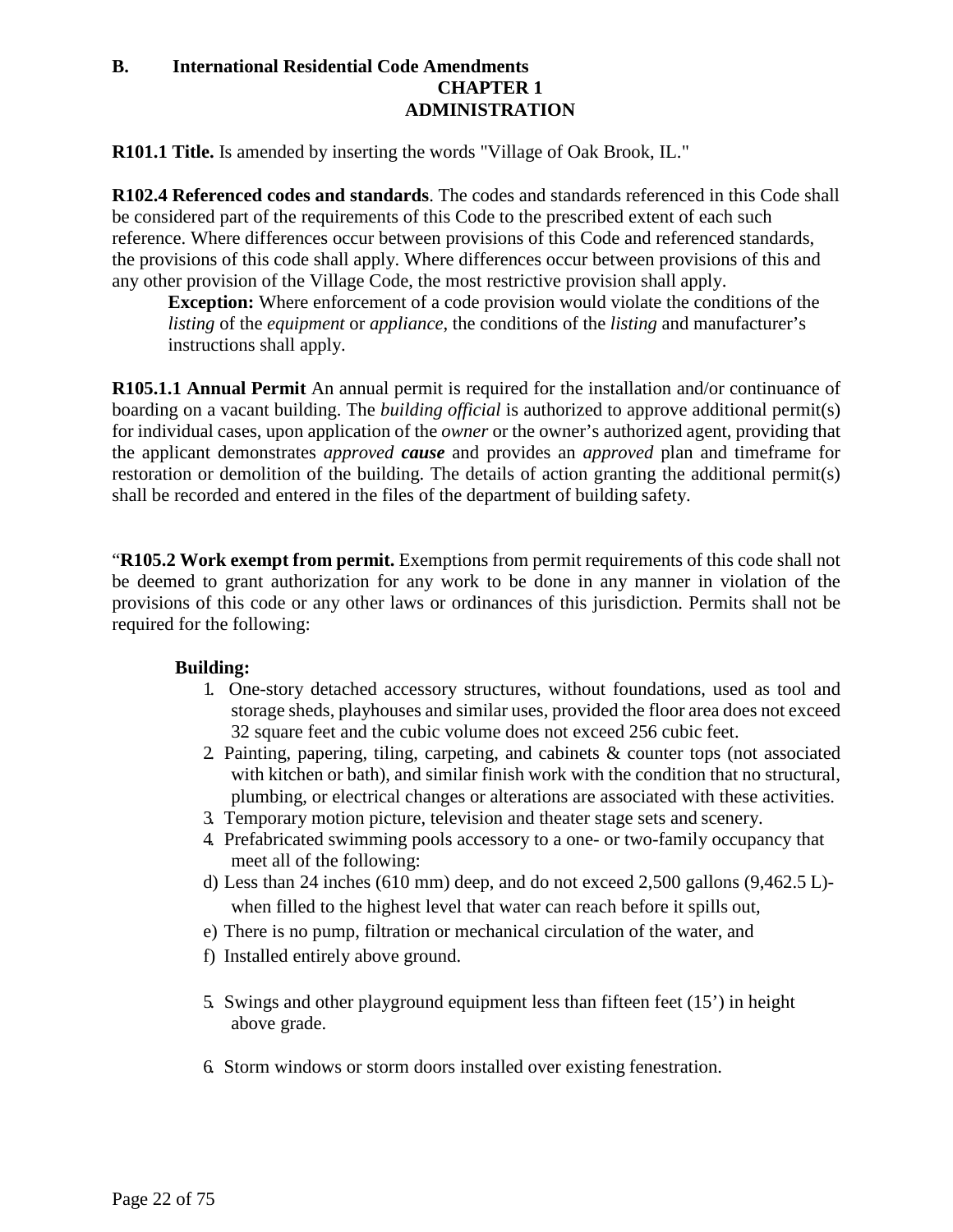7. Retaining walls without integral stairways that are not over 30 inches in height measured from the lowest adjacent grade to the top of the wall, unless supporting a surcharge."

#### **Electrical:**

1. *Listed* cord-and-plug connected temporary decorative lighting.

2. Reinstallation of attachment plug receptacles but not the outlets therefor.

3. Replacement of branch circuit overcurrent devices of the required capacity in the same location.

4. *Listed* cord-and-plug connected electrical wiring, devices, *appliances,*  apparatus or *equipment* operating at less than 25 volts, not capable of supplying more than 50 watts of energy, and not utilized for fire, smoke, heat or carbon monoxide detection or alarm.

5. Minor repair work, including the replacement of lamps or the connection of *approved* portable electrical *equipment* to *approved* permanently installed receptacles.

#### **Gas:**

1. Portable heating, cooking or clothes drying *appliances*.

2. Replacement of any minor part that does not alter approval of *equipment* or make such *equipment* unsafe.

3. Portable-fuel-cell *appliances* that are not connected to a fixed piping system and are not interconnected to a power grid.

#### **Mechanical:**

1. Portable heating *appliances*.

2. Portable ventilation *appliances*.

3. Portable cooling units.

*4.* Steam, hot- or chilled-water piping within any heating or cooling *equipment* regulated by this code.

5. Replacement of any minor part that does not alter approval of *equipment* or make such *equipment* unsafe.

6. Portable evaporative coolers.

7. Self-contained refrigeration systems containing 10 pounds (4.54 kg) or less of refrigerant or that are actuated by motors of 1 horsepower (746 W) or less.

8. Portable-fuel-cell *appliances* that are not connected to a fixed piping system and are not interconnected to a power grid.

#### **Plumbing:**

1. The stopping of leaks in drains, water, soil, waste or vent pipe; provided, however, that if any concealed trap, drainpipe, water, soil, waste or vent pipe becomes defective and it becomes necessary to remove and replace the same with new material, such work shall be considered as new work and a *permit* shall be obtained and inspection made as provided in this code.

2. The clearing of stoppages or the repairing of leaks in pipes, valves or fixtures, and the removal and reinstallation of water closets, provided such repairs do not involve or require the replacement or rearrangement of valves, pipes or fixtures.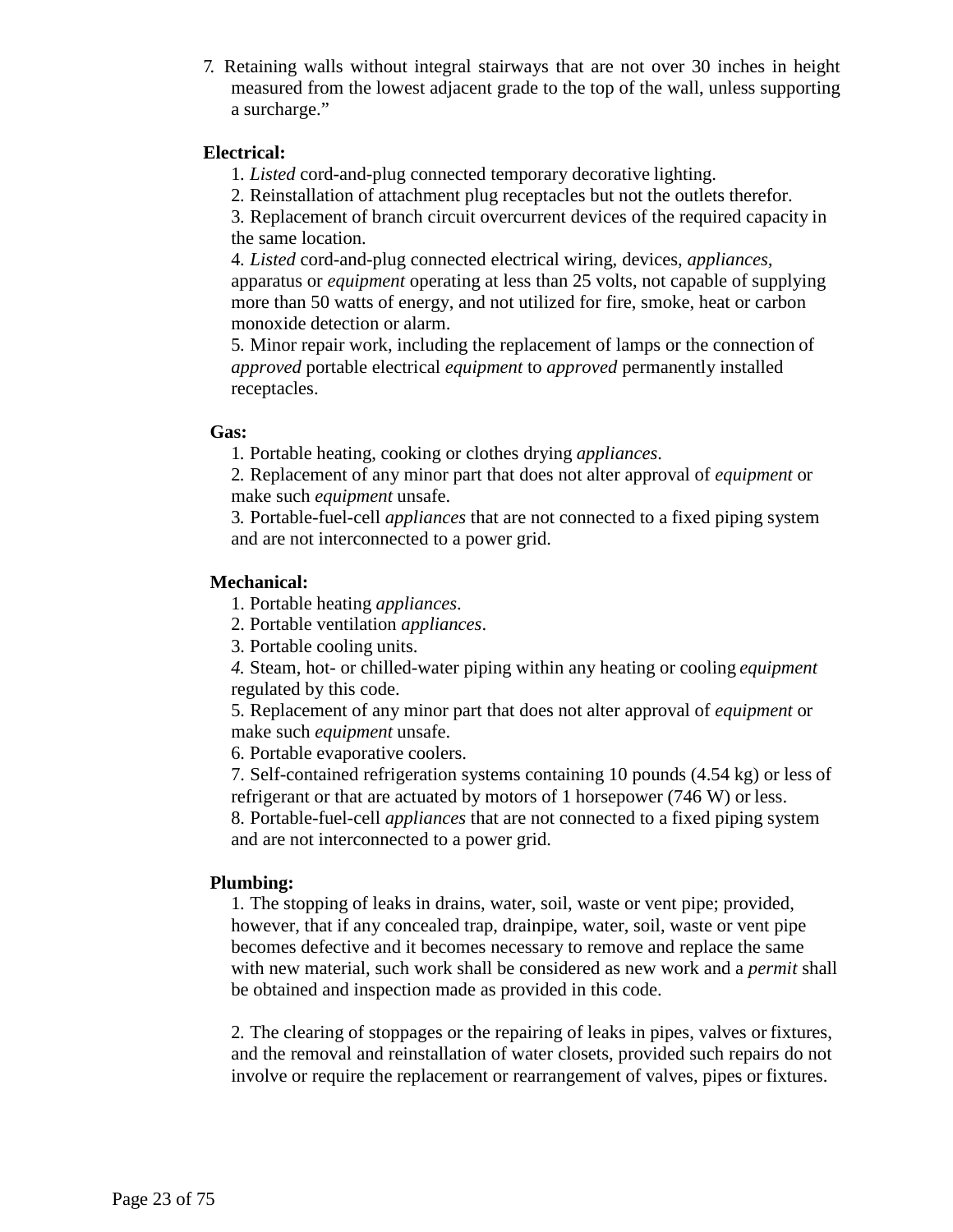#### **Tents**:

Tents and membrane structures having an area in excess of 400 square feet (37 m<sup>2</sup>) shall not be erected, operated or maintained for any purpose without first obtaining a permit and approval from the *fire code official and building official* .

#### **Exceptions:**

- 1. Tents used exclusively for recreational camping purposes.
- 2. Tents open on all sides that comply with all of the following:

2.1. Individual tents having a maximum size of 700 square feet (65  $m<sup>2</sup>$ ).

2.2. The aggregate area of multiple tents placed side by side without a fire break clearance of 12 feet (3658 mm), not exceeding 700 square feet  $(65 \text{ m}^2)$  total.

2.3. A minimum clearance of 12 feet (3658 mm) to all structures and other tents

2.4 Individual tents having an occupancy load of 49 or less- as calculated by Section 1004 of this code.

**R105.5 Expiration.** Every *permit* issued shall become invalid unless the work authorized by such *permit* is commenced within 90 days after its issuance, or if the work authorized by such *permit* is suspended or abandoned for a period of 90 days after the time the work is commenced. The *building official* is authorized to grant, in writing, one or more extensions of time, for periods not more than 90 days each. The extension shall be requested in writing and justifiable cause demonstrated.

**R105.5.1 Permit Expiration.** The *building official* is authorized to grant, in writing, one or more extensions of time. The extension shall be requested in writing, prior to the expiration of the permit, and justifiable cause demonstrated. If work is not completed after the expiration of the granted extension(s), the applicant shall pay an additional permit fee of one-half  $(1/2)$  of the original permit fee and provide the village with a new schedule for completion. This provision is in addition to and does not negate the provisions of section [9-9-2A o](http://sterling.webiness.com/codebook/?ft=3&find=9-9-2A)f this code."

**R105.5.2 Method for Determining Permit Expiration Date.** Any 90 day period of validity shall commence when the permit is issued, each time the work is inspected by the *building official*, or an extension is granted by the *building official*. If, at the end of any 90 day period, there has been no subsequent request for inspection, or if an extension has not been granted, the permit shall become permanently invalid and any and all permit fees and restoration/completion bond(s) with the Village of Oak Brook for this project shall be forfeit. Forfeiture shall not constitute a waiver of the village's right to collect from the applicant the amount of a deficiency in excess of the bond. The village shall retain the right to use all legal and equitable remedies available to it for collection of such deficiency.

**R105.6.1 Suspended Permits.** Permits may be suspended for no more than 60 days. Within that 60 day period, the cause or reason for suspension shall be corrected to meet the requirements of this code, or the *building official* shall revoke the permit. If the cause or reason for the suspension is corrected, the *building official* shall reinstate the permit with the expiration timeframe starting on the date of reinstatement. There shall be an administrative fee of 50% of the total permit fee(s) for each reinstatement granted.

> Exception: The administrative fee shall be waived if the suspension was due to no fault of the applicant, owner, or their agent(s).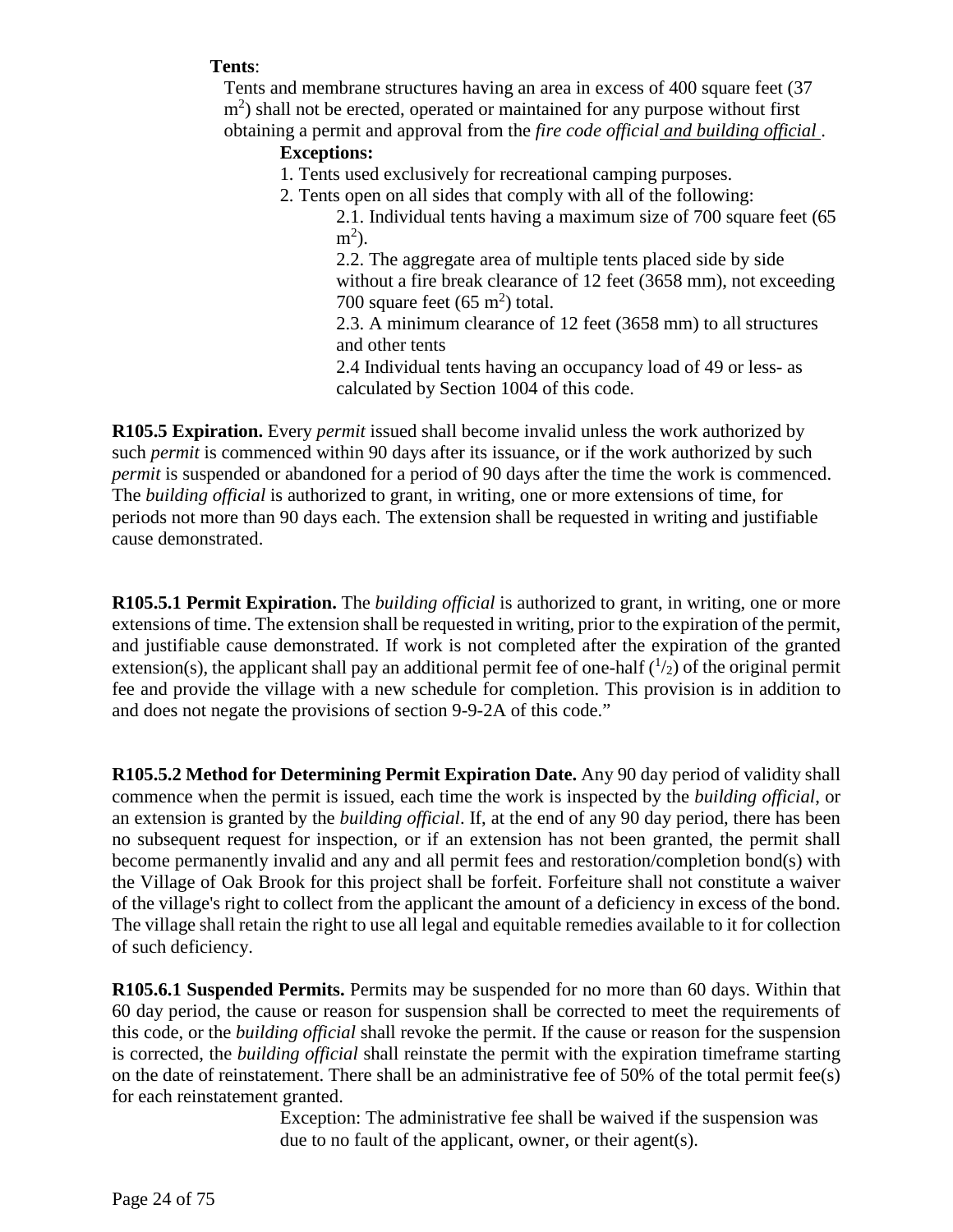**R105.6.2 Revoked or Expired Permits.** Any permit which has been revoked or expired shall become permanently invalid, any and all fees and/or restoration/completion bond(s) with the Village of Oak Brook for this project shall be forfeit. Forfeiture shall not constitute a waiver of the village's right to collect from the applicant the amount of a deficiency in excess of the bond. The village shall retain the right to use all legal and equitable remedies available to it for collection of such deficiency.

Exception: Permit fees and restoration/completion bond(s) for permits revoked due to no fault of the applicant, owner, or fee remitter may be refunded. This provision shall not be construed to allow refund of a bond while there are outstanding fees, charges or conditions needing to be brought into compliance. This provision shall not be construed to allow for the refund of application fees, plan review fees, inspection fees, engineering fees, or other expenses incurred by the Village of Oak Brook."

**R105.7 Placement of permit.** The building *permit* or copy shall be kept on the site of the work until the completion of the project. The building *permit* or copy shall be prominently displayed in a location that is accessible to the public.

"**R105.8 Completion of Work upon Which a Permit Has Been Revoked or Expired**. A new permit shall be required for completion and/or a certificate of occupancy. The outstanding work shall be reviewed under the codes and ordinances adopted at the time of re-submittal. All fees and bonds shall be required as for a new permit for the entire scope of the work.

**R105.8.1 Premises upon Which a Permit Has Been Revoked or Expired.** The premises shall be maintained in a safe and secure condition at all times.

**R105.8.2 New Permit Application.** Once a permit has been revoked or expired, the responsible party shall immediately commence a good faith effort to obtain the required permits, including the submittal of construction plans, along with all fees and bonds within fifteen days (15 days) of expiration or revocation. If the submittals are not received within that fifteen (15) day period, an additional permit fee of one hundred dollars (\$100.00) per day shall be paid by the permittee for every day thereafter until the required submittals are received. The requirement of permit(s) for completion and/or certificate of occupancy shall not be utilized to preclude or be construed as a defense against other legal remedies available to satisfy the intent of this code."

**R105.10 Permit holder qualifications. Permit holder qualifications.** For *new construction* as defined and regulated by this code, the owner, owner's employee, or contractor serving as the owner's representative shall demonstrate basic residential code knowledge by passing the test for: National Standard General Building Contractor (A), National Standard Building Contractor (B), or National Standard Residential Contractor (C) – as administered by the International Code Council-or *approved* and tested equivalent, for the issuance and duration of the permit. Failure to retain at least one required qualified person, in a supervisory role, on a project shall be cause for immediate suspension of the permit pursuant to Section R105.6.1 of this code. Licensure as a design professional shall not be considered equivalent.

**Exception:** For detached single-family dwellings, the *building official* is authorized to waive the qualification requirement for a project with a total or remaining job cost less than \$100,000, or qualifies for a Temporary Certificate of Occupancy. This waiver may be revoked for cause where the *building official* finds multiple and/or repeated violations of the Village of Oak Brook code in the project.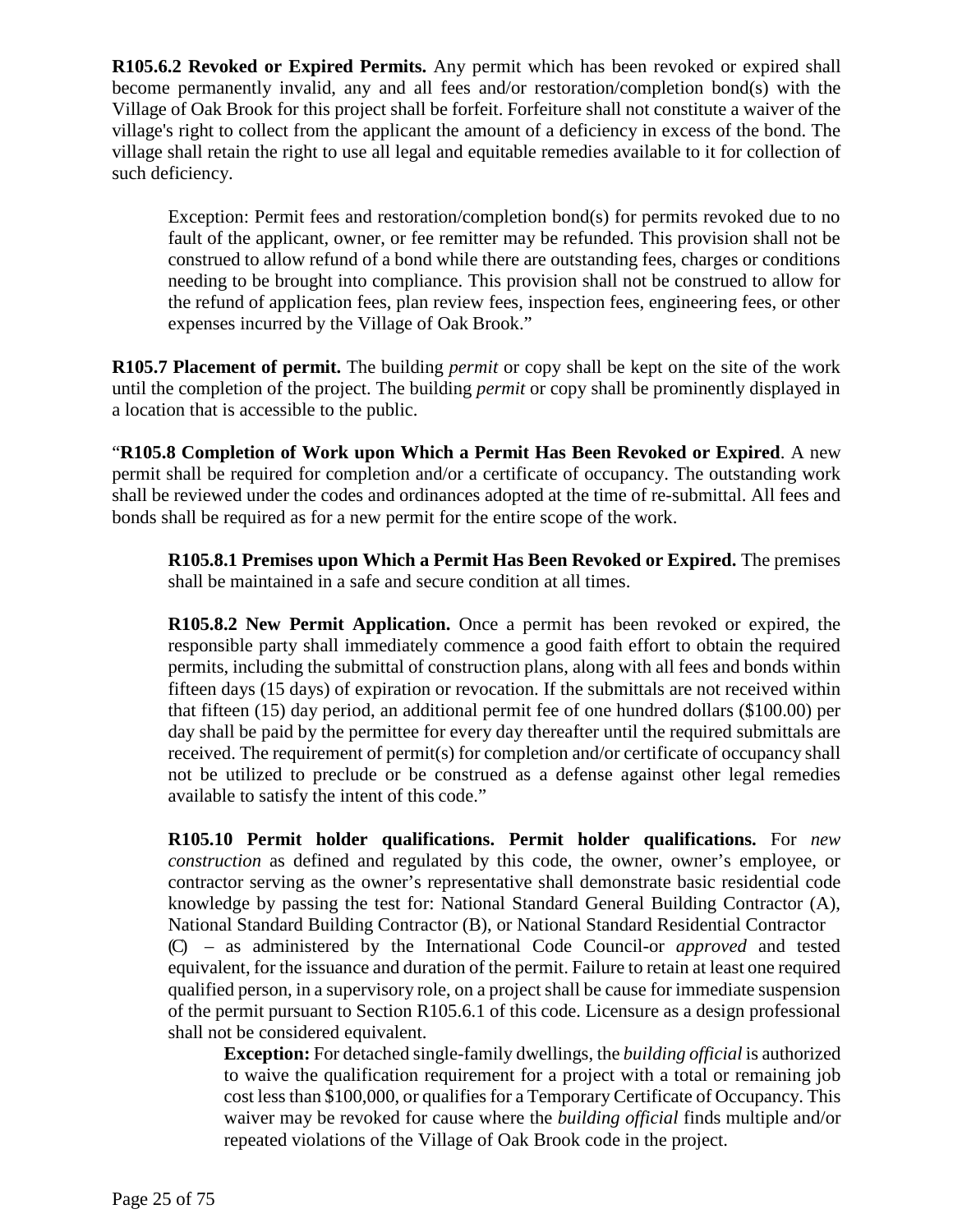**R106.1 Submittal documents.** Submittal documents consisting of *construction documents*  and other data shall be submitted in two or more sets with each application for a *permit.*  The *construction documents* shall be prepared by a registered *design professional.* Where special conditions exist, the *building official* is authorized to require additional *construction documents* to be prepared by a registered *design professional*.

#### **Exceptions:**

- a. The *building official* is authorized to waive the submission of *construction documents* and other data not required to be prepared by a registered *design professional* if it is found that the nature of the work applied for is such that reviewing of *construction documents* is not necessary to obtain compliance with this code.
- b. The *building official* is authorized to waive the requirement for construction document preparation by a registered design professional where the cost of construction does not exceed twenty five thousand dollars (\$25,000) and the submittals are adequate to accurately depict the proposed work.
- c. The *building official* is authorized to waive the requirement for construction document preparation by a registered design professional where the scope of the work is limited to:
	- 1. Replacement without modification of existing doors and windows, electrical, mechanical or plumbing fixtures,
	- 2. Replacement of existing electrical, mechanical or plumbing fixtures,
	- 3. Re-roofing that does not involve structural modifications,
	- 4. Landscaping, patios, sidewalks, driveways, and flatwork that does not involve a change of grade or addition of impervious surface.
	- *5.* Other similar activities as determined by the *building official.*

**R108.2 Schedule of permit fees**. On buildings, structures, electrical, gas, mechanical and plumbing systems or alterations requiring a permit, a fee for each permit shall be paid as those specified in Section [10-4-1](http://www.sterlingcodifiers.com/codebook/getBookData.php?ft=3&find=10-4-1) of this Code.

#### **R112 APPEALS.**

**R112.1 Appeals.** A person shall have the right to appeal a decision of the *building official*. For the purposes of this Code, all appeals of decisions relating to this Code shall be referred to the Circuit Court of DuPage County.

Delete Subsections R112.2 through R112.4.

**R113.4 Violation penalties**. Any person who violates a provision of this Code or fails to comply with any of the requirements thereof or who erects, constructs, alters or repairs a building or structure in violation of the approved construction documents or directive of the *building official*, or of a permit or certificate issued under the provisions of this Code, shall be subject to fines and penalties as those specified in Section [1-3-1](http://www.sterlingcodifiers.com/codebook/getBookData.php?ft=3&find=1-3-1) of this Code.

**R114.1 Notice to owner.** Upon notice from the *building official* that work on any building or structure is being prosecuted contrary to the provisions of this code or in an unsafe and dangerous manner, such work shall be immediately stopped. The stop work order shall be in writing and shall be given to the owner of the property involved, or to the owner's agent or to the person doing the work, or posted in a conspicuous place in or about the structure affected by such notice, and shall state the reason for the order and the conditions under which work will be permitted to resume.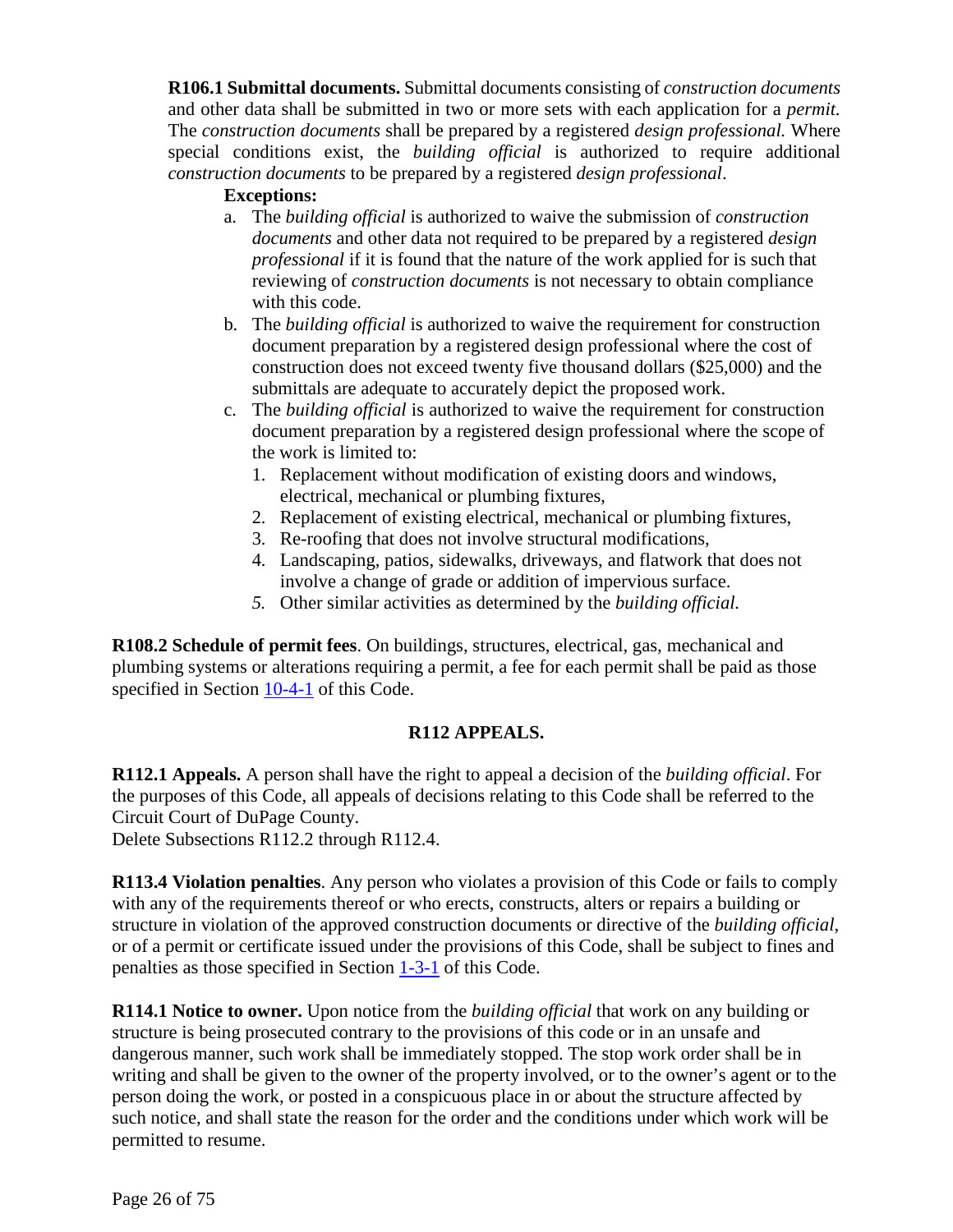**R115 SAFEGUARDS DURING CONSTRUCTION.** Safeguards during construction shall be as required by Chapter 33 of the *International Building Code* as adopted and amended in this Code.

#### **CHAPTER 2 DEFINITIONS**

**New Construction.** For the purposes of determining automatic fire sprinkler protection requirements in Section R313, and contractor qualification requirements in Section R105.10, "New Construction" shall include the following:

- 1. Any completely new structure,
- 2. Any addition that adds above grade floor space equal to or greater than 75% of the existing building footprint,
- 3. Any alteration or addition where 75% or greater of the existing first floor exterior wall perimeter and/or first floor structure is removed, or
- 4. Any alteration or addition where the newly constructed first floor wall perimeter is equal to 75% or greater of the entire first floor wall perimeter prior to construction.

**Responsible Party**. Except as otherwise specified herein, the owner or the owner's designated agent shall be responsible for the maintenance of buildings, structures and premises. In addition, any other person or entity who may be reasonably considered to have a role or responsibility in the creation, continuation, or correction of any violation of this code shall be a responsible party or additional responsible party for such violation.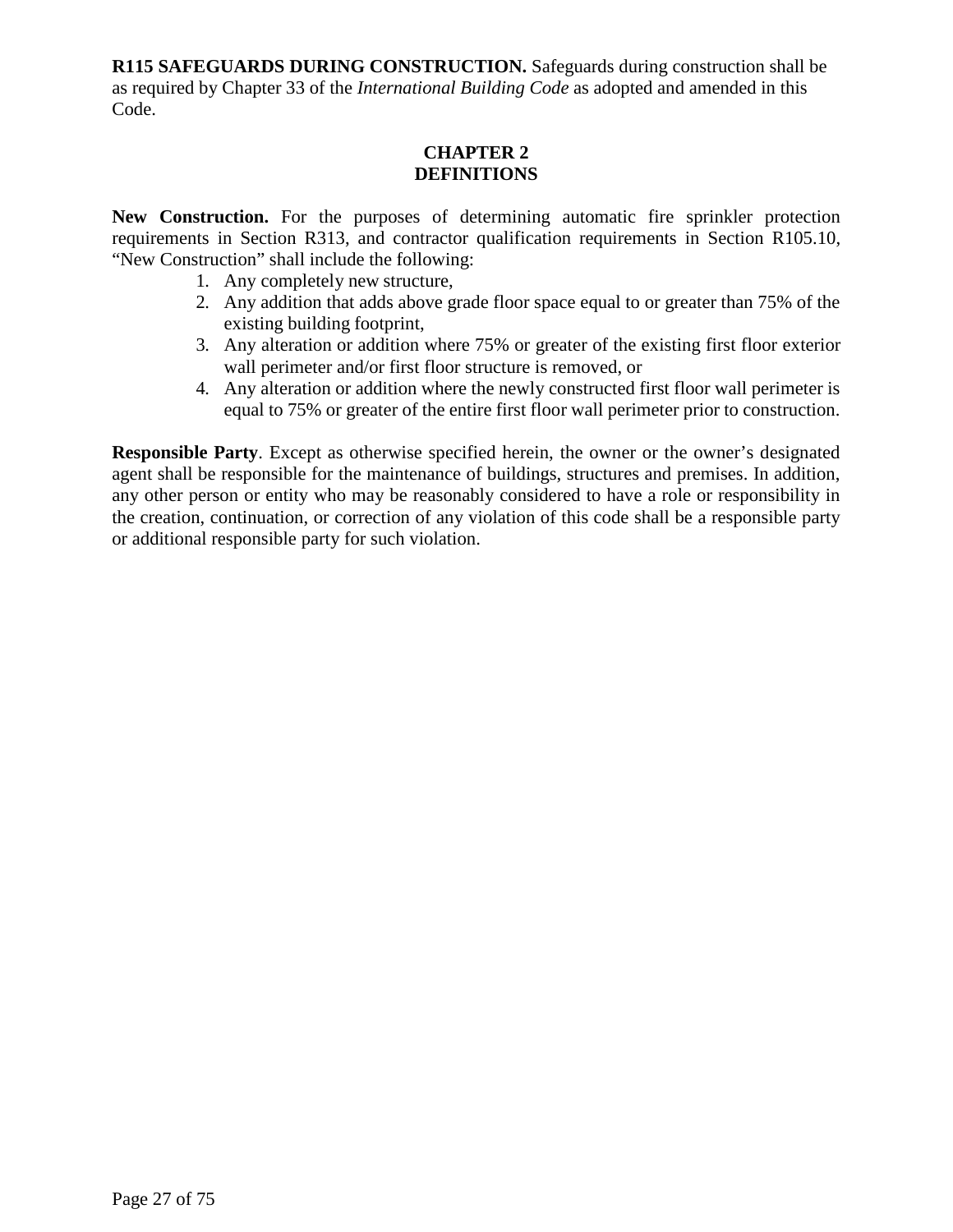#### **CHAPTER 3 BUILDING PLANNING**

| <b>Climatic and Geographic Design Criteria</b> |                                 |                 |  |
|------------------------------------------------|---------------------------------|-----------------|--|
| <b>GROUND SNOW LOAD</b>                        | $25$ LB/FT <sup>2</sup>         |                 |  |
| <b>ULTIMATE WIND DESIGN</b>                    | 115 MPH*                        |                 |  |
| <b>SEISMIC DESIGN CATEGORY</b>                 | R                               |                 |  |
|                                                | <b>WEATHERING</b>               | <b>SEVERE</b>   |  |
|                                                | <b>FROST</b>                    |                 |  |
|                                                | <b>LINE</b>                     | 42"             |  |
| <b>SUBJECT TO DAMAGE FROM</b>                  | <b>DEPTH</b>                    |                 |  |
|                                                |                                 | <b>MODERATE</b> |  |
|                                                | <b>TERMITE</b>                  | <b>TO</b>       |  |
|                                                |                                 | <b>SEVERE</b>   |  |
| <b>WINTER DESIGN TEMPERATURE</b>               | $-4$ F, 97 $\frac{1}{2}\%$      |                 |  |
| <b>SUMMER DESIGN TEMPERATURE</b>               | 89°F Dry Bulb, 2 1/2%           |                 |  |
|                                                | 76°F Wet Bulb, 2 ½%             |                 |  |
| <b>ICE BARRIER UNDERLAYMENT</b>                | <b>REQUIRED</b>                 |                 |  |
|                                                | <b>FIRM #170214</b>             |                 |  |
| <b>FLOOD HAZARDS</b>                           | <b>PANELS 0606H-0609H</b>       |                 |  |
|                                                | 12/16/2004                      |                 |  |
| <b>AIR FREEZING INDEX</b>                      | 1543 ( <b>F-Days</b> )          |                 |  |
| <b>ANNUAL MEAN TEMPERATURE</b>                 | 49.4 <sub>o</sub> F             |                 |  |
| <b>HEATING DEGREE DAYS (HDD)</b>               | 6,155                           |                 |  |
| <b>COOLING DEGREE DAYS (CDD)</b>               | 942                             |                 |  |
| <b>CLIMATE ZONE</b>                            | <b>5A</b>                       |                 |  |
| <b>INDOOR DESIGN CONDITIONS</b>                | MAX.72 <sup>o</sup> F - HEATING |                 |  |
|                                                | MIN. 75°F- COOLING              |                 |  |
| <b>HOURLY RAINFALL</b><br><b>100-YEAR</b>      | 4"                              |                 |  |
| <b>RATE</b>                                    |                                 |                 |  |

#### **Table R301.2 (1) Climatic and Geographic Design Criteria**

**\*ULTIMATE DESIGN WIND SPEED replaces BASIC WIND SPEED as found in earlier editions. Although the values are different, there is very little practical difference in the design or construction requirements.**

**R302.12 Draftstopping** In combustible construction where there is usable space both above and below the concealed space of a floor-ceiling assembly, draftstops shall be installed so that the area of the concealed space does not exceed 500 square feet (92.9 m2) or have a dimension of more than 25 feet in any direction. Draftstopping shall divide the concealed space into approximately equal areas. Where the assembly is enclosed by a floor membrane above and a ceiling membrane below, draftstopping shall be provided in floor-ceiling assemblies under the following circumstances:

1. Ceiling is suspended under the floor framing.

2. Floor framing is constructed of prefabricated wood I-joists, truss-type open-web, perforated members or similar construction.

**R304.1 Minimum area.** Habitable rooms shall have a floor area of not less than 70 square feet (6.5 m2). Every living room shall contain at least 120 square feet (11.2 m2) and every bedroom shall contain a minimum of 70 square feet (6.5 m2) and every bedroom occupied by more than one person shall contain a minimum of 50 square feet (4.6 m2) of floor area for each occupant thereof.

**Exception:** Kitchens.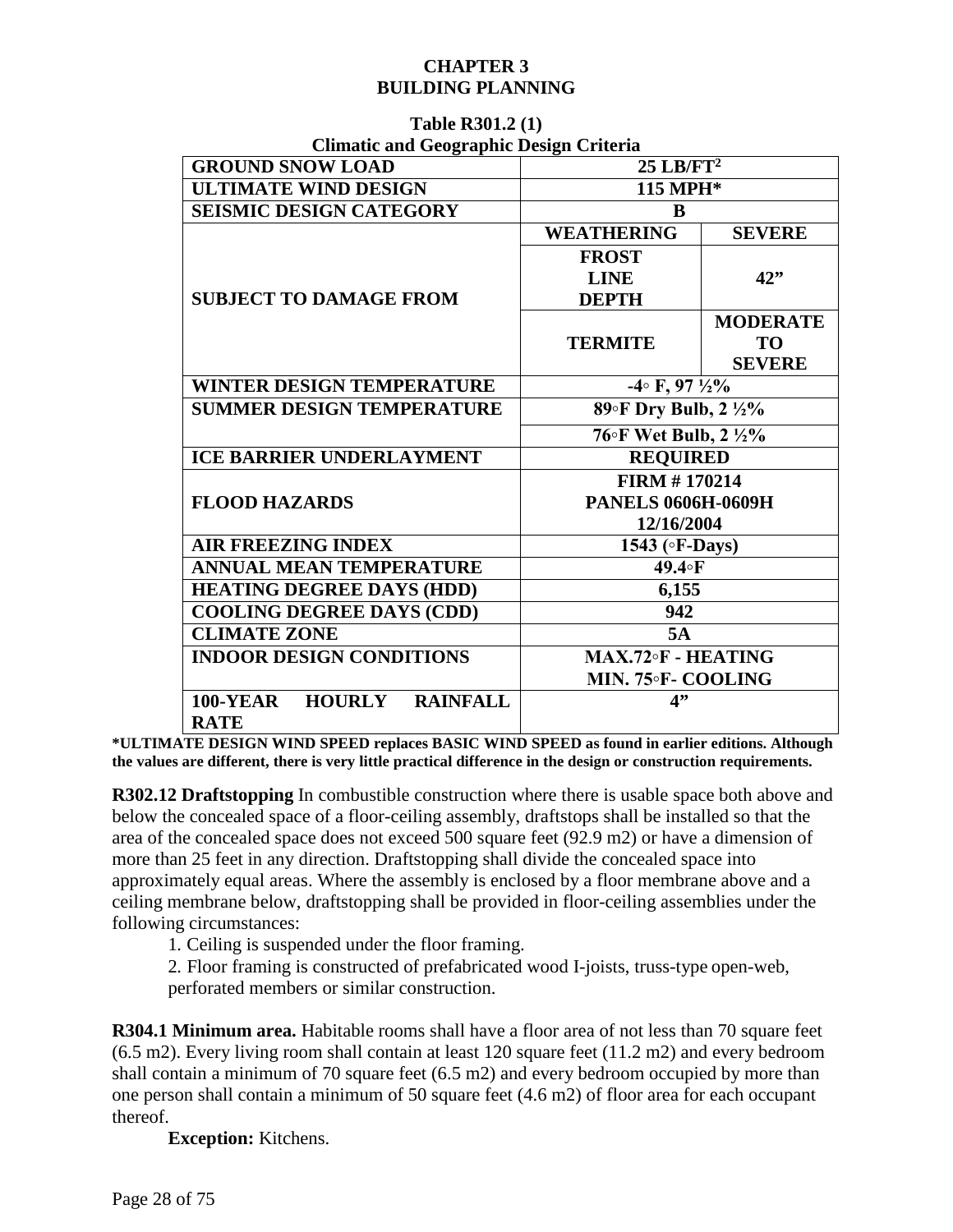**R310.6 Conversion into habitable space.** When any area previously not approved or utilized as habitable space is converted into and/or utilized as habitable space- regardless of the amount of construction work done in this area- it shall be considered as reconstruction and be subject to the requirements of this chapter and the provisions of Section R310 of this code."

**R310.7 Conversion into a sleeping room.** When any area previously not approved or utilized as a sleeping room is converted into and/or utilized as a sleeping room- regardless of the amount of construction work that was or was not done in this conversion or change of utilization- it shall be subject to all requirements for new construction of a sleeping room as found in this code."

**R310.8 Egress from highest habitable space.** Where residential building heights exceed thirty feet (30'), the highest space that meets the criteria of Sections R304, R305 & R311.4 for *habitable space* shall have an emergency escape and rescue opening in compliance with Section R310 at a maximum elevation of thirty two feet (32') above grade. This section shall be applied regardless of the usage designation on the construction documents, including "storage" or "bonus" rooms.

**R311.7.8.1 Height.** *Handrail* height, measured above *stair* tread *nosings*, or finish surface of *ramp* slope, shall be uniform, not less than 34 inches (864 mm) and not more than 38 inches (965 mm). *Handrail* height of *alternating tread devices* and ships ladders, measured above tread *nosings*, shall be uniform, not less than 30 inches (762 mm) and not more than 34 inches (864 mm)."

**Section R312.1** *Guards* shall be located along open-sided walking surfaces, including stairs, ramps and landings, permanent benches or other walkable horizontal planes- 4 inches or greater in width, measured perpendicular to the open side- that are that are located more than 30 inches (762 mm) measured vertically to the floor or *grade* below at any point within 36 inches (914 mm) horizontally to the edge of the open side. Insect screening shall not be considered as a *guard*.

**R313.3 Notification devices required.** The following notification devices shall be required on all new and/or modified automatic sprinkler systems installed to comply with this code:

1. A *listed and approved* exterior audio visual notification device shall be installed at an *approved* location that is readily visible from the public way.

**Exception:** The *code official* may approve an alternate location if it is technically infeasible to install the device where it is readily visible from the public way and the proposed location provides substantially equivalent notification.

- 2. *Listed and approved* device(s) shall be installed to provide audible notification throughout the residence. For notification device(s) affixed to HVAC systems, a separate device shall be utilized for each HVAC system.
- 3. Each automatic fire sprinkler system shall have a *listed and approved* water flow detection device that is monitored by an *approved* agency.
- *4.* Each *control valve* shall be supervised by a *listed and approved* switch *that is* monitored by an *approved agency.*

**R314 Smoke alarms** is amended by the addition of the following section:

**Additional Locations.** In addition to the locations specified in R 314.3, 200°F heat detectors shall be installed in the following locations:

- 1. In each attic area that is provided with access as required in Section R807.
- 2. In each attached garage.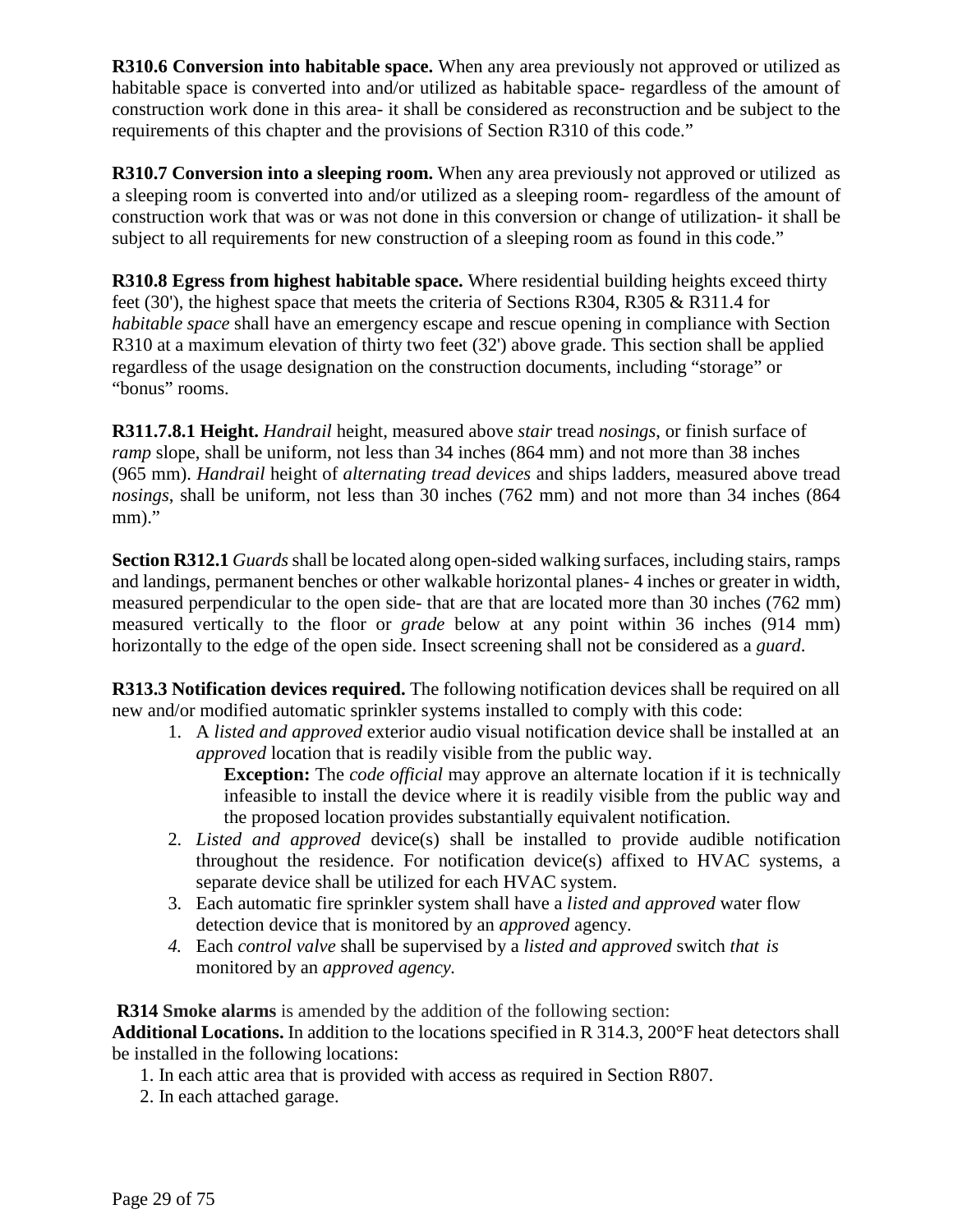#### **CHAPTER 5 FLOORS**

#### **R506 CONCRETE FLOORS (ON GROUND), PATIOS, SIDEWALKS, APRONS AND DRIVEWAYS.**

**R506.1 General.** Concrete slab-on-ground floors, patios, sidewalks, aprons, and driveways shall be designed and constructed in accordance with the provisions of this section or ACI 332. Floors, patios, sidewalks, aprons and driveways shall be a minimum 3 ½ inches (89mm) thick. The specified compressive strength of concrete shall be as set forth in Section R402.2.

#### **CHAPTER 7 WALL COVERING**

**R703.1 General.** Exterior walls shall provide the building with a weather-resistant exterior wall envelope. The exterior envelope shall include flashing as described in Section R703.4. Wall assemblies shall be finished with an approved material. In addition to any material not permitted by this code, the following finish materials shall be prohibited:

- a. Unfinished, painted, sealed, or clear-coated above grade wall assemblies of the following types:
	- i. Cast-in-place concrete
	- ii. Precast concrete
	- iii. Smooth-face concrete masonry unit (CMU)
- b. Any wall assembly- excluding windows-that causes a nuisance by the nature of its reflectivity.

For the purposes of this Section, an above grade "wall assembly" shall be defined as a wall portion having the same construction type and/or finish:

- i. More than 50 percent above the adjacent finished grade, and/or
- ii. Having any part more than forty eight inches (48") above the adjacent finished grade.

#### **CHAPTER 13 GENERAL MECHANICAL SYSTEMS REQUIREMENTS**

**M1301.6 Mechanical equipment to be screened.** All exterior heating, air conditioning, ventilating, generators, pool heaters, or other mechanical equipment shall be fully screened to prevent view of the equipment from any point along the finished grade at any front lot line or side lot line of the lot on which the equipment is located. Screening materials shall be as approved by the *building official*. Deciduous or annual plants shall not be approved as screening materials."

**1301.7 Geothermal well and piping locations.** Geothermal well and piping locations shall be completely within the property lines of the subject property and as prescribed by 1301.7.1 and 1301.7.2.

1301.7.1. No geothermal well or water intake shall be located in any easement and/or a within ten feet (10') from any property lot line.

**Exception:** A geothermal well may be located at any location adjacent to public right-of-way provided that it is completely within the property lines.

1301.7.2 No geothermal piping, intake or discharge shall be located in any body of water that is not completely contained within the property lines.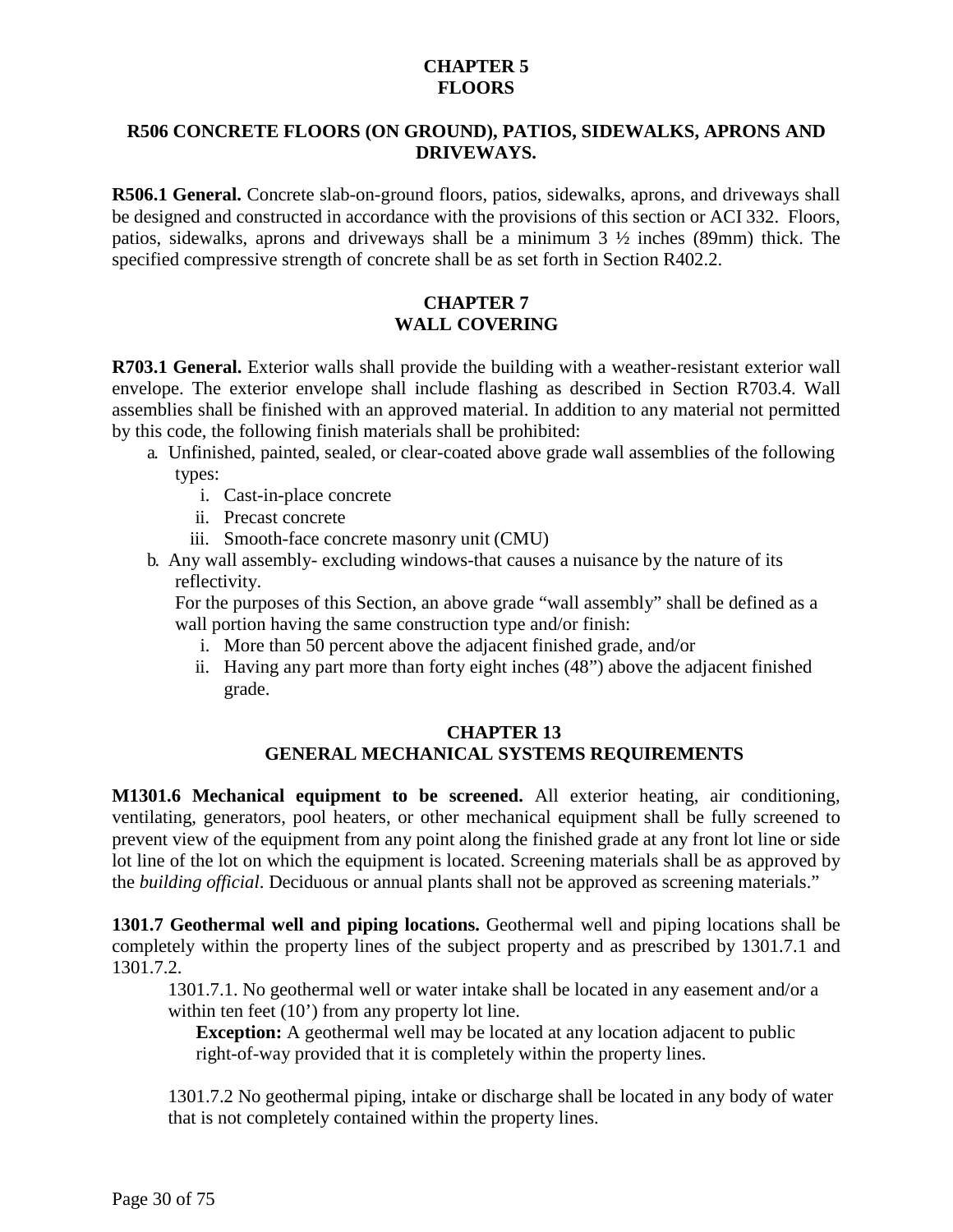#### **CHAPTER 29 WATER SUPPLY AND DISTRIBUTION**

**P2904.3.2 Shutoff valves.** Shutoff valves shall serve the entire water distribution system. The fire sprinkler system piping shall not have separate shutoff or control valve(s) installed unless supervised by one of the following methods:

- 1. Central station, proprietary or remote station alarm service.
- 2. Local alarm service that causes the sounding of an audible signal at a constantly attended location.
- 3. Valves that are locked open.

**P2904.5.1 Water supply.** Fire sprinkler water shall be supplied by the municipal water source and taken off after it has passed through the water meter, as detailed in 2013 NFPA 13D Figure A.6.2(c) *"Acceptable Arrangement with Valve Supervision – Option 2".*

#### **P2904.5.2 Reserved.**

#### **APPENDIX J EXISTING BUILDINGS AND STRUCTURES**

**AJ 102.10 Conversion into habitable space.** When any area previously not approved or utilized as habitable space is converted into and/or utilized as habitable space- regardless of the amount of construction work done in this area- it shall be considered as reconstruction and be subject to the requirements of this chapter and the provisions of Section R310 of this code.

**AJ102.11 Conversion into a sleeping room.** When any area previously not approved or utilized as a sleeping room is converted into and/or utilized as a sleeping room- regardless of the amount of construction work that was or was not done in this conversion or change of utilization- it shall be subject to all requirements for new construction of a sleeping room as found in this code.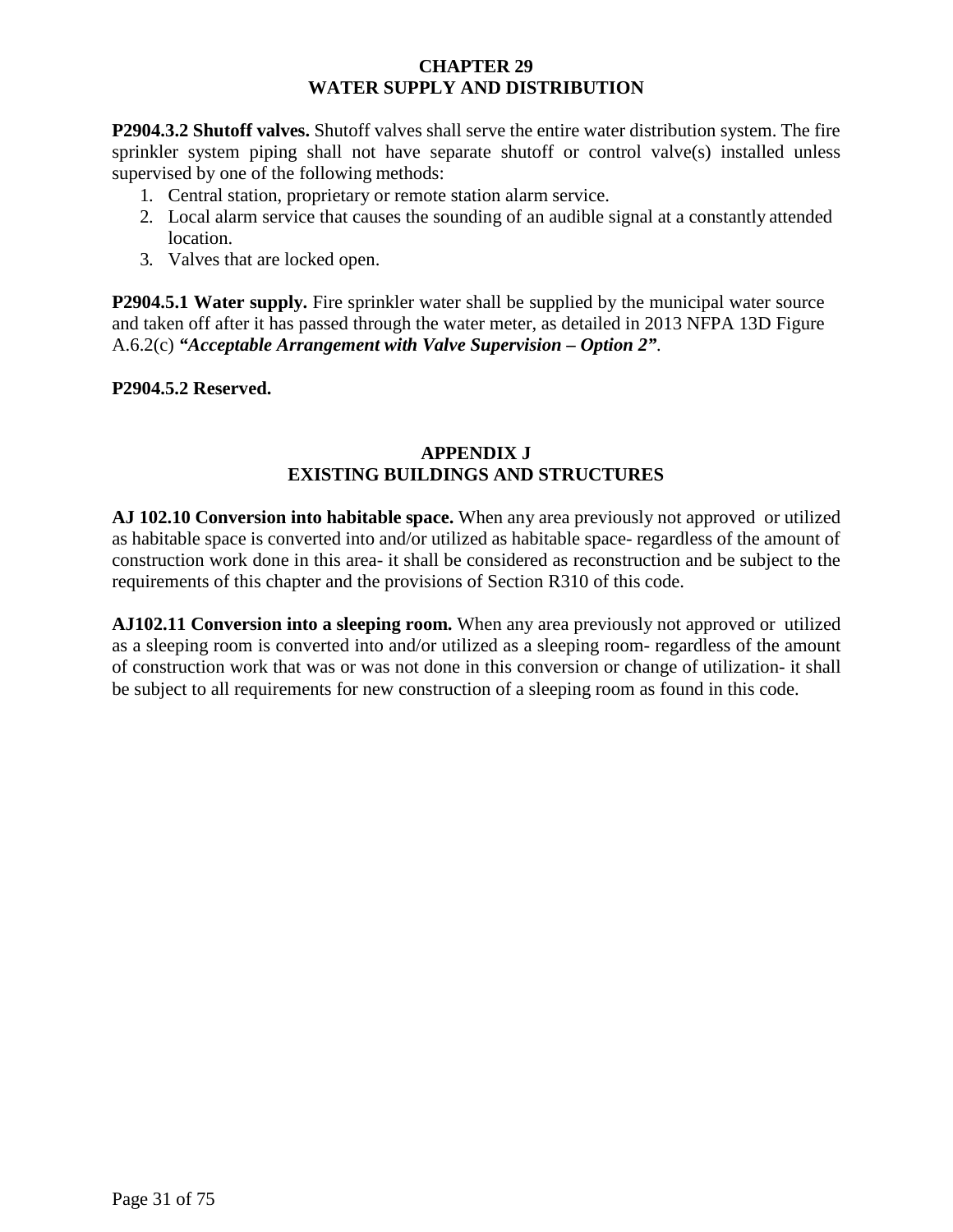#### **CHAPTER 1 ADMINISTRATION**

**101.1 Title.** Is amended by inserting the words "Village of Oak Brook, IL."

**102.8 Referenced codes and ordinances**. The codes and standards referenced in this Code shall be considered part of the requirements of this Code to the prescribed extent of each such reference. Where differences occur between provisions of this Code and referenced standards, the provisions of this code shall apply. Where differences occur between provisions of this and any other provision of the Village Code, the most restrictive provision shall apply.

**106.4.3 Expiration**. Is amended by changing the timeframe from 180 days to 90 days.

**106.5.2 Fee schedule.** On buildings, structures, electrical, gas, mechanical and plumbing systems or alterations requiring a permit, a fee for each permit shall be paid as those specified in Section [10-4-1](http://www.sterlingcodifiers.com/codebook/getBookData.php?ft=3&find=10-4-1) of this Code.

**108.4 Violation penalties**. Any person who violates a provision of this Code or fails to comply with any of the requirements thereof or who erects, constructs, alters or repairs a building or structure in violation of the approved construction documents or directive of the *building official*, or of a permit or certificate issued under the provisions of this Code, shall be subject to fines and penalties as those specified in Section [1-3-1](http://www.sterlingcodifiers.com/codebook/getBookData.php?ft=3&find=1-3-1) of this Code.

**109.1 Application for appeal** A person shall have the right to appeal a decision of the *building official*. For the purposes of this Code, all appeals of decisions relating to this Code shall be referred to the Circuit Court of DuPage County.

Subsections 109.1 through 109.7 are deleted in their entirety.

#### **CHAPTER 3 GENERAL REGULATIONS**

**303.9 Mechanical equipment to be screened.** All exterior heating, air conditioning, ventilating, generators, pool heaters, or other mechanical equipment shall be fully screened to prevent view of the equipment from any point at the finished grade along the front lot line or side lot line of the lot on which the equipment is located. Screening materials shall be as approved by the *building official*. Deciduous or annual plants shall not be approved as screening materials."

**303.10 Geothermal well and piping locations.** Geothermal well and piping locations shall be completely within the property lines of the subject property and as prescribed by 303.10.1 and 303.10.2.

**303.10.1.** No geothermal well or water intake shall be located in any easement and/or a within ten feet (10') from any property lot line.

**Exception:** A geothermal well may be located at any location adjacent to public right-of-way provided that it is completely within the property lines.

**303.10.2** No geothermal piping, intake or discharge shall be located in any body of water that is not completely contained within the property lines.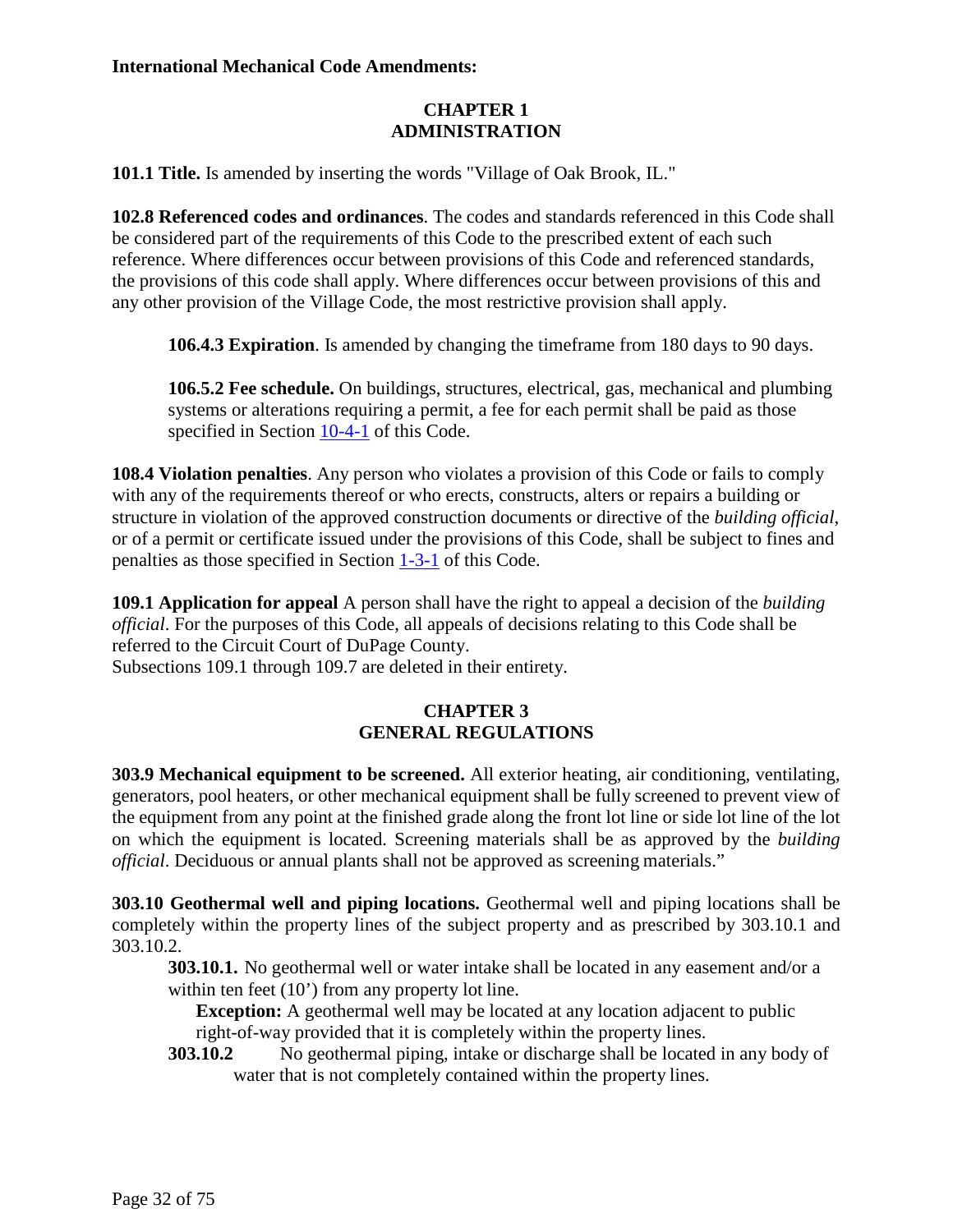**309.1 Space-heating systems**. Interior spaces intended for human occupancy shall be provided with space-heating systems capable of maintaining a minimum indoor temperature of 65°F (18°C) at a point 3 feet (914 mm) above the floor on the design heating day.

#### **CHAPTER 6 DUCT SYSTEMS**

**602.3 Stud cavity and joist space plenums**. Stud wall cavities and the spaces between solid floor joists shall not be utilized as ducts or plenums.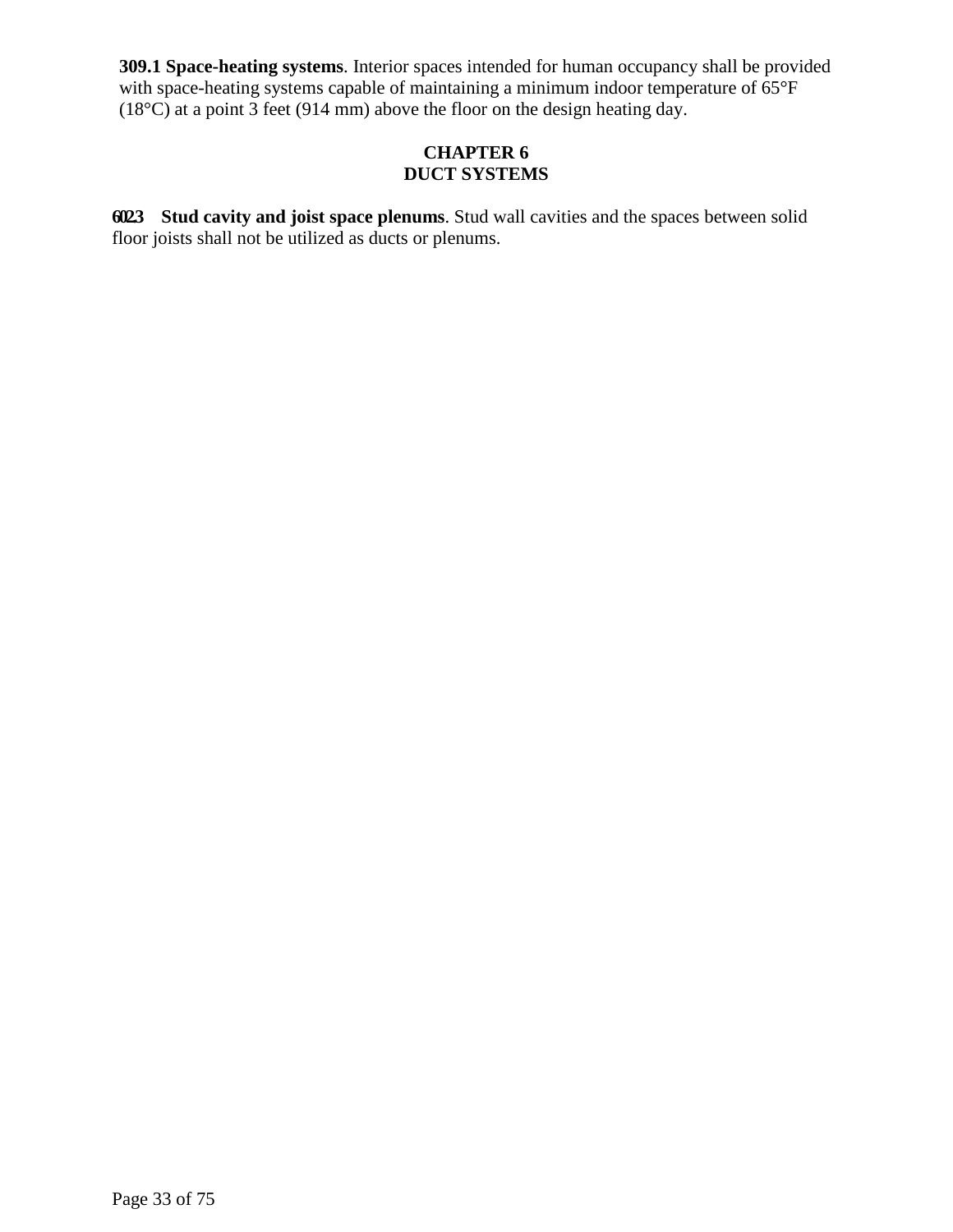#### **State of Illinois Plumbing Code**

**Illinois Plumbing Code, 77 Ill. Admin. Code 890** *et seq* adopted in section [10-1-1](http://www.sterlingcodifiers.com/codebook/getBookData.php?ft=3&find=10-1-1) of this chapter is amended as follows:

> All fees specified in the in the State of Illinois Plumbing Code shall be superseded and replaced by those set forth in Section 10-4 of the Village Code.

#### **Illinois Plumbing Code, 77 Ill. Admin. Code 890** *et seq.***, amendments:**

**Section 890.230 Safe Pan Material and Construction.** Is amended by removing "ABS" from list of approved materials listed in subsection a), a) 4 and a) 5.

#### **Section 890.320 Types of Joints**

Amend subsection h) to read: h) Brazed Joints. Brazed joints shall be made by first cleaning the surface to be joined down to the base metal, applying flux approved for brazed joints and for the filler metal to be used, and making the joints by heating to a temperature sufficient to melt the approved brazing filler metal on contact. (See Section 890.330(b).)

Delete Subsection k) Bituminized Fiber Pipe Joints.

l) Plastic Pipe Joints. Delete Subsection 2) Joints and Fittings in Plastic Pipe and associated subsections A), B), and C).

#### **Section 890.330 Special Joints.**

Delete from Subsection c) "or chlorinated polyvinyl chloride (CPVC)"

g) Plastic Pipe to Non-Plastic Pipe Joints. Delete subsection 1) Pressure Piping and associated subsections A), B), C) and D).

**Section 890.510 Grease Interceptor Requirements.** Is amended by replacing subsection 2), entitled "Minimum Size," of subsection a), with the following:

"Minimum Size. A grease interceptor installed on the same floor as the fixture shall have 100 percent the liquid holding capacity of the fixture. A grease interceptor located on a floor below the fixture shall have 100 percent of the liquid-holding capacity of the fixture. To determine the liquid-holding capacity in gallons of a plumbing fixture, the length is multiplied by the width by the height in inches and divided by 231. Where two or more sinks or receptacles are connected to an interceptor the liquid holding capacity shall be based on the combined volume of the fixtures served."

**Section 8903.630 Installation**. Is amended by replacing the last sentence of subsection e, entitled "Portable Water Supply Connection," with the following: "Where present, each lavatory sink faucet shall have supply pipes that are accessible."

**Section 890.640 Prohibited Fixtures**. Is amended by replacing subsection a) with the following: "Drinking fountains shall not be installed in public toilet rooms, colonic irrigation therapy rooms, or laboratories for removing blood, pus or other bodily fluids.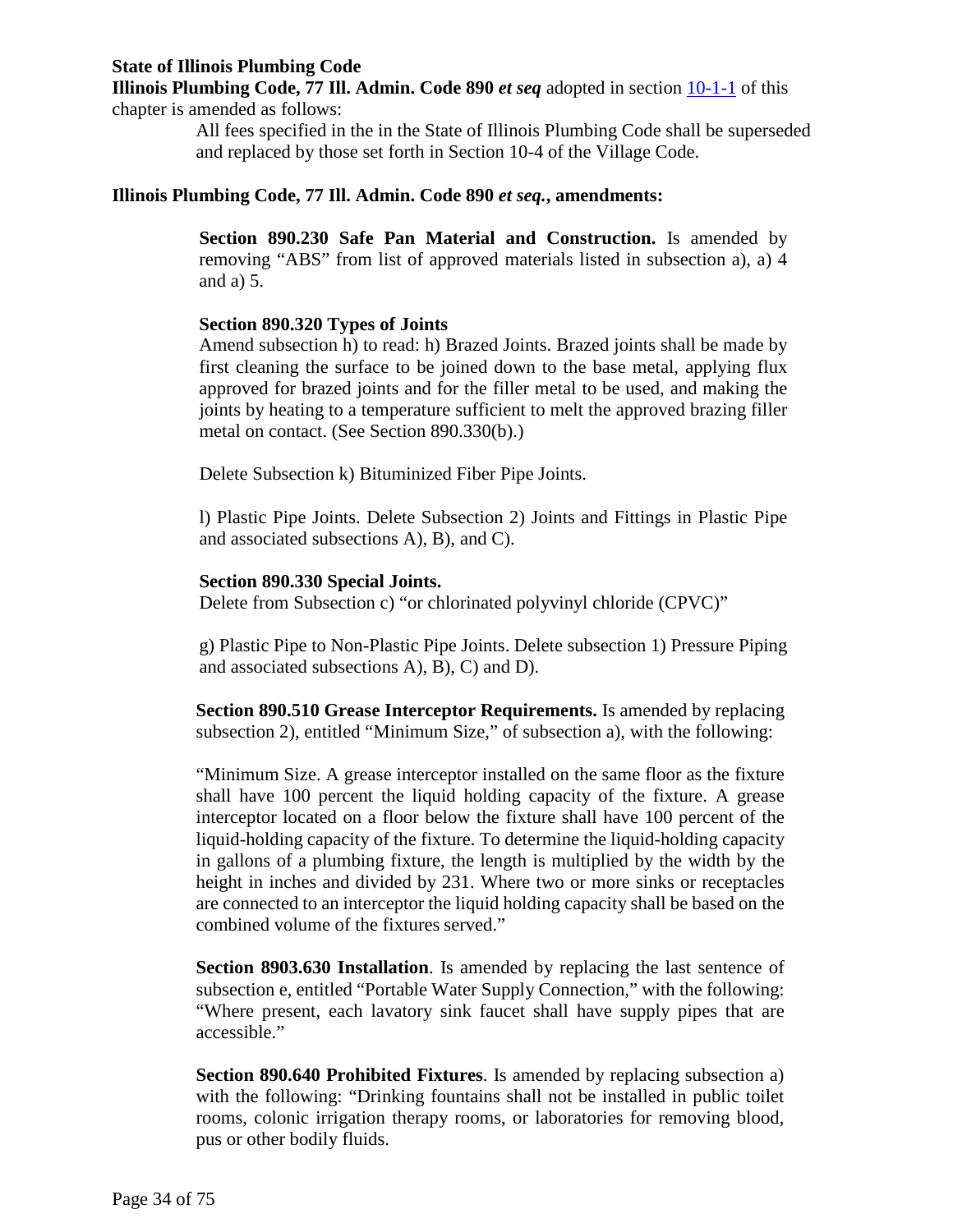Add a new section 890.746 as follows:

#### "**Section 890.746 Colonic Irrigation Units.**

- a) Colonic irrigation systems connected to the water supply shall be provided with backflow protection.
- b) A reduced pressure principle backflow assembly conforming to ASSE 1013, or a fixed air gap, shall be installed on each colonic irrigation unit or group of colonic irrigation units.
- c) If a colonic irrigation unit has a water outlet below the flood rim level of an attached drain, then an approved reduced principle pressure backflow preventer assembly, a fixed air gap, an air vent hole, or an approved vacuum breaker shall protect the water supply from each unit."

#### **Section 890.1140 Special Applications and Installations**.

- d) Lawn Sprinklers. Any lawn sprinkler system connected to a potable water supply shall be equipped with an RPZ. The RPZ may be located outside provided that it is protected from freezing or is removed at the end of the season, and it complies with section  $890.1130(g)(1)$ . All new plumbing fixtures and irrigation controllers installed after the effective date of this ordinance shall bear the WaterSense label (as designated by the U.S. environmental protection agency WaterSense program), when such labeled fixtures are available.
- h) 1) A) Aspirators. If aspirators are used in operating rooms, emergency rooms, recovery rooms, delivery rooms, autopsy rooms, dental offices, colonic irrigation rooms, and laboratories for removing blood, pus or other fluids, a vacuum breaker shall be installed on the discharge side of the control valve, at ceiling height (a minimum of 7 feet, 6 inches) and the water supply shall be protected against backflow and back siphonage by an air gap; or an RPZ shall be used.

**Section 890.1150 Water Service Pipe Installation.** Replace subsection 3) of subsection a), entitled "Underground Water Service," with the following:

"3) The minimum depth for any water service piper shall be at least 60 inches."

**Section 890.1200 Water Service Sizing.** Replace subsection a), entitled "Water Service Pipe Sizing," with the following:

"a) Water Service Pipe Sizing. The water service pipe from the street main (including the tap) to the water distribution system for the building shall be sized in accordance with Appendix A, Tables M, N, O, P and Q. Water service pipe and fittings shall be at least 1 inch diameter. If flushometers or other devices requiring a high rate of water flow are used, the water service pipe shall be designed and installed to provide this additional flow."

**Section 890.1230 Safety Devices.** In subsection 2) of subsection d), entitled "Relief Discharge Outlet," add "but no closer than as specified in Appendix A, Table C," between "receptor" and "the end,".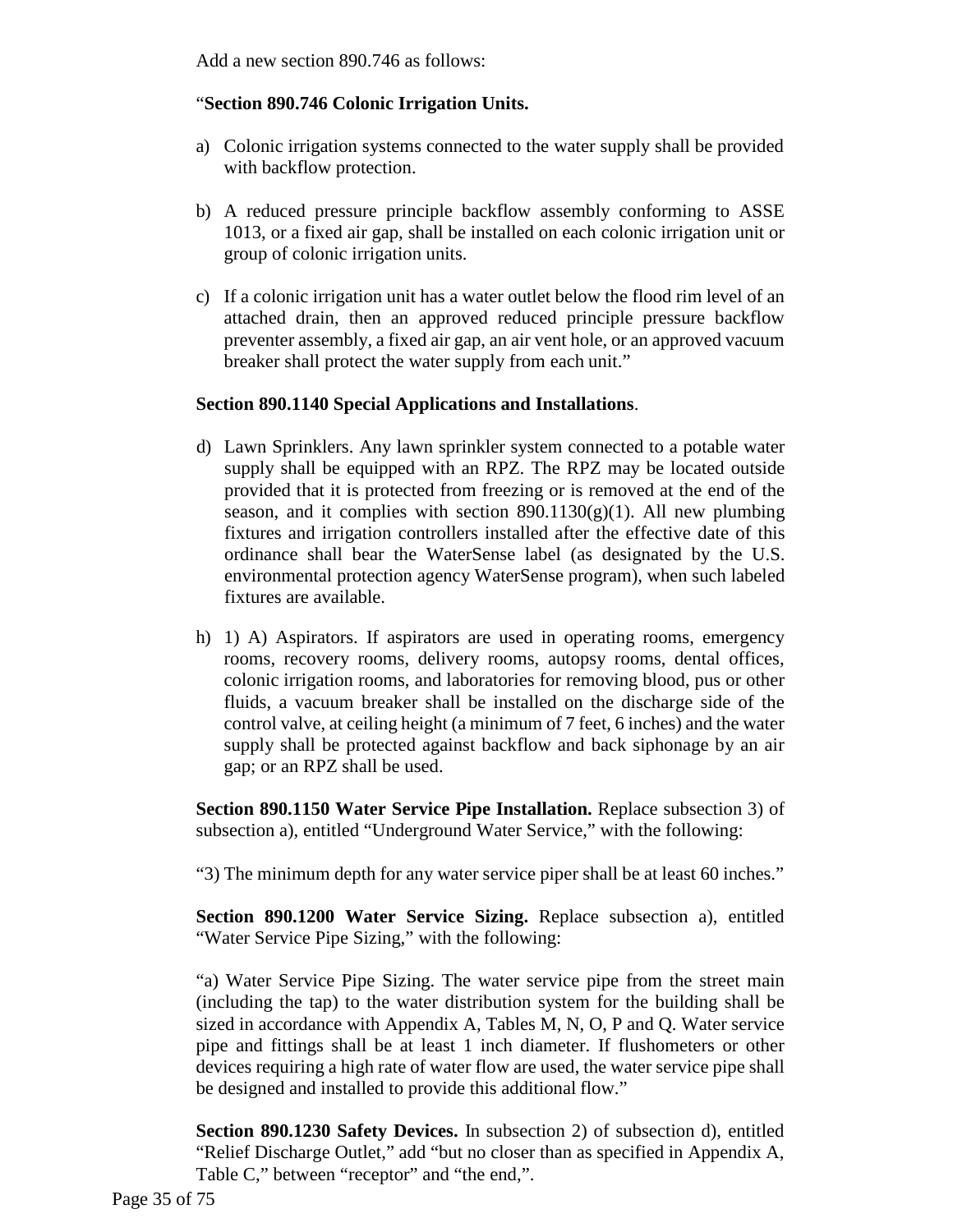**Section 890. Illustrations for Subpart I.** In Illustration L and Illustration M, replace "RELIEF VALVE DISCHARGE PIPING LOWER END TO BE OPEN WITH A MINIMUM 6" Air Gap" with the following: "RELIEF VALVE DISCHARGE PIPING LOWER END TO BE OPEN WITH A MAXIMUM 6" AIR GAP BUT NO CLOSER THAN AS SPECIFIED IN APPENDIX A, TABLE C."

**Section 890.1320 Drainage System Installation.** Delete from subsection l), entitled "Fixture Connections", "and fittings for circuit vented fixtures".

**Section 890.1340 Determination of Sizes for Drainage System.** Replace subsection 2) of subsection b), entitled "Minimum Size of Building Drain, Horizontal Branches, Drainage Piping", with the following:

"2) Pressure building drains may be installed to prevent sewer back up in a basement, cellar, crawl space or other area where any portion of the floor surface is below grade. Pressure-building drains shall not be used where gravity drains may otherwise be installed. Pressure-building drains shall be sized in accordance with the ejector pump manufacturer's recommendation, but shall not be less than 2 inches in diameter."

In subsection 4) of subsection b), entitled "Minimum Size of Building Drain, Horizontal Branches, Drainage Piping", replace "2 inches" with "4 inches".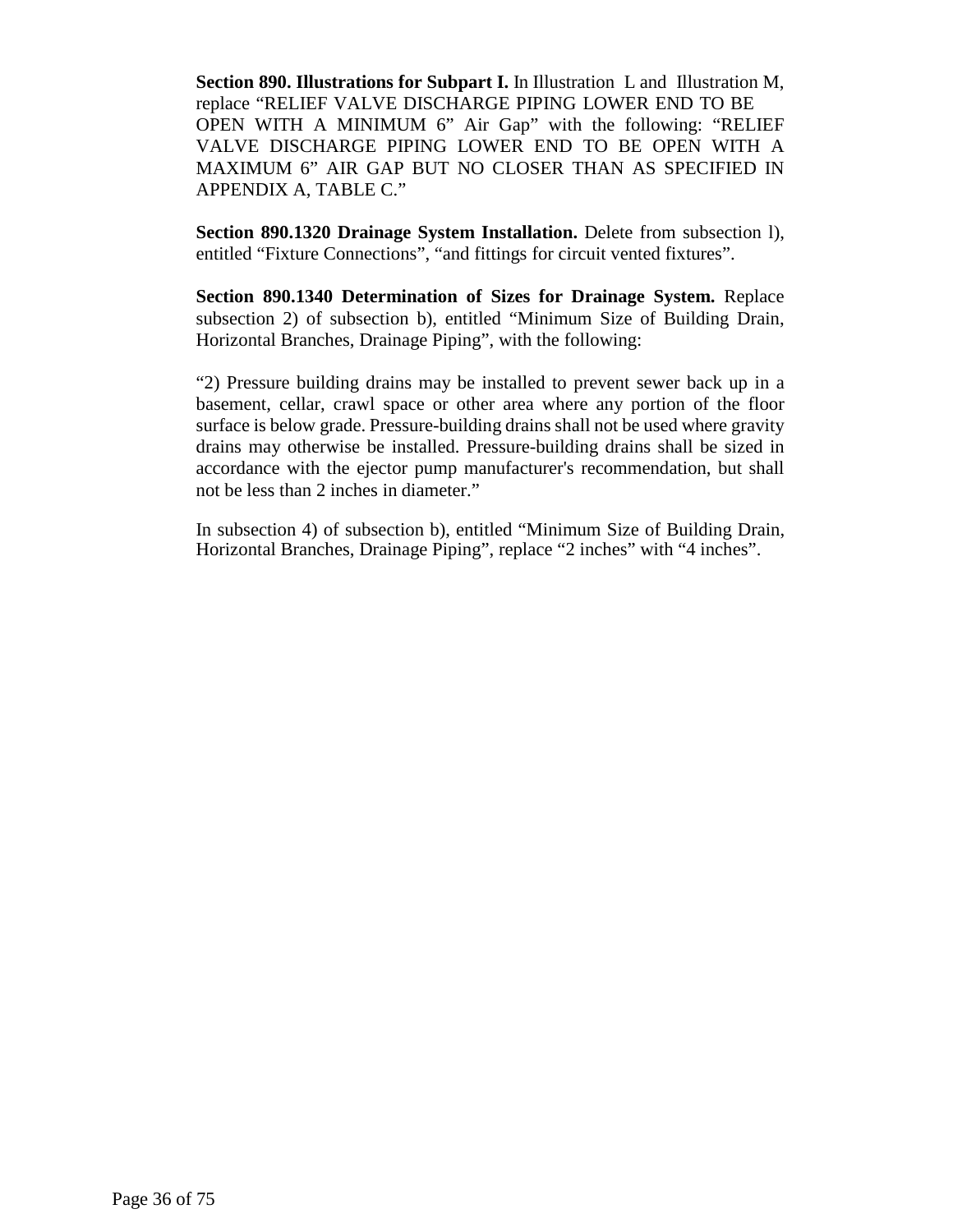**Section 890.1370 Floor Drains.** In subsection b), entitled "Size," replace "2 inches" with "4 inches".

Add a new Section 890.1390 as follows:

#### **"Section 890.1390**

**Section 1390.1 Building Subdrains**. Building subdrains that cannot be discharged to the sewer by gravity flow shall be discharged into a tightly covered and vented sump from which the liquid shall be lifted and discharged into the building gravity drainage system by automatic pumping equipment or other approved method. In other than existing structures, the sump shall not receive drainage from any piping within the building capable of being discharged by gravity to the building sewer.

Exception: Sanitary pump (ejector) pits with overhead drainage may be installed to prevent sewer back up in a basement, cellar, crawl space, or other area where any portion of the floor surface is below grade.

**Section 1390.2 Valves Required**. A check valve and a full open valve located on the discharge side of the check valve shall be installed in the pump or ejector discharge piping between the pump or ejector and the gravity drainage system. Access shall be provided to such valves. Such valves shall be located above the sump cover or, where the discharge pipe from the ejector is below grade, the valves shall be located outside the sump below grade in an access pit with a removable access cover.

**Section 1390.3 Sump Design.** The sump pump, pit, and discharge piping shall conform to the requirements of Sections 1390.3.1 through 1390.3.5.

**1390.3.1 Sump pump**. The sump pump capacity and head shall be appropriate to anticipated use requirements.

**1390.3.2. Sump pit**. The sump pit shall be not less than 18 inches (457 mm) in diameter and 24 inches (610 mm) deep, unless otherwise approved. The pit shall be accessible and located such that all drainage flows into the pit by gravity.

The sump pit shall be constructed of tile, concrete, steel, plastic or other approved materials. The pit bottom shall be solid and provide permanent support for the pump. The sump pit shall be fitted with a gas-tight removable cover adequate to support the anticipated loads in the area of use. The sump pit shall be vented in accordance with the Illinois Plumbing Code.

**1390.3.3 Discharge piping**. Discharge piping shall meet the requirements of Section 1390.2.

**1390.3.4 Maximum effluent level**. The effluent level control shall be adjusted and maintained to at all times prevent the effluent in the sump from rising within 2 inches (51mm) of the invert of the gravity drain inlet into the sump.

**1390.3.5 Ejector connection to the drainage system.** Pumps connected to the drainage system shall connect to the building sewer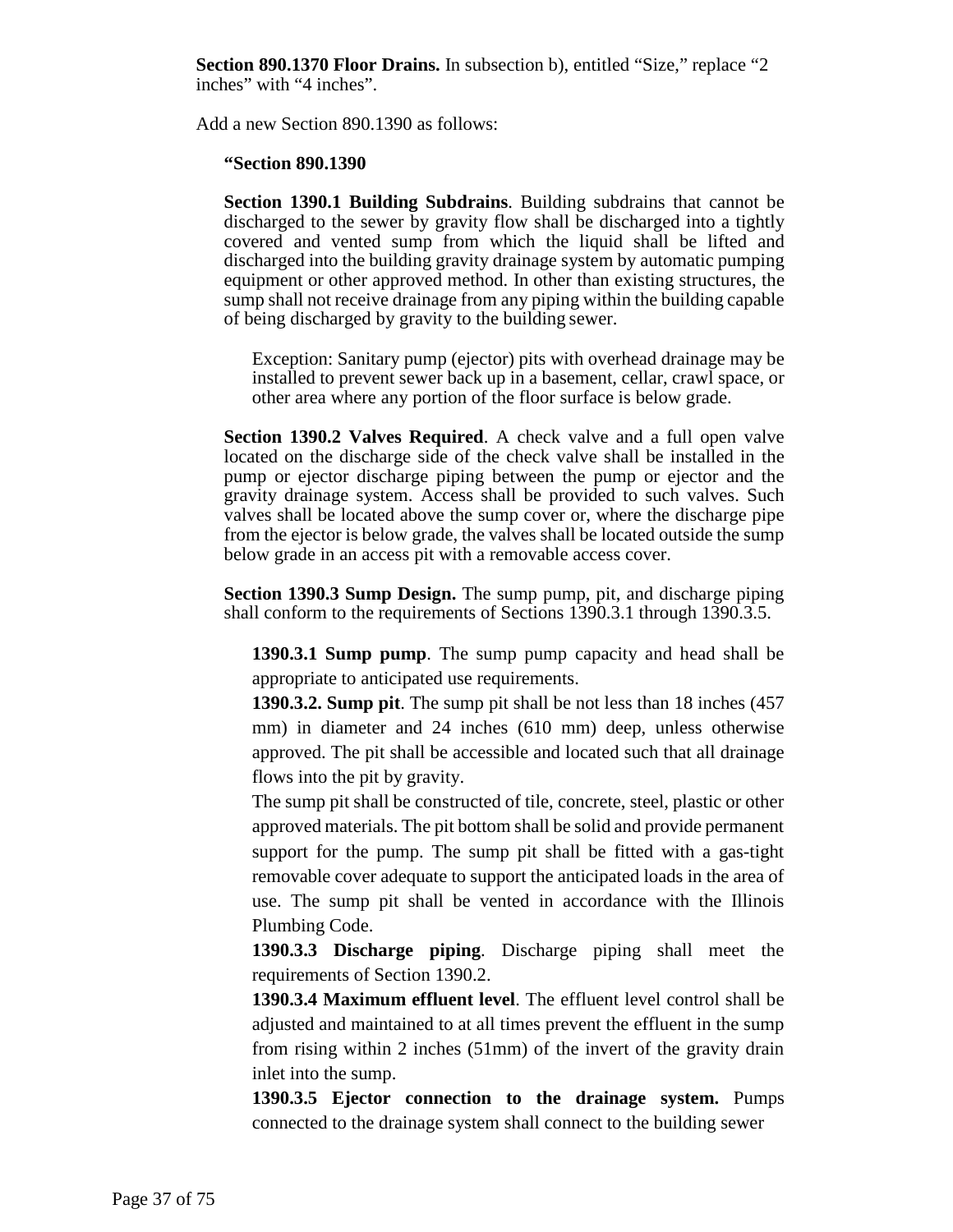or shall connect to a wye fitting in the building drain a minimum of 10 feet (3048 mm) from the base of any soil stack, waste stack or fixture drain. Where the discharge line connects into horizontal drainage piping, the connector shall be made through a wye fitting into the top of the drainage piping.

**1390.4 Sewage Pumps and Sewage Ejectors**. A sewage pump or sewage ejector shall automatically discharge the contents of the sump into the building drainage system.

#### **1390.4.1 Reserved**

**1390.4.2 Capacity.** A sewage pump or sewage ejector shall have the capacity and head for the application requirements. Pumps or ejectors that receive the discharge of water closets shall be capable of handling spherical solids with a diameter of up to and including 2 inches (51 mm). Other pumps or ejectors shall be capable of handling spherical solids with a diameter of up to and including 1 inch (25.4 mm). The minimum capacity of a pump or ejector based on the diameter of the discharge pipe shall be in accordance with Table 1390.4.2. Exceptions:

- 1. Grinder pumps or grinder ejectors that receive discharges of water closets shall have a minimum discharge opening of 1.25 inches (32 mm).
- 2. Macerating toilet assemblies that serve single water closets shall have a minimum discharge opening of 0.75 inch (19 mm).

# TABLE 1390.4.2: MINIMUM CAPACITY OF SEWAGE PUMP OR SEWAGE EJECTOR

| <b>DIAMETER OF</b> | <b>CAPACITY</b> |
|--------------------|-----------------|
| THE                | <b>OF PUMP</b>  |
| <b>DISCHARGE</b>   | <b>OR</b>       |
| <b>PIPE</b>        | <b>EJECTOR</b>  |
| (inches)           | (g.p.m.)        |
| 2                  | 21              |
| $2\frac{1}{2}$     | 30              |
|                    |                 |

**Section 890.1450 Vent Grades and Connections.** Delete subsection d), entitled "Heel or Side-Inlet Bend".

**Section 890.1480 Type of Fixture Trap Vents.** Delete subsections c) and d). **Section 890.1490 Installation of Vents for Fixture Traps** (Repealed).

Replace Section 890.1490 with the following:

# "**Section 890.1490 Installation of Vents for Fixture Traps.**

a) Hydraulic Gradient. Fixture drains shall be vented within the hydraulic gradient between the trap outlet and the junction with another drain. They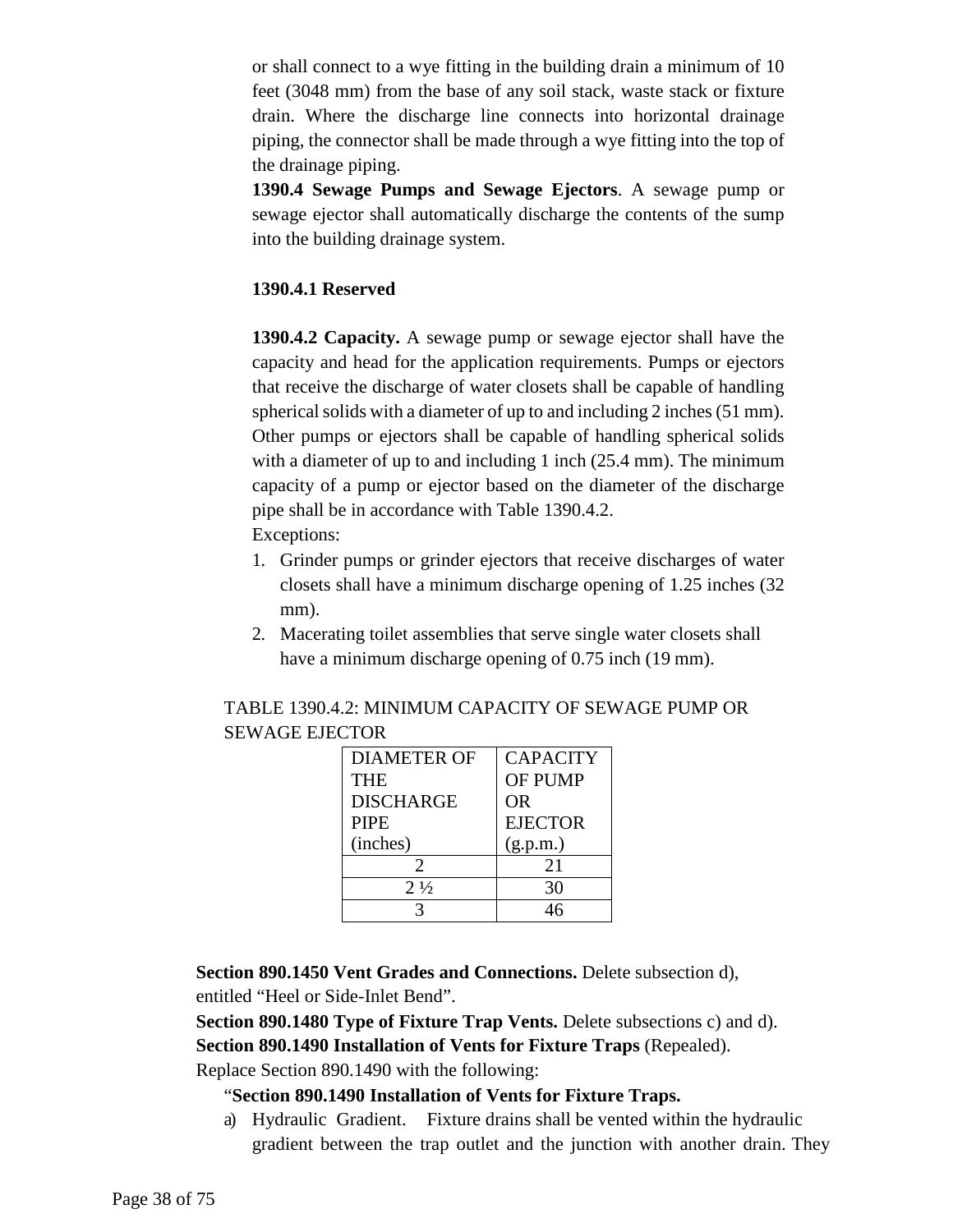hydraulic gradient as applied to a gravity drain and its vent connection is interpreted as the grade line.

- b) Different Level. If any stack has fixtures entering at different levels, the fixtures other than the fixtures entering at the highest level shall be vented, except as otherwise provided. (see Section 890.1510.)
- c) Horizontal Branch Drains. Where a water closet discharges into a branch drain, each fixture discharging into that branch drain shall be individually vented."

**Section 890.1500 Installation of Wet Venting.** Delete Section 890.1500 in its entirety.

**Section 890.1520 Circuit and Loop Venting**. Delete Section 890.1520 in its entirety.

# **Section 890.TABLE A Approved Materials and Standards.**

#### **Approved Building Drainage/Vent Pipe.**

Delete subsections 1), 10) and 12). Remove "or DWV" from subsection 6). Agency Notes: Remove "DWV copper tubing" from subsection 2). Delete subsection 4).

#### **Approved Material for Water Distribution Pipe.**

Delete subsections 2), 5) and 7)-9). Agency Notes: Delete subsection 1) and 3). Remove "Plastic shall be rated at 160 psi at 73.4 degrees Fahrenheit." From subsection 2).

**Section 890.TABLE B Minimum Number of Plumbing Fixtures.** Add the following to Table B:

| <b>Type of</b>                                                                      | Medical or therapeutic occupancies where colonic       |
|-------------------------------------------------------------------------------------|--------------------------------------------------------|
| <b>Building</b>                                                                     | irrigation or other similar activities occur           |
| <b>Water Closet</b>                                                                 | 1 water closet- directly accessed from the             |
|                                                                                     | treatment room- in addition to any other               |
|                                                                                     | fixtures required by this code*                        |
| Lavatories                                                                          | 1 lavatory- in or accessed directly from the treatment |
|                                                                                     | room- in addition to any other fixtures required by    |
|                                                                                     | this code.*                                            |
| Drinking                                                                            | Prohibited in the treatment room.                      |
| Fountains                                                                           |                                                        |
| <b>Other Fixtures</b>                                                               | 1 service sink per suite or office, in addition        |
|                                                                                     | to any other fixtures required by this code.           |
| *It is the intent of this section to allow a single toilet room to directly connect |                                                        |
| multiple treatment rooms- provided that there is no travel required                 |                                                        |
| through any adjacent hall, room, or other space.                                    |                                                        |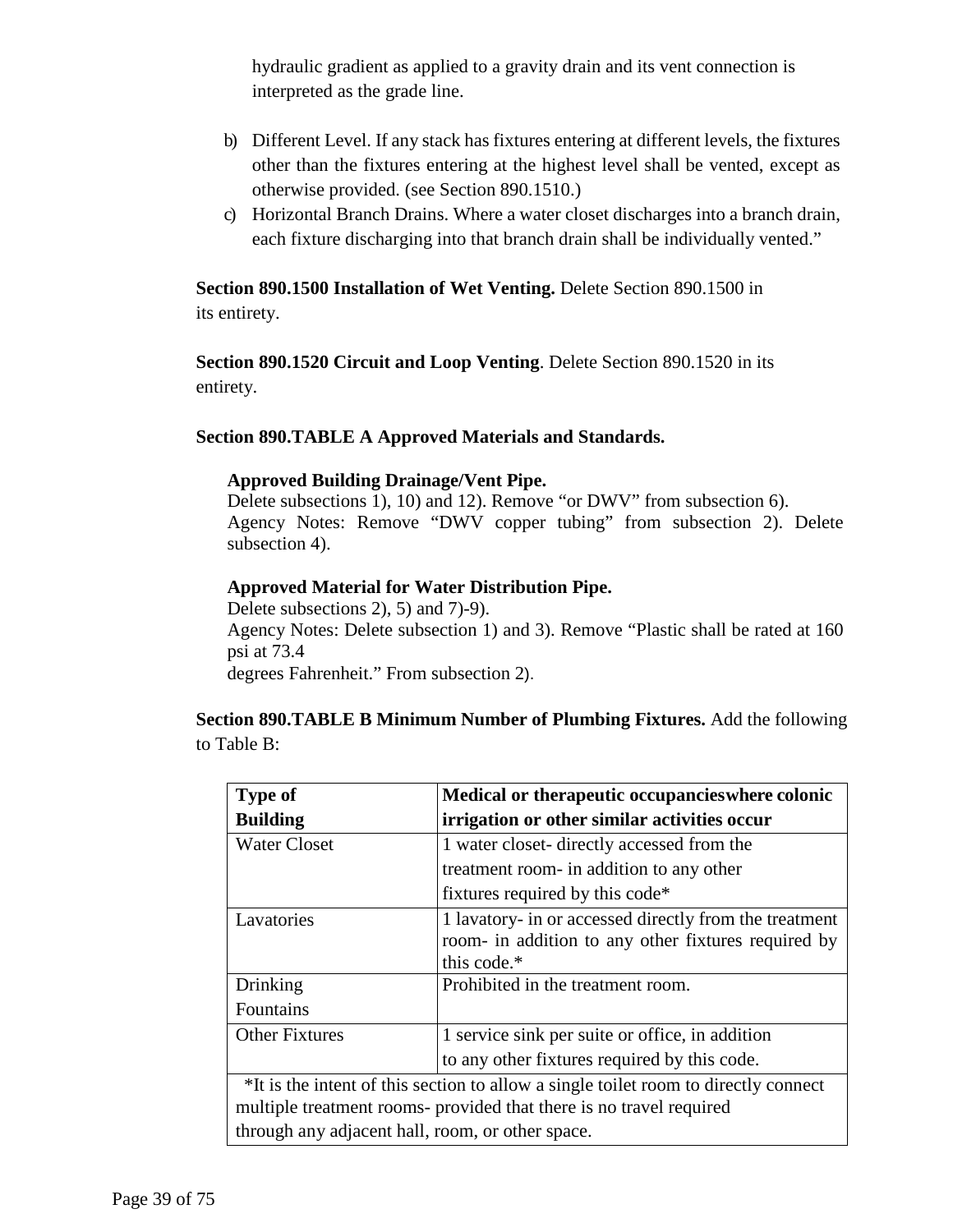# **ARTICLE 90 INTRODUCTION**

Subsection **90-4 Enforcement.** Is amended by adding the following:

In addition to the responsibilities set forth in Section [2-3-2](http://www.sterlingcodifiers.com/codebook/?ft=3&find=2-3-2) of this Code for the Electrical Commission, a person shall have the right to appeal a decision. For the purposes of this Code, all appeals of decisions relating to this Code shall be referred to the Circuit Court of DuPage County.

# **ARTICLE 100 DEFINITIONS**

**Qualified Person.** One who has skills and knowledge related to the construction and operation of the electrical equipment and installations and has received safety training to recognize and avoid the hazards involved.

For the purposes of installing, constructing, altering, repairing, maintaining, or performing similar electrical work on Class 1 circuits as regulated by this code, a *Qualified Person* shall be required to personally perform the permitted work. The Qualified *Person* shall provide the Village of Oak Brook with current and valid documentation of such qualifications- as evidenced by:

- 5. An electrician's license valid for the proposed scope of work- issued, after testing, by a unit of government, or
- 6. A certification of qualifications valid for the proposed scope of work- issued, after testing, by IEIA, ICC or similar certifying agency or
- 7. Other documentation as acceptable to the *building official*.

**Exception:** Owner-occupants of single-family dwellings. This exception does not include any person who is not an owner-occupant of the premises- regardless of relationship to owner, occupant, or financial considerations.

#### **ARTICLE 210 BRANCH CIRCUITS**

**210.12 (B) Guest Rooms, Guest Suites, Dormitories, Assisted Living, and Similar Occupancies.** All 120-volt, single-phase, 15- and 20-ampere branch circuits supplying outlets installed in bedrooms, living rooms, hallways, closets, and similar rooms shall be protected by a listed arc-fault circuit interrupter meeting the requirements of 210.12(A)(1) through (6) as appropriate.

**210.60 Guest Rooms, Guest Suites, Dormitories, Assisted Living, and Similar Occupancies. (A) General.** Guest rooms or guest suites in hotels, motels, sleeping rooms in dormitories, assisted living, and similar occupancies shall have receptacle outlets installed in accordance with 210.52(A) and (D). Guest rooms or guest suites provided with permanent provisions for cooking shall have receptacle outlets installed in accordance with all of the applicable rules in 210.52.

**(B) Receptacle Placement.** In applying the provisions of 210.52(A), the total number of receptacle outlets shall not be less than the minimum number that would comply with the provisions of that section. These receptacle outlets shall be permitted to be located conveniently for permanent furniture layout. At least two receptacle outlets shall be readily accessible. Where receptacles are installed behind the bed, the receptacle shall be located to prevent the bed from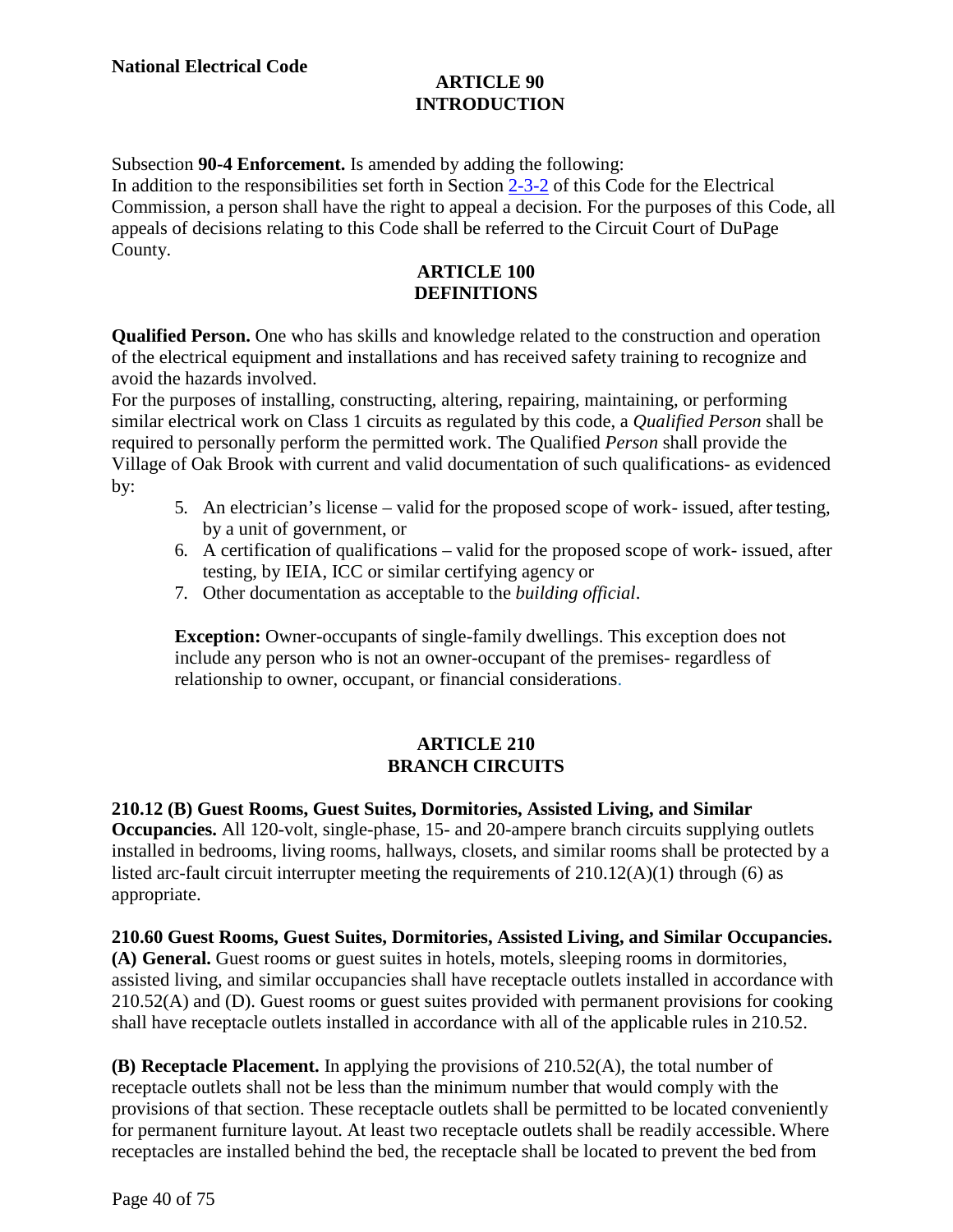contacting any attachment plug that may be installed or the receptacle shall be provided with a suitable guard.

**110.26 (B) Clear Spaces.** In other than dwelling units, the required clear space shall be clearly and permanently delineated by construction or floor pattern, material or color, or as otherwise approved by the Authority Having Jurisdiction.

# **ARTICLE 334**

# **NONMETALLIC-SHEATHED CABLE: TYPES NM, NMC. AND NMS**

**334.10 Uses Permitted** is amended by adding the following:

(5) As temporary wiring by special permission of the Authority Having Jurisdiction.

**334.10 (A) Type NM** is amended by adding the following:

(3) Type NM cable shall be permitted as a component of a listed and approved assembly only when both of the following conditions are met:

(a) To replace the Type NM would void the listing of the assembly or component.

(b) The Type NM is terminated at the closest reasonable location.

**334.10 (B) Type NMC** is amended by adding the following:

(4) Type NMC cable shall be permitted as a component of a listed and approved assembly only when both of the following conditions are met:

(a) To replace the Type NMC would void the listing of the assembly or component.

(b) The Type NMC is terminated at the closest reasonable location.

**334.10 (C) Type NMS** is amended by adding the following:

(3) Type NMS cable shall be permitted as a component of a listed and approved assembly only when both of the following conditions are met:

(a) To replace the Type NMS would void the listing of the assembly or component.

(b) The Type NMS is terminated at the closest reasonable location.

# **ARTICLE 362 ELECTRICAL NONMETALLIC TUBING TYPE ENT**

**362.12 Uses Not Permitted** is amended by as follows:

(6) Where the voltage is over 50 volts.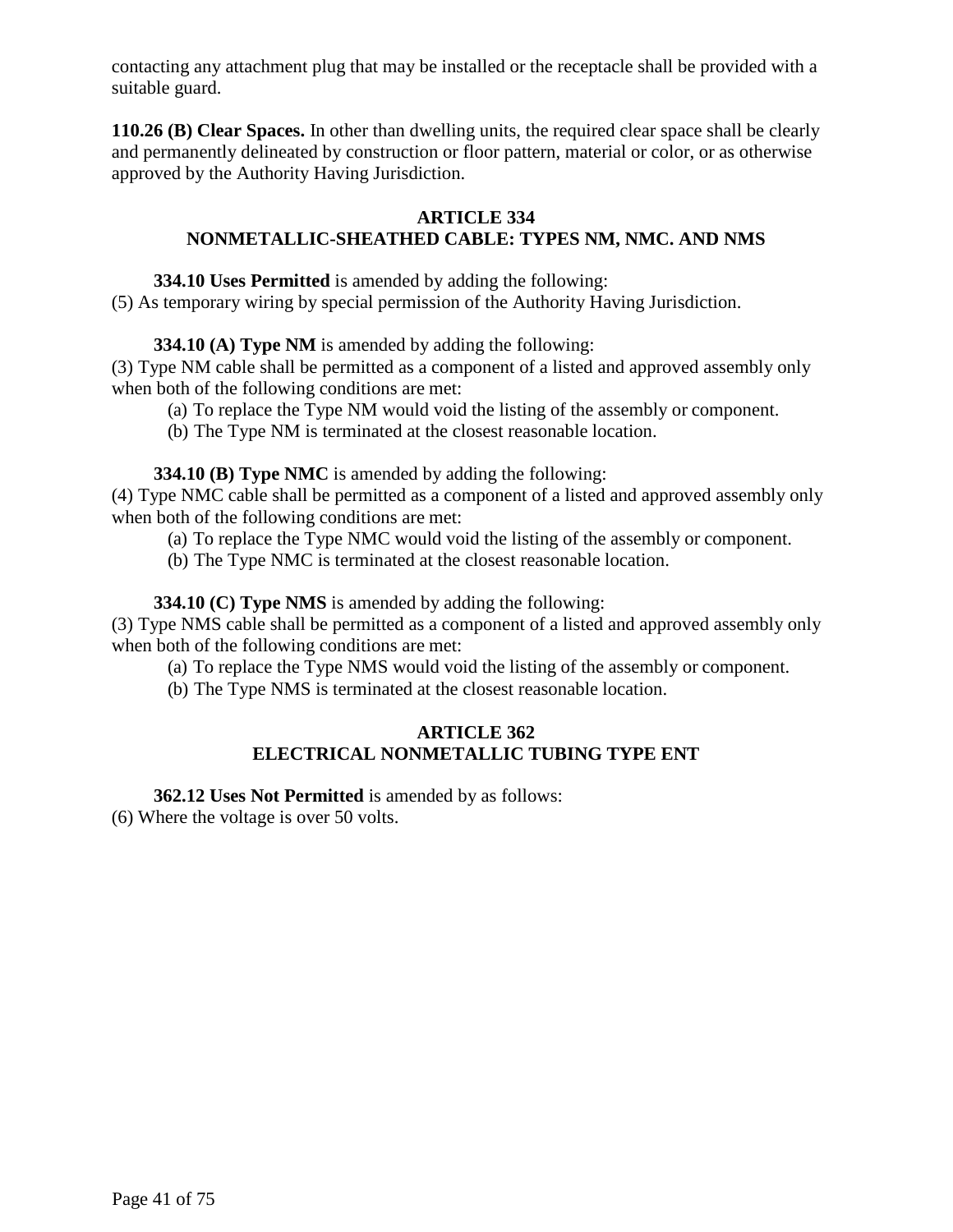**State of Illinois Safety Code for Elevators and Escalators** is adopted without amendment per agreement between the Village of Oak Brook and the Office of the State Fire Marshal dated October 15, 2008.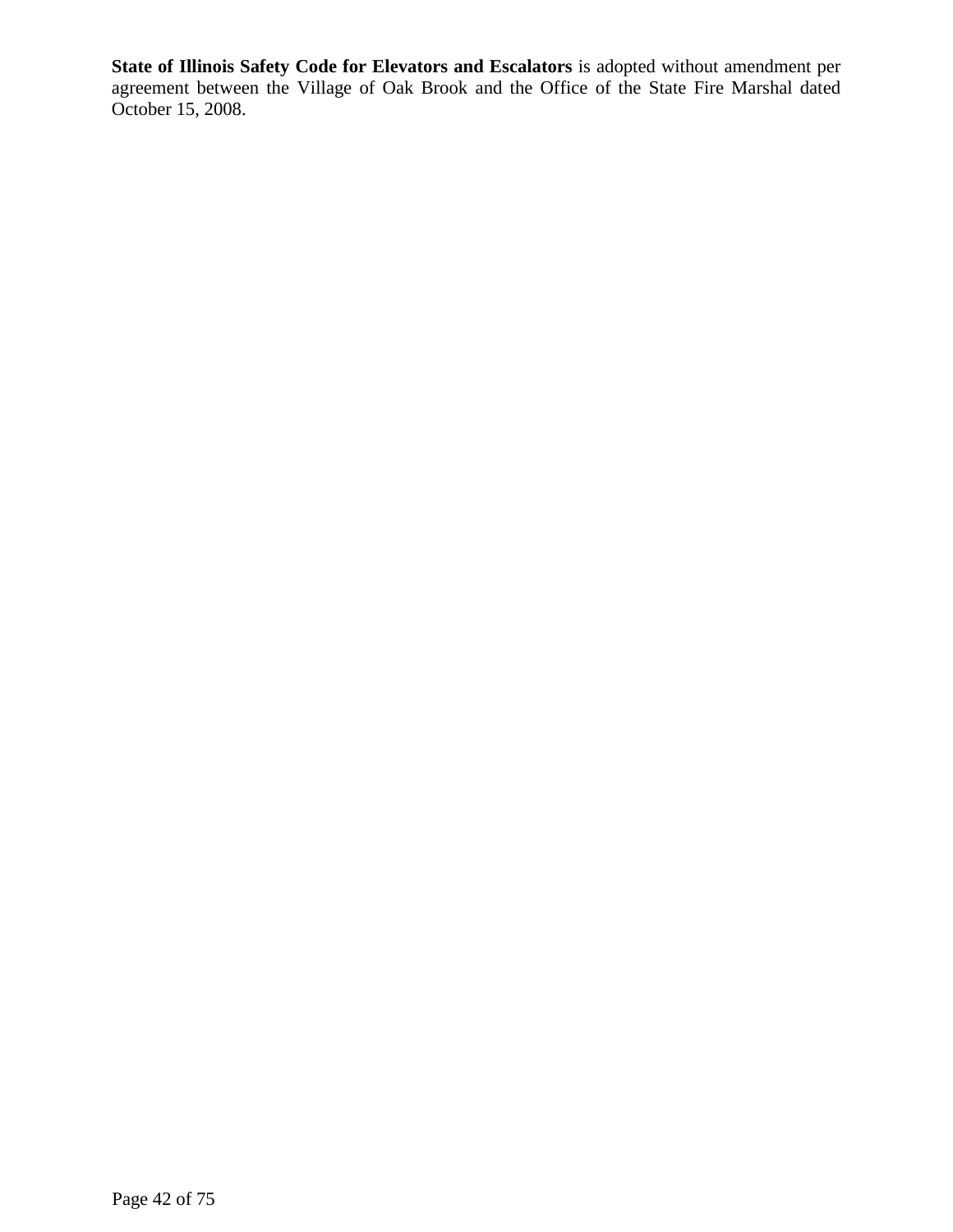#### **International Property Maintenance Code: CHAPTER 1 ADMINISTRATION**

**101.1 Title**. Is amended by inserting the words "Village of Oak Brook, IL".

**102.7 Referenced codes and standards**. The codes and standards referenced in this Code shall be those that are listed in [Chapter 8](http://www.sterlingcodifiers.com/codebook/getBookData.php?ft=2&find=8) and considered part of the requirements of this Code to the prescribed extent of each such reference. Where differences occur between provisions of this Code, the referenced standards and the Village Codes, the more restrictive provisions apply.

**103.1 General.** The official responsible for administration and enforcement of this Code shall be known as the *Building Official*. Where references are made to the Chief Code Official through the Code, the title *Building Official* shall be substituted.

**103.2 Appointment** is deleted in its entirety.

**103.3 Deputies,** The *building official* is authorized to designate one or more employees as deputies who may exercise all powers of the *building official* under the direction of the *official*.

**103.6 Fees** is deleted in its entirety.

**104.4 Right of Entry** The *building official*, or his designee, is authorized to enter the structure or premises during reasonable times to conduct an inspection. Prior to entering into a space not otherwise open to the general public, the *building official*, or his designee, shall make a reasonable effort to locate the owner or other person having charge or control of the structure or premises, present proper identification and request entry. If requested entry is refused or not obtained, the *building official*, or his designee, shall pursue recourse as provided by law including, but not limited to, the obtaining of a warrant.

**106.1 Unlawful Acts** It shall be unlawful for any person to erect, construct, alter, extend, repair, remove, demolish, maintain, fail to maintain, provide, fail to provide, occupy, let to another or occupy or permit another person to occupy any premises, property, structure or equipment regulated by this Article, or cause same to be done contrary to or in conflict with or in violation of the provisions of this Article, or to fail to obey a lawful order of the *building official*, or his designee, or to remove or deface a placard or notice posted under the provisions of this Article.

**107.3 Method of service.** Such notice shall be deemed to be properly served if a copy thereof is:

- 1. Delivered personally; or
- 2. Sent by certified or first-class mail addressed to the last known address; or
- 3. Posted in a conspicuous place in or about the structure affected by such notice.

**110.1 General.** The *code official* shall order the *owner* or owner's authorized agent of any *premises* upon which is located any structure, which in the *code official's* or owner's authorized agent judgment after review is so deteriorated or dilapidated or has become so out of repair asto be dangerous, unsafe, insanitary or otherwise unfit for human habitation or occupancy, and such that it is unreasonable to repair the structure, to demolish and remove such structure; or if such structure is capable of being made safe by repairs, to repair and make safe and sanitary, or to board up and hold for future repair or to demolish and remove at the *owner's* option; or where there has been a cessation of normal construction of any structure for a period of more than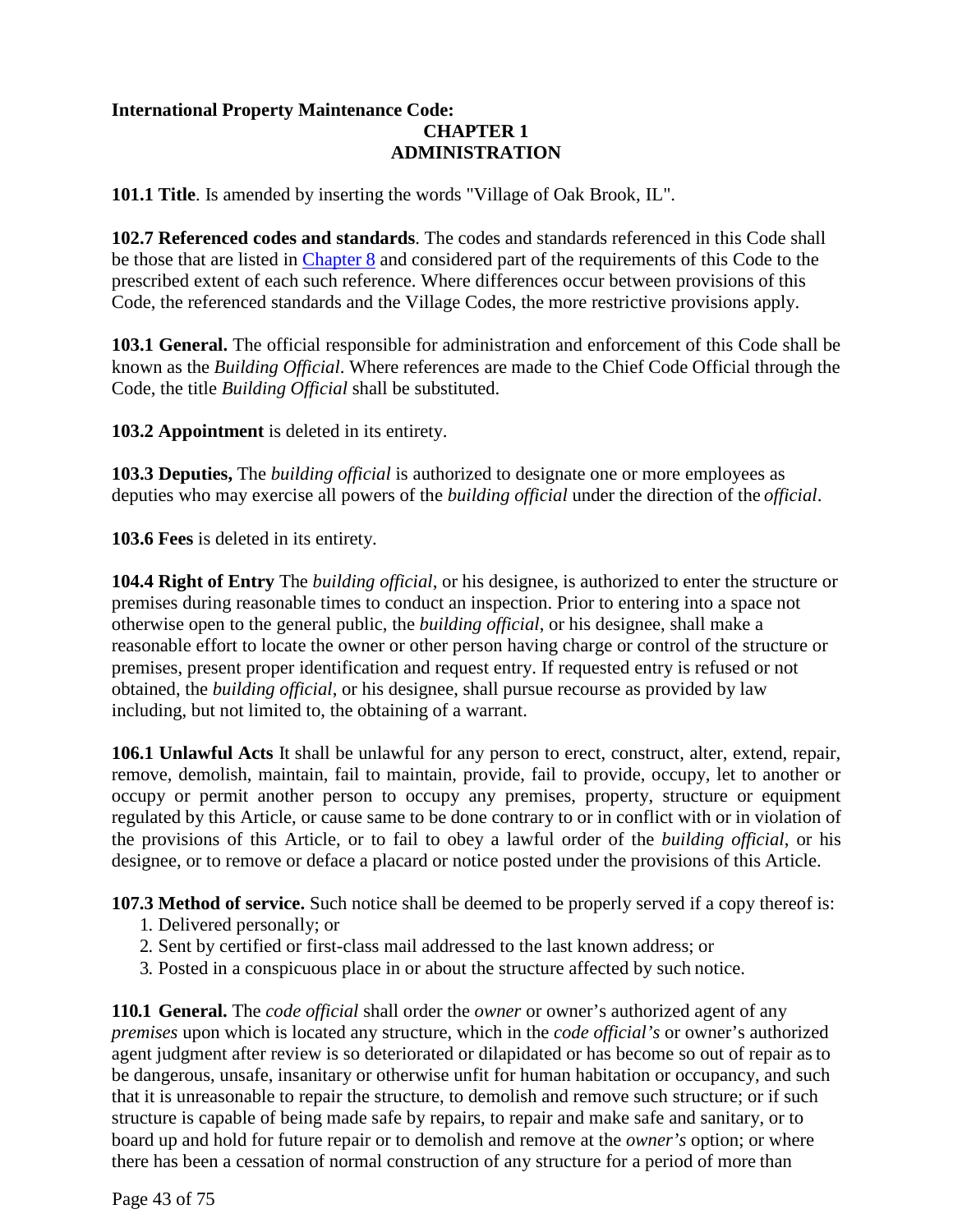ninety (90) days, the *code official* may order the *owner* or owner's authorized agent to demolish and remove such structure, or board up until future repair. Boarding the building up for future repair shall not extend beyond one hundred eighty (180) days, unless *approved* by the building official.

**110.1.1 Semi-Annual Permit** A semi-annual permit is required for the installation and/or continuance of boarding on a vacant building. The *building official* is authorized to approve additional permit(s) for individual cases, upon application of the *owner* or the owner's authorized agent, providing that the applicant demonstrates *approved cause* and provides an *approved* plan and timeframe for restoration or demolition of the building. The details of action granting the additional permit(s) shall be recorded and entered in the files of the department of building safety.

**110.2 Notices and orders.** Notices and orders shall comply with Section 107.

**110.3 Failure to comply.** If the *owner* of a *premises* or owner's authorized agent fails to comply with a demolition order within the time prescribed, the *code official* shall cause the structure to be demolished and removed, either through an available public agency or by contract or arrangement with private persons, and the cost of such demolition and removal shall be charged against the real estate upon which the structure is located and shall be a lien upon such real estate.

**111.2 Membership of Board** For the purposes of this Code, all appeals of decisions relating to this Code shall be referred to the Circuit Court of DuPage County.

**111.2.1- 111.8** are deleted in their entirety.

# **CHAPTER 2 DEFINITIONS**

**"Responsible Party**. Except as otherwise specified herein, the owner or the owner's designated agent shall be responsible for the maintenance of buildings, structures and premises. In addition, any other person or entity who may be reasonably considered to have a role or responsibility in the creation, continuation, or correction of any violation of this code shall be a responsible party or additional responsible party for such violation."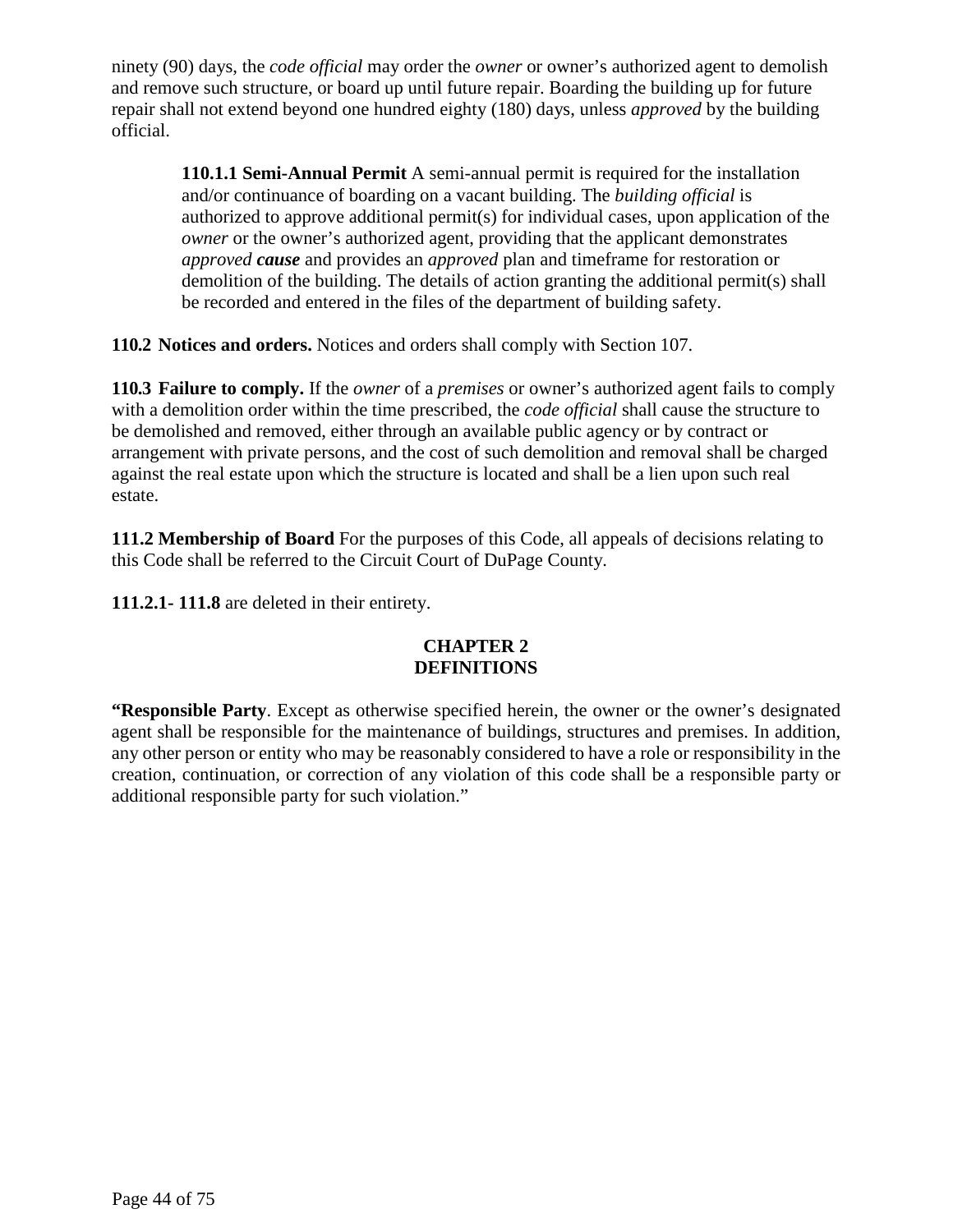#### **CHAPTER 3 GENERAL REQUIREMENTS**

**301.2 Responsibility.** The owner of the premises shall maintain the structures and exterior property in compliance with these requirements, except as otherwise provided for in this code. In addition, any other person or entity who may be reasonably considered to have a role or responsibility in the creation, continuation or correction of any violation of this code shall be a responsible party or additional responsible party for such violation.

A person shall not occupy as owner-occupant or permit another person to occupy premises which are not in a sanitary and safe condition and which do not comply with the requirements of this chapter. Occupants of a dwelling unit, rooming unit or housekeeping unit are responsible for keeping in a clean, sanitary and safe condition that part of the dwelling unit, rooming unit, housekeeping unit or premises which they occupy and control."

#### **302.4 Weeds**

1. Weeds And Overgrown Lawns Declared A Nuisance.

All weeds and grass exceeding eight inches in height found growing in any lot or tract of land in the village are hereby declared to be a nuisance and it shall be unlawful to permit any such weeds or grass to grow in excess of eight inches.

**Exception:** Property owned by a unit of government, dedicated for recreation, flood control, and/or conservation.

2. Removal Notice.

The village may serve a notice upon the owner of any premises on which weeds or grass are permitted to grow in violation of the provisions of this section demanding the cutting of such weeds and grass within five (5) days from the date of such notice. The notice shall be personally served on, or sent by certified mail to the person who was sent the tax bill for the general taxes on the property for the last preceding year.

3. Costs of Removal.

If a person so served does not cut the weeds or grass within five days of the personal service or mailing of the notice, the village may proceed to cut the weeds or grass keeping an account of the expense of the cutting and such expense shall be charged to and paid by such owner.

4. Lien.

Charges for weed or grass cutting shall be a lien upon the real estate affected, superior to all other liens and encumbrances except tax liens; provided that within 60 days after such cost and expense is incurred, the village, or the person performing the service by authority of the village files a notice of lien in the office of the recorder of deeds. The notice shall consist of a sworn statement setting out a description of the real estate sufficient for identification thereof, the amount of money representing the cost and expense incurred or payable for the service, and the date or dates when such cost and expense was incurred by the village. A notice and copy of the lien shall be personally served on, or sent by certified mail to, the person who was sent the tax bill for the general taxes on the property for the last preceding year.

**302.10 Maintenance of Water Features**. All existing private and public water features, including stormwater retention/detention facilities, must be kept clear of garbage and debris, and any such area not occupied by water must be kept mowed in accordance with the provisions of this code. Facilities designed to hold water on a continuous basis must be maintained so as to prevent such water from becoming a breeding site for mosquitoes or from becoming a nuisance due to odor or stagnation. Whenever any facility in the village that is designated and approved as a stormwater management facility does not function as was originally designed, whether because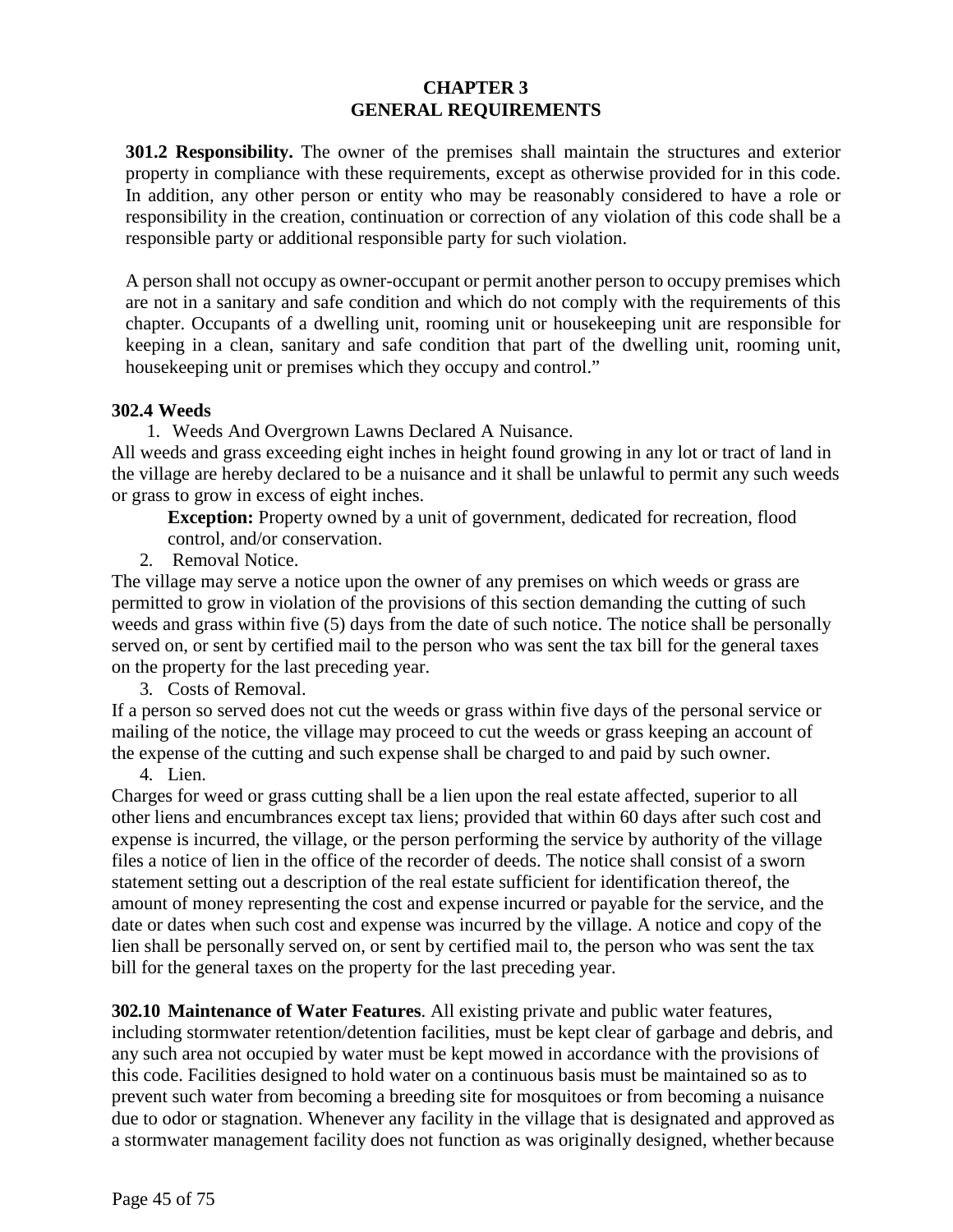of damage or because of falling into a state of disrepair, it shall be repaired and brought into compliance with its original design specifications, subject to the approval of the village engineer.

**302.11 Storage of Construction Materials**. Construction materials, including, but not limited to, bricks, lumber, piles of dirt, stone, aggregate or other debris, shall not be stored in any exterior property area except in cases where construction is taking place. In such cases, compliance must be achieved within thirty (30) days of completion of the construction activity.

**302.12 Storage of Non-Construction Materials** Non-construction materials, including, but not limited to machinery, discarded appliances, furniture, household items and other similar items, shall not be stored in any exterior property area unless completely screened by view from all adjacent properties and rights of way.

**302.13 Trees, shrubs, vines and other greenery causing obstructions or other dangerous conditions.** Trees, shrubs, vines and other greenery causing obstructions or other dangerous conditions shall be subject to Section 8-4-2 of this code."

**302.14 Storage of refuse.** Storage of refuse shall be subject to section 4-3-9 of this code.

**303.3 Street numbers** New and existing buildings shall be provided with *approved* address identification. The address identification shall be legible and placed in a position that is visible from the street or road fronting the property. Address identification characters shall contrast with their background. Address numbers shall be Arabic numbers or alphabetical letters. Numbers shall not be spelled out. Each character shall be not less than 4 inches (102 mm) in height with a stroke width of not less than 0.5 inch (12.7 mm). Where required by the fire code official, address identification shall be provided in additional *approved* locations to facilitate emergency response. Where access is by means of a private road and the building address cannot be viewed from the public way, a monument, pole or other sign or means shall be used to identify the structure. Address identification shall be maintained.

**303.15 Insect Screens** Every door, window and other outside opening required for ventilation of habitable rooms, food preparation areas, food service areas, or any areas where products to be included or utilized in food for human consumption are processed, manufactured, packaged or stored, shall be supplied with approved tightly fitting screens of not less than sixteen (16) mesh per inch (16 mesh/25mm) and every swinging door shall have a self-closing device in good working condition.

**Exception:** Screen doors shall not be required where other approved means, such as air curtains or insect repellant fans, are employed.

**302.16 Exterior Lighting Nuisance.** New and existing exterior lighting shall be designed, installed, and maintained to prevent nuisance:

- 1. Appropriate lighting zones and exterior power allowances for new and/or modified systems shall be per Table 302.16.
- 2. The direct light from individual luminaries and light reflected from solid surfaces on the site shall not exceed the threshold values defined in Table 302.16 at any point along the property line of the impacted property.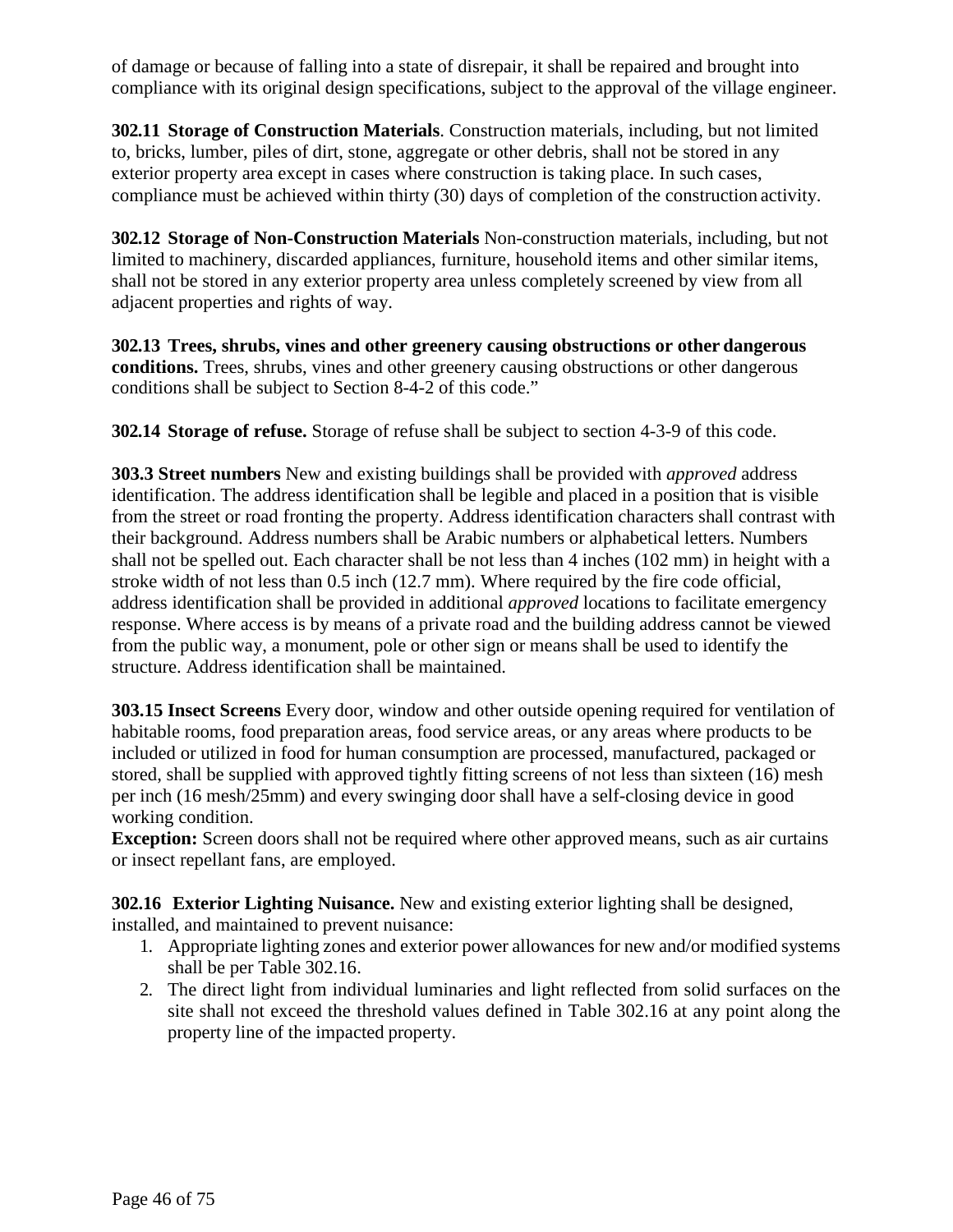| <b>BOUNDARY</b> |              |                     |                         |                    |                    |
|-----------------|--------------|---------------------|-------------------------|--------------------|--------------------|
| Impacted        | Lighting     | Lighting            | Lighting Zone 2         | Lighting           | Lighting Zone      |
| Property        | Zone $0$     | Zone $1$            | Areas predominantly     | Zone 3             |                    |
|                 | Undeveloped  | Developed           | consisting of           | All                | High-activity      |
|                 | areas of     | areas of            | residential             | other              | commercial         |
|                 | parks,       | parks,              | zoning, neighborhood    | areas              | districts as       |
|                 | forest land, | forest land,        | business districts,     |                    | designated by      |
|                 | and rural    | and rural           | light                   |                    | the                |
|                 | areas        | areas               | industrial with limited |                    | Community          |
|                 |              |                     | nighttime use and       |                    | Development        |
|                 |              |                     | residential mixed use   |                    | Department         |
|                 |              |                     | areas                   |                    |                    |
| Maximum         | $0.5$ lux    | $1.0$ lux           | $3.0$ lux               | $8.0$ lux          | $15.0$ lux         |
| Illuminance     | (0.05 f)     | $(0.10 \text{ fc})$ | $(0.30 \text{ fc})$     | $(0.8 \text{ fc})$ | $(1.5 \text{ fc})$ |

**TABLE 302.16 MAXIMUM LINE OF SIGHT ILLUMINANCE AT ANY VERTICAL PLANE** 

**309.6 Infestation.** All structures shall be kept free from insect and rodent infestation. All structures in which insects or rodents are found shall be promptly exterminated by approved processes that will not be injurious to human health. All structures shall be kept free from insect and rodent infestation. All exterior premises in which insects or rodents are found to be detrimental to public health, safety or welfare shall be promptly exterminated by approved processes that will not be injurious to human health. After extermination, proper precautions shall be taken to prevent reinfestation.

# **CHAPTER 6 MECHANICAL AND ELECTRICAL REQUIREMENTS**

**602.3 Heat Supply** Every owner and operator of any building who rents, leases or lets one or more dwelling unit, rooming unit, dormitory or guestroom on terms, either expressed or implied, to furnish heat to the occupants thereof shall supply heat during the period of October 15 to May 15 to maintain a temperature of not less than sixty five degrees Fahrenheit (65°F) (18°C) in all habitable rooms, bathrooms and toilet rooms.

**Exception:** When the outdoor temperature is below the winter outdoor design temperature for the locality, maintenance of the minimum room temperature shall not be required, provided that the heating system is operating at its full design capacity. The winter outdoor design temperature shall be as indicated in the Village of Oak Brook amendments to the International Residential Code.

**602.4 Occupiable Work Spaces** is amended by the insertion of the following dates: "October 15 to May 15"

# **CHAPTER 7 FIRE SAFETY REQUIREMENTS**

**704.1 General.** Systems, devices and equipment to detect a fire, actuate an alarm, or suppress or control a fire or any combination thereof shall be maintained in an operable condition at all times in accordance with the *International Fire Code*. At the time of construction, a clear and unobstructed, accessible floor space with the minimum dimensions of 30"w x 36"d x 80"h shall be provided at each of the following:

- a. Fire alarm pull station.
- b. Fire hydrant
- c. Standpipe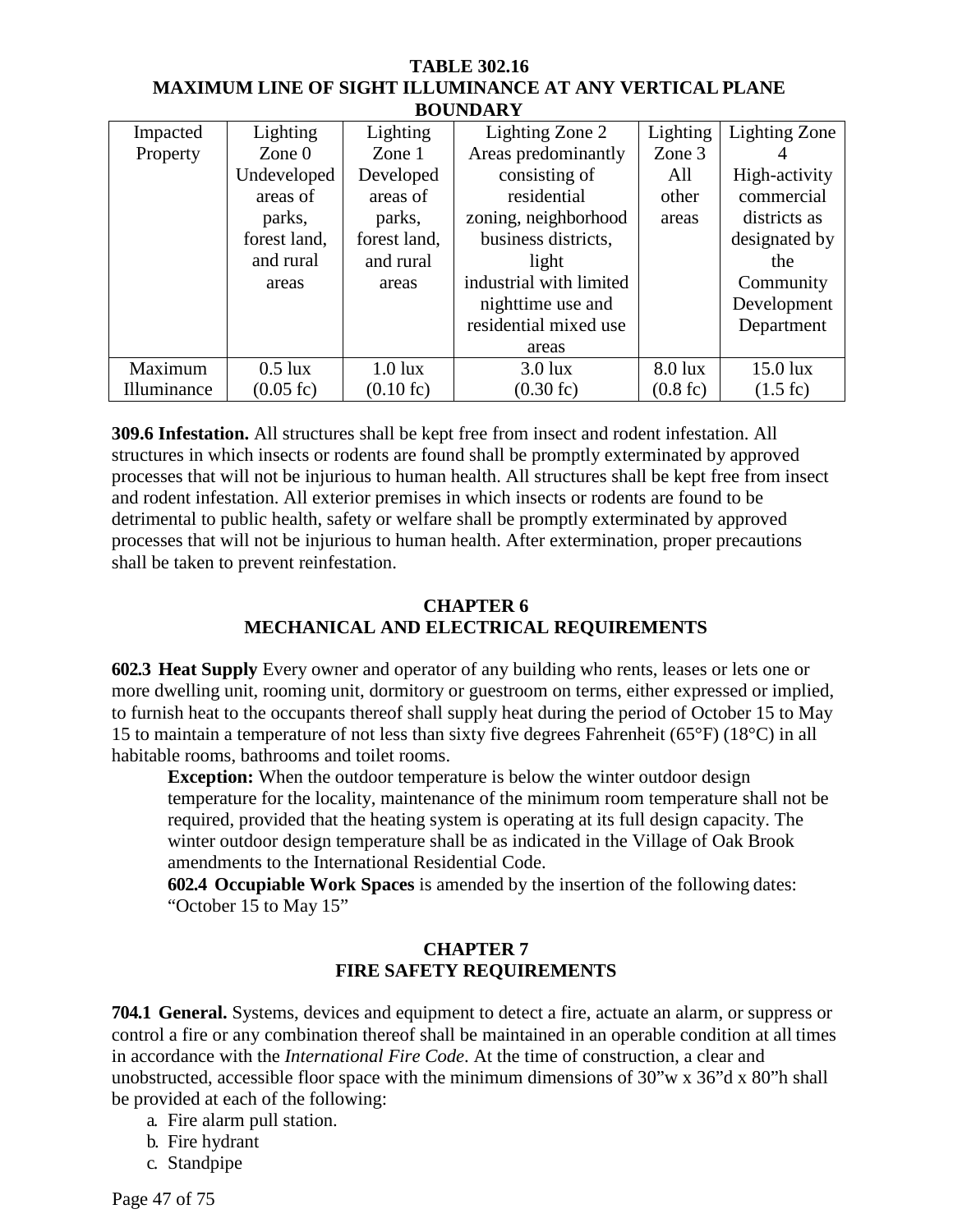# **APPENDIX A BOARDING STANDARD**

**A101.1** Windows and doors shall be secured in an *approved* manner to prevent entry by unauthorized persons, opaque surfaces shall be painted to correspond to the color of the existing structure.

A101.1.1 A semi-annual permit shall be required for new and existing boarding.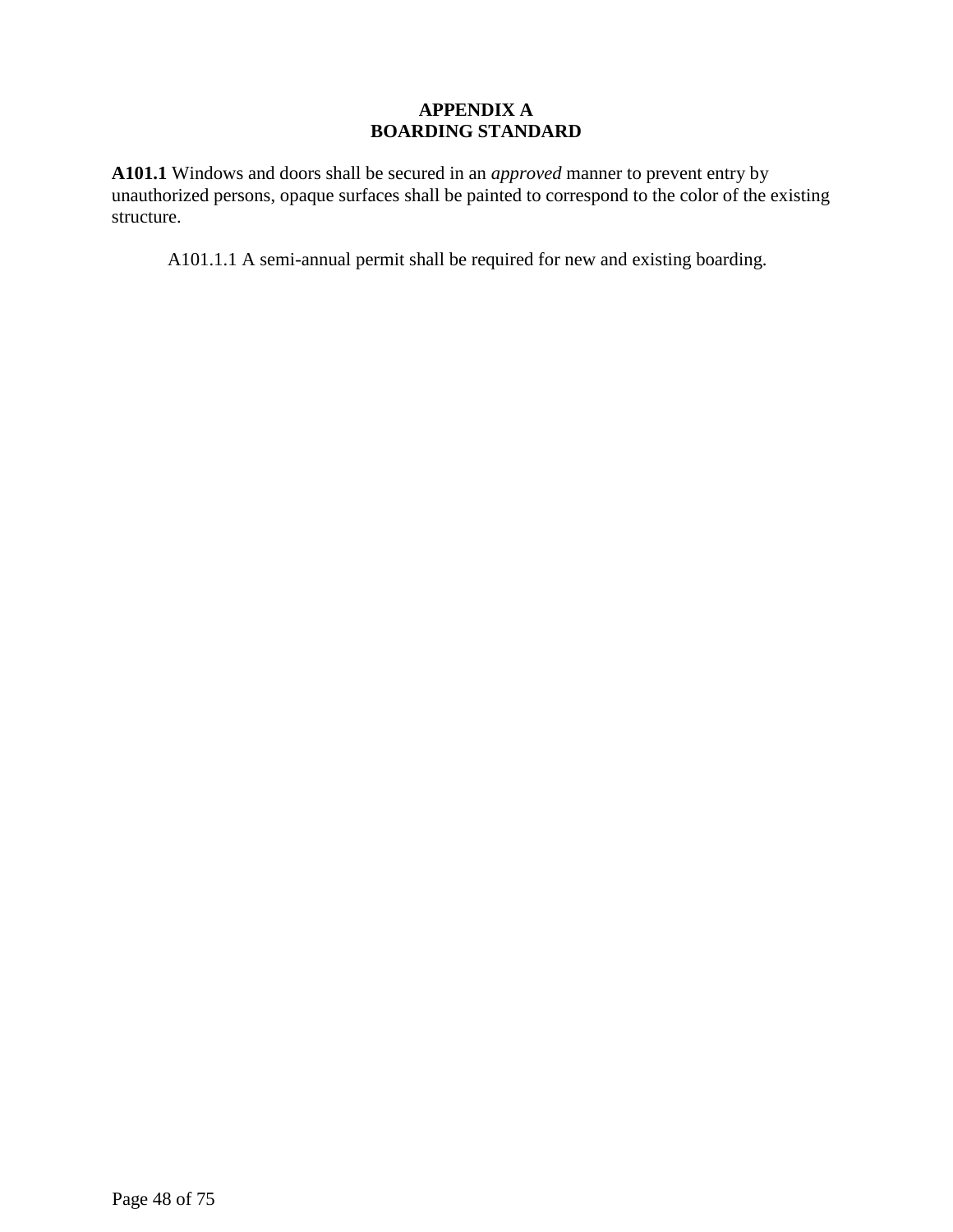**International Energy Conservation Code** is adopted - as amended by **TITLE 71: PUBLIC BUILDINGS, FACILITIES, AND REAL PROPERTY, CHAPTER I: CAPITAL DEVELOPMENT BOARD, SUBCHAPTER d: ENERGY CODES, PART 600 ILLINOIS ENERGY CONSERVATION CODE, SECTION 1060.APPENDIX A SUPPLANTED AND ADDITIONAL 2018 INTERNATIONAL ENERGY CONSERVATION CODE SECTIONS**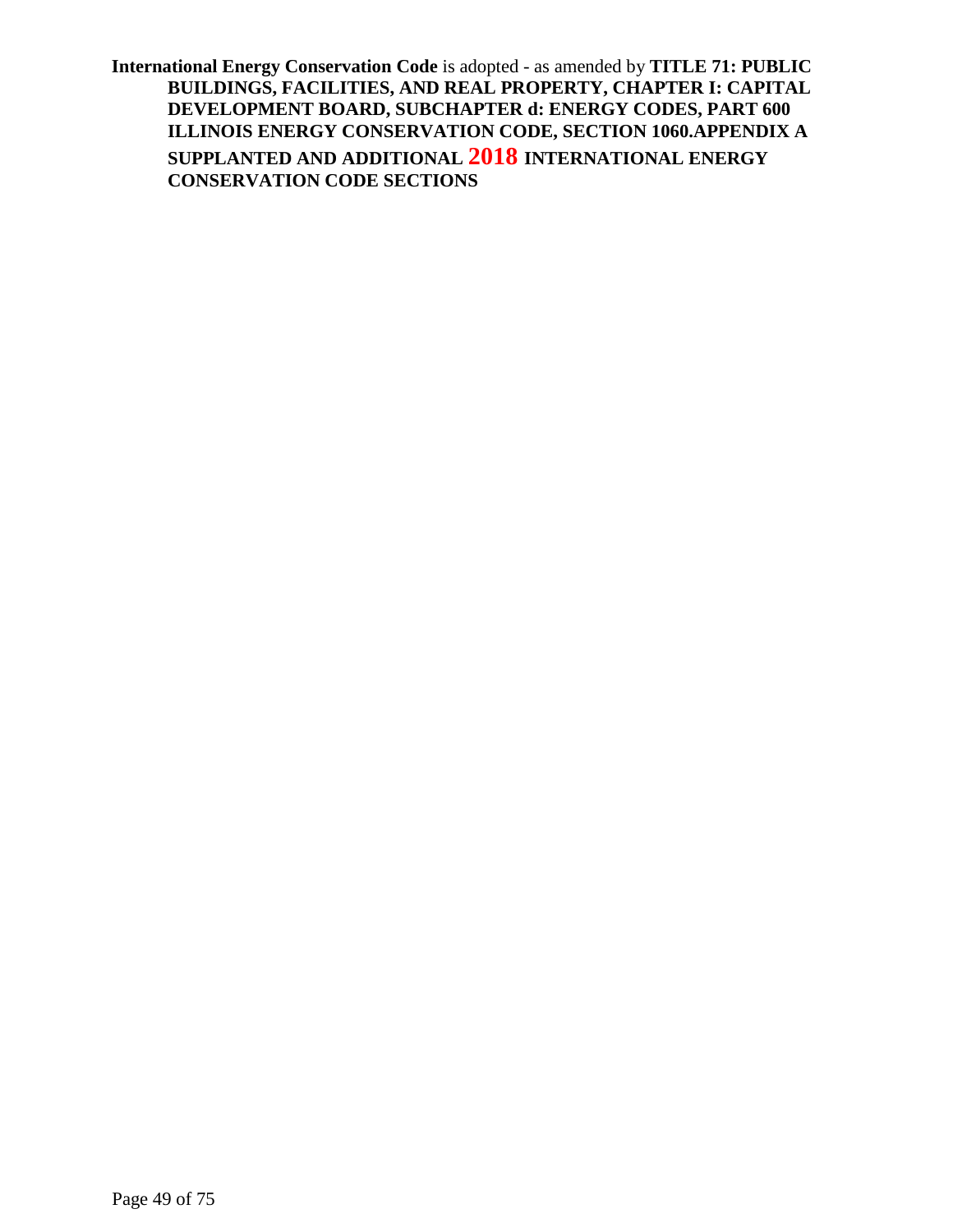#### **International Existing Building Code:**

# **CHAPTER 1 SCOPE AND ADMINISTRATION**

101.1 is amended by inserting "VILLAGE OF OAK BROOK"

#### **112 Board of Appeals** is renamed "**Appeals**".

**General.** A person shall have the right to appeal a decision of the *building official*. For the purposes of this Code, all appeals of decisions relating to this Code shall be referred to the Circuit Court of DuPage County.

**Limitations on authority.** Is deleted in its entirety.

**Qualifications**. Is deleted in its entirety.

**113.4 Violation penalties**. Any person who violates a provision of this Code or fails to comply with any of the requirements thereof or who erects, constructs, alters or repairs a building or structure in violation of the approved construction documents or directive of the *building official*, or of a permit or certificate issued under the provisions of this Code, shall be subject to fines and penalties as those specified in Section [1-3-1](http://www.sterlingcodifiers.com/codebook/getBookData.php?ft=3&find=1-3-1) of this Code.

### **CHAPTER 8 ALTERATIONS- LEVEL 2**

**804.2.2 Automatic sprinkler protection in work areas.** Work areas shall be provided with automatic sprinkler protection where all of the following conditions occur:

1. The work area is required to be provided with automatic sprinkler protection in accordance with the *International Fire Code,* as adopted and amended by the Village of Oak Brook, as applicable to new construction;

2. The cumulative work area exceeds 1,000 square feet within a five year period; Where more than 50 percent of the total floor area of the building or structure have been or are proposed to be involved in an *alteration* within a five year period, Level 3 provisions for automatic sprinkler protection shall apply.

#### **Exceptions:**

- 1. Existing, legally occupied R-2 occupancies.
- 2. Existing, legally occupied R-3 single family occupancies as regulated by the *International Residential Code*

#### **CHAPTER 9 ALTERATIONS- LEVEL 3**

**904.1 Automatic sprinkler protection.** Buildings undergoing *Level 3 Alterations* shall be provided with automatic sprinkler protection in accordance with the *International Fire Code,* as adopted and amended by the Village of Oak Brook, as applicable to new construction;

Where more than 50 percent of the total floor area of the building or structure have been or are proposed to be involved in an *alteration* within a five year period, Level 3 provisions for automatic sprinkler protection shall apply.

#### **Exceptions:**

1. Existing, legally occupied R-2 occupancies.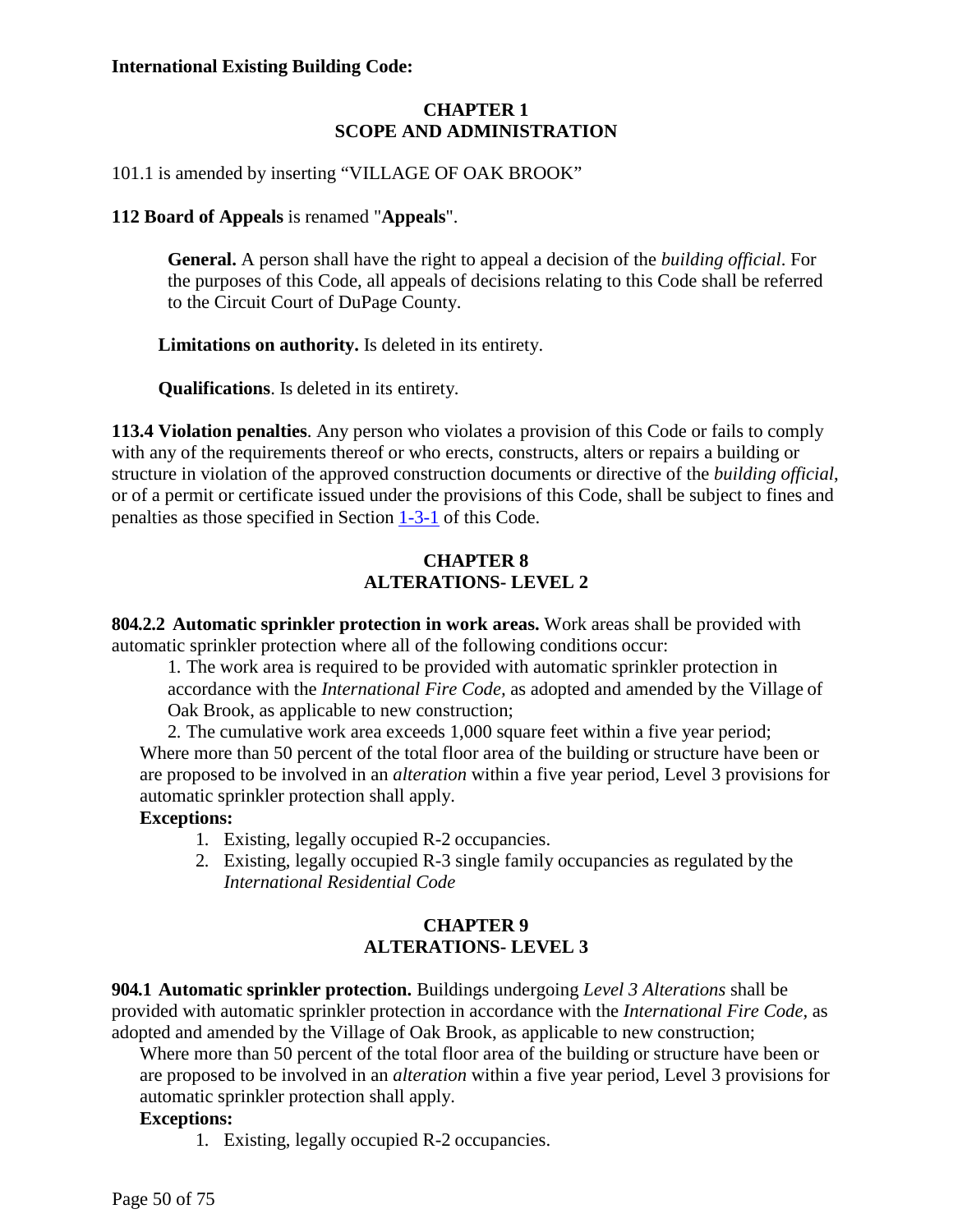2. Existing, legally occupied R-3 single family occupancies as regulated by the *International Residential Code*.

**1401.2** is amended by inserting the date December 12, 1958.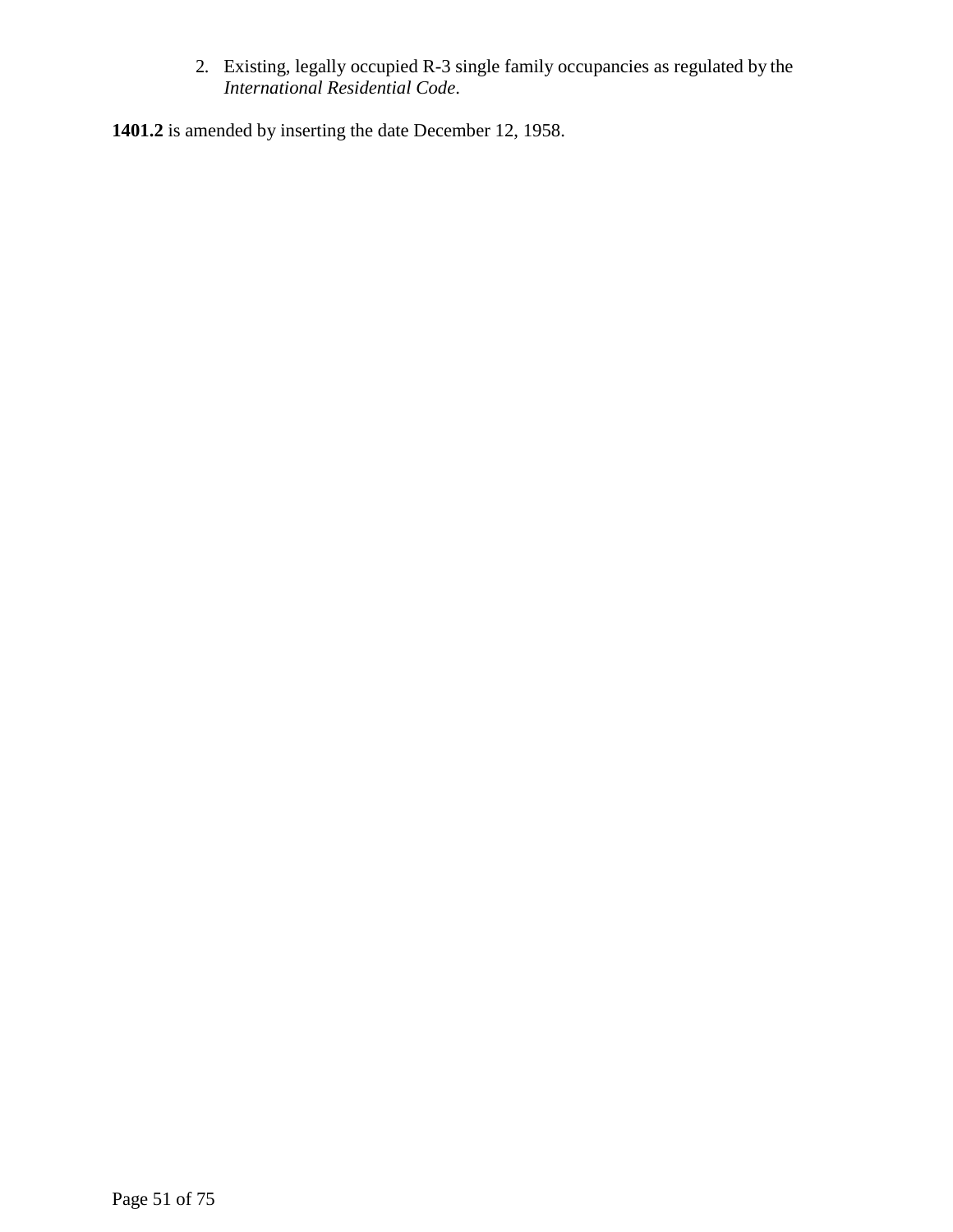#### **International Fuel Gas Code:**

# **CHAPTER 1 SCOPE AND ADMINISTRATION**

**101.1** is amended by inserting "VILLAGE OF OAK BROOK"

**106.6 Fees**. On buildings, structures, electrical, gas, mechanical and plumbing systems or alterations requiring a permit, a fee for each permit shall be paid as those specified in Section [10-4-1](http://www.sterlingcodifiers.com/codebook/getBookData.php?ft=3&find=10-4-1) of this Code.

**109 Violation penalties** "Any person who violates a provision of this Code or fails to comply with any of the requirements thereof or who erects, constructs, alters or repairs a building or structure in violation of the approved construction documents or directive of the *building official*, or of a permit or certificate issued under the provisions of this Code, shall be subject to fines and penalties as those specified in Section [1-3-1](http://www.sterlingcodifiers.com/codebook/getBookData.php?ft=3&find=1-3-1) of this Code."

**109 Means of Appeal** is renamed "Appeals".

**109.1 through 109.7** are deleted in their entirety and are replaced to read as follows:

**109.1 Appeals** A person shall have the right to appeal a decision of the *building official*. For the purposes of this Code, all appeals of decisions relating to this Code shall be referred to the Circuit Court of DuPage County.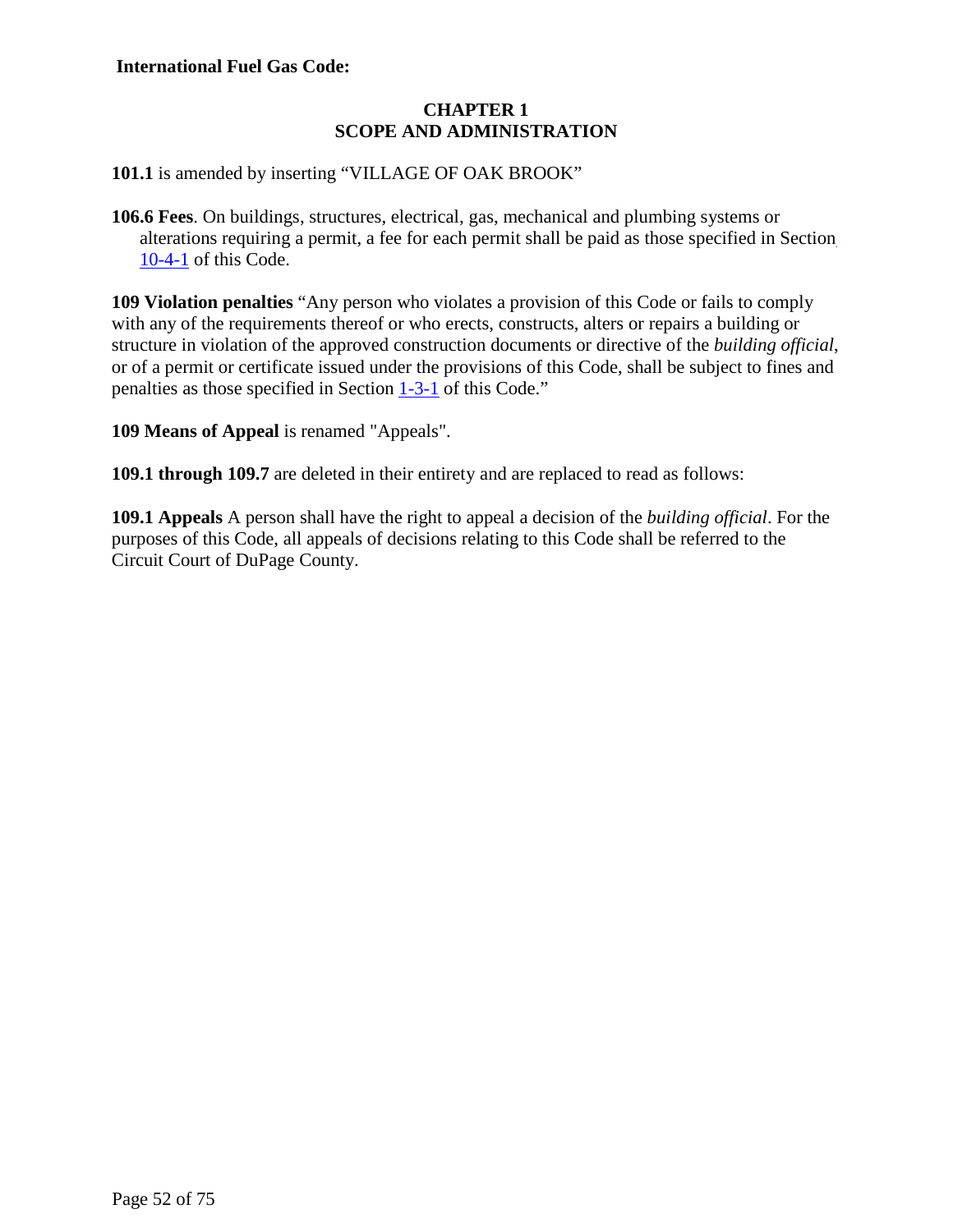## **International Swimming Pool and Spa Code:**

# **CHAPTER 1 SCOPE AND ADMINISTRATION**

**101.1** is amended by inserting "VILLAGE OF OAK BROOK"

#### **105.5.3 Expiration.**

Every *permit* issued shall become invalid unless the work authorized by such *permit* is commenced within 90 days after its issuance, or if the work authorized by such *permit* is suspended or abandoned for a period of 90 days after the time the work is commenced. The *code official* is authorized to grant, in writing, one or more extensions of time, for a period not more than 90 days. The extension shall be requested in writing and justifiable cause demonstrated.

**105.6.2 Fees**. On buildings, structures, electrical, gas, mechanical and plumbing systems or alterations requiring a permit, a fee for each permit shall be paid as those specified in Section [10-4-1](http://www.sterlingcodifiers.com/codebook/getBookData.php?ft=3&find=10-4-1) of this Code.

**107 Violation penalties** "Any person who violates a provision of this Code or fails to comply with any of the requirements thereof or who erects, constructs, alters or repairs a building or structure in violation of the approved construction documents or directive of the *building official*, or of a permit or certificate issued under the provisions of this Code, shall be subject to fines and penalties as those specified in Section [1-3-1](http://www.sterlingcodifiers.com/codebook/getBookData.php?ft=3&find=1-3-1) of this Code."

**108 Means of Appeal** is renamed "Appeals".

**108.1 through 108.7** are deleted in their entirety and are replaced to read as follows:

**108.1 Appeals** A person shall have the right to appeal a decision of the *building official*. For the purposes of this Code, all appeals of decisions relating to this Code shall be referred to the Circuit Court of DuPage County.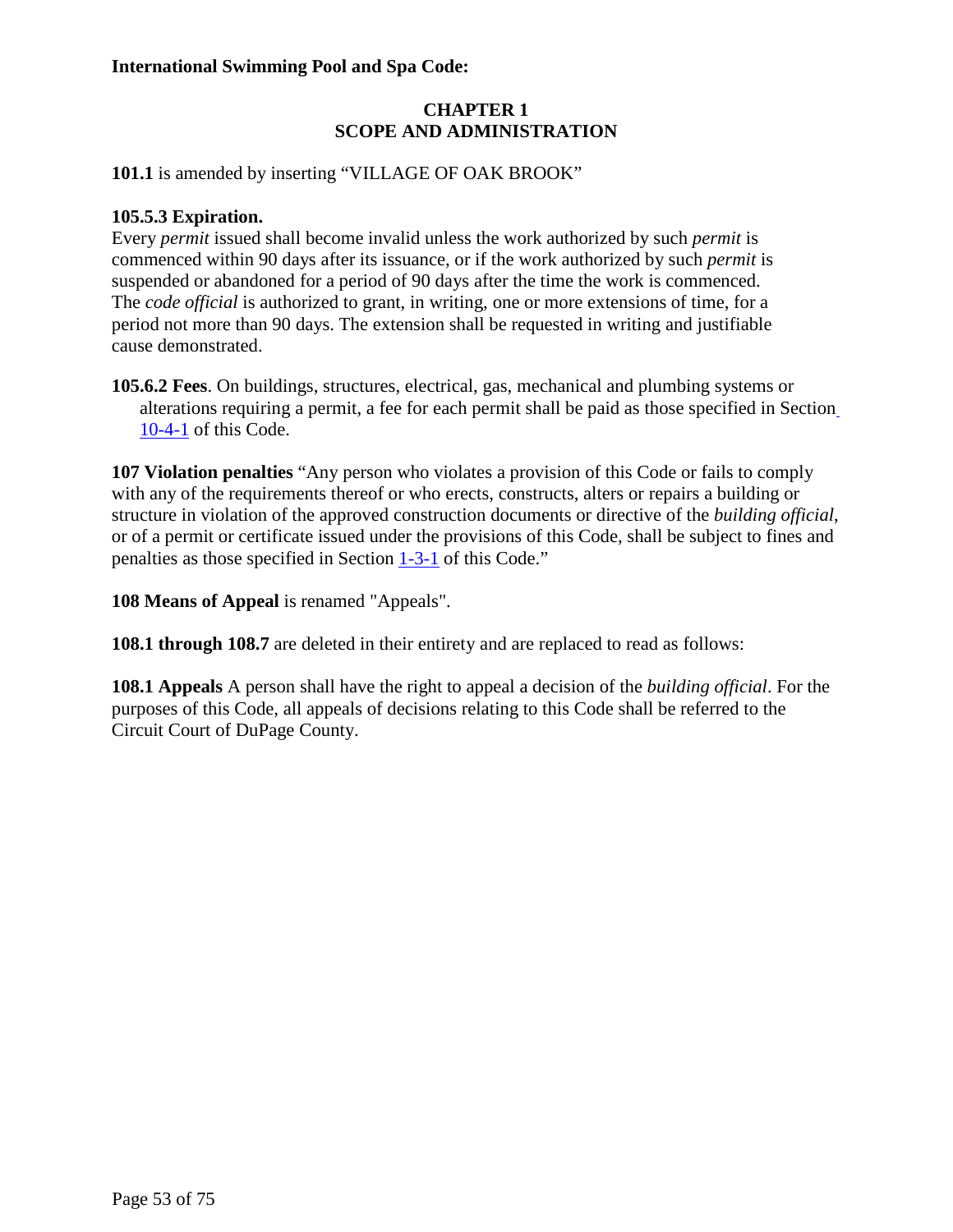#### **International Plumbing Code:**

# **CHAPTER 1 SCOPE AND ADMINISTRATION**

**101.1** is amended by inserting "VILLAGE OF OAK BROOK"

**101.2 Scope** The provisions of this code shall be limited to subjects not expressly governed by the state of Illinois plumbing code, 2014 edition, published by the Illinois department of public health. This code shall also regulate nonflammable medical gas, inhalation anesthetic, vacuum piping, nonmedical oxygen systems and sanitary and condensate vacuum collection systems. The installation of fuel gas distribution piping and equipment, fuel-gas-fired water heaters and water heater venting systems shall be regulated by the *International Fuel Gas Code*. Provisions in the appendices shall not apply unless specifically adopted. Appendices  $C \& F$  are specifically adopted.

**102.8 Referenced codes and standards** The codes and standards referenced in this code shall be those listed in Chapter 13 and such codes and standards shall be considered as part of the requirements of this code to the prescribed extent of each reference. Where differenced occur between the provision of this code and the referenced standards, the provisions of this code shall be the minimum requirements. Where differences occur between provisions of this code and any other provision of the Village Code, the most restrictive provision shall apply.

**106.6 Fees.** On buildings, structures, electrical, gas, mechanical and plumbing systems or alterations requiring a permit, a fee for each permit shall be paid as those specified in Section [10-4-1](http://www.sterlingcodifiers.com/codebook/getBookData.php?ft=3&find=10-4-1) of this Code.

**108.4 Violation Penalties** "Any person who violates a provision of this Code or fails to comply with any of the requirements thereof or who erects, constructs, alters or repairs a building or structure in violation of the approved construction documents or directive of the *building official*, or of a permit or certificate issued under the provisions of this Code, shall be subject to fines and penalties as those specified in Section [1-3-1](http://www.sterlingcodifiers.com/codebook/getBookData.php?ft=3&find=1-3-1) of this Code."

**109 Appeal** "A person shall have the right to appeal a decision of the *building official*. For the purposes of this Code, all appeals of decisions relating to this Code shall be referred to the Circuit Court of DuPage County."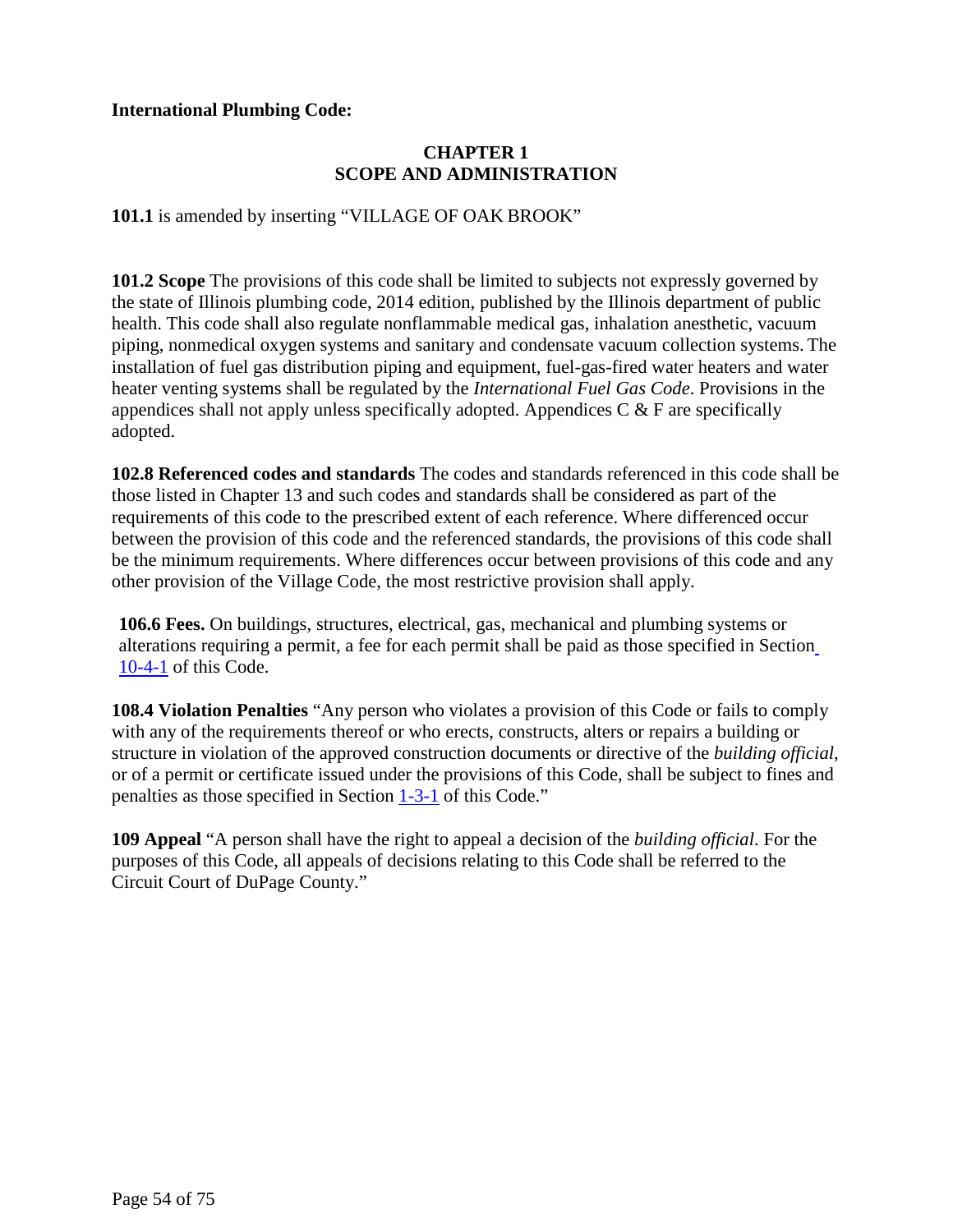# **CHAPTER 3 GENERAL REGULATIONS**

**305.6.1** is amended by the insertion of the numbers 18 and 48.

# **CHAPTER 4 INSTALLATION OF FIXTURES**

**CHAPTER 4** is deleted in its entirety, and replaced with:

**401.1 Installation of Water closets, urinals, lavatories and bidets.** A water closet, urinal, lavatory or bidet shall not be set closer than 15 inches (381 mm) from its center to any side wall, partition, vanity or other obstruction, or closer than 30 inches (762 mm) center to center between adjacent fixtures. There shall be not less than a 21-inch (533 mm) clearance in front of the water closet, urinal, lavatory or bidet to any wall, fixture or door. Water closet compartments shall be not less than 30 inches (762 mm) in width and not less than 60 inches (1524 mm) in depth for floor mounted water closets and not less than 30 inches (762 mm) in width and 56 inches (1422 mm) in depth for wall hung water closets.

**CHAPTERS 5, 6, 7, 8, 9 & 10** are deleted in their entirety, without replacement

# **CHAPTER 11 STORM DRAINAGE**

**1106.1 General.** The size of the vertical conductors and leaders, building storm drains, building storm sewers and any horizontal branches of such drains or sewers shall be based on the 100 year hourly rainfall rate of four inches (4").

# **APPENDICES C and F**

are adopted without amendment.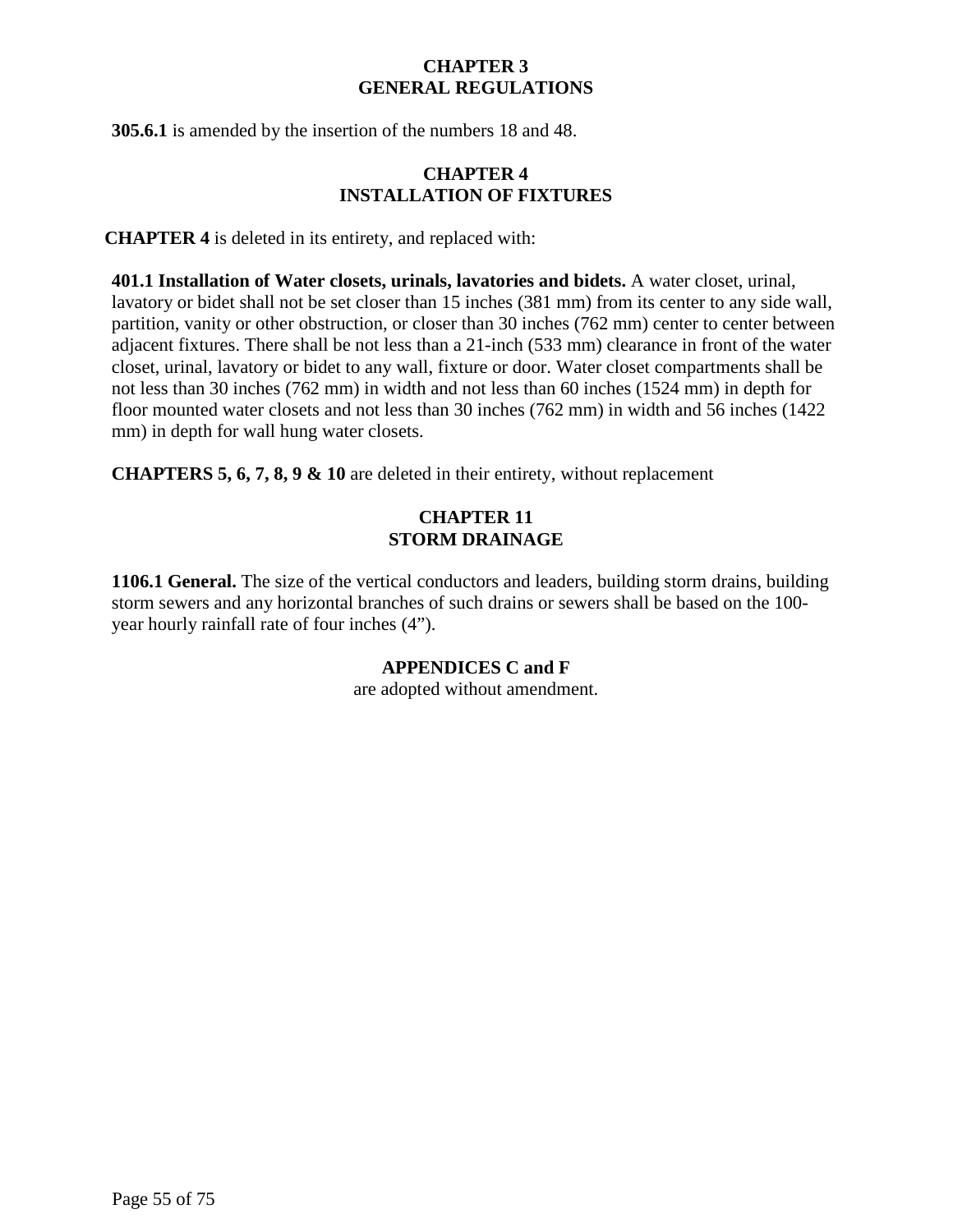#### **EXHIBIT B**

# **Section 10-2-1: FIRE CODES ADOPTED BY REFERENCE**

#### **INTERNATIONAL FIRE CODE**

2015 Edition, published by the International Code Council, Inc.

#### **Section 10-2-2: AMENDMENTS**

**International Fire Code Amendments:**

#### **CHAPTER 1 ADMINISTRATION**

Subsection **101.1 Title**. Is amended by inserting the words "Village of Oak Brook, IL."

**101.2.1 Appendices** "Provisions in the appendices shall not apply unless specifically adopted. Appendices B, C, D, E, f, G, H, I & J are hereby adopted and amended as noted below."

**103.2 Appointment**. **103.2 Appointment.** The *fire code official* shall be appointed by the chief appointing authority of the jurisdiction; and the *fire code official* shall not be removed from office except for cause and after full opportunity to be heard on specific and relevant charges by and before the appointing authority. All references to *fire code official* within this code shall refer to the Fire Chief and/or Deputies as designated in Section 103.3 of this code.

**103.3 Deputies**. In accordance with the prescribed procedures of this jurisdiction and with the concurrence of the appointing authority, the *fire code official* shall have the authority to appoint a deputy *fire code official*, other related technical officers, inspectors and other employees.

**105.75** Fire alarm and detection systems and related equipment. A construction permit is required for installation of or modification to fire alarm and detection systems and related equipment. Routine maintenance performed in accordance with this code is not considered a modification and does not require a permit. Any maintenance, correction or repair performed to correct a cited violation shall not be considered routine and shall require a permit.

**105.7.6 Fire pumps and related equipment.** A construction permit is required for installation of or modification to fire pumps and related fuel tanks, jockey pumps, controllers, and generators. Routine maintenance performed in accordance with this code is not considered a modification and does not require a permit. Any maintenance, correction or repair performed to correct a cited violation shall not be considered routine and shall require a permit.

#### **SECTION 108 APPEALS**

**108.1 General.** A person shall have the right to appeal a decision of the Fire Chief and/or *building official*. For the purposes of this Code, all appeals of decisions relating to this Code shall be referred to the Circuit Court of DuPage County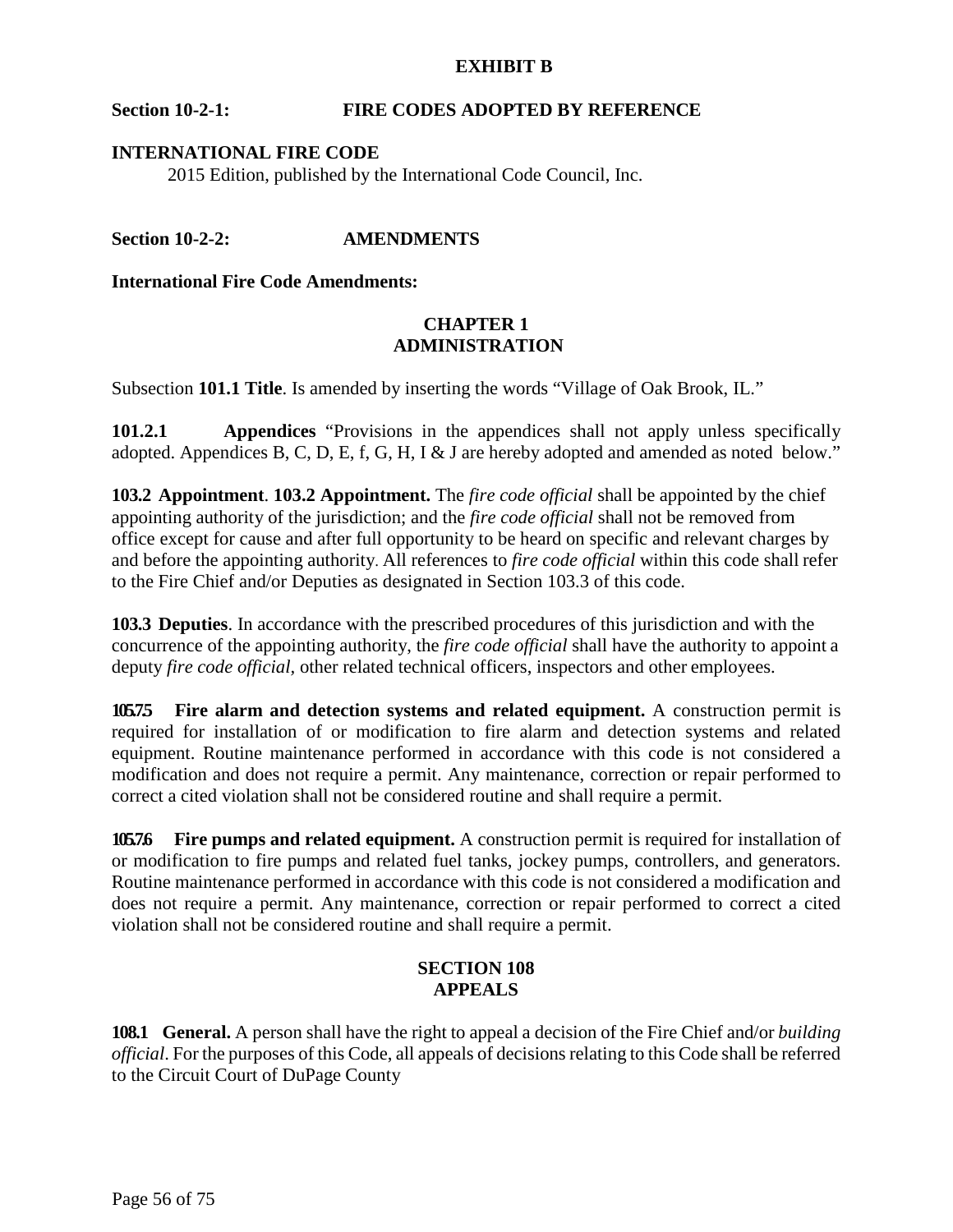**108.2 Limitations.** An appeal shall be based on a claim that the true intent of this code or the rules legally adopted thereunder has been incorrectly interpreted, the provisions of this code do not fully apply or an equally good or better form of construction is proposed.**"**

**109.3 Violation penalties.** Any person who violates a provision of this code or fails to comply with any of the requirements thereof or who erects, constructs, alters or repairs a building or structure in violation of the approved construction documents or directive of the *building official*, or of a permit or certificate issued under the provisions of this code, shall be subject to fines and penalties as those specified in Section 1-3-1 of the Village Code.

#### **CHAPTER 2 DEFINITIONS**

**Accessible, Readily (Readily Accessible).** Capable of being reached quickly for operation, renewal, or inspections without requiring those to whom ready access is requisite to climb over or remove obstacles or to resort to portable ladders, and so forth.

**Responsible Party**. Except as otherwise specified herein, the owner or the owner's designated agent shall be responsible for the maintenance of buildings, structures and premises. In addition, any other person or entity who may be reasonably considered to have a role or responsibility in the creation, continuation, or correction of any violation of this code shall be a responsible party or additional responsible party for such violation.

# **CHAPTER 5 FIRE SERVICE FEATURES**

**505.1.1 Emergency response building access identification.** New and existing buildings shall be provided with building access identification at each exterior hinged, sliding or overhead door or door group that provides immediate access into the same area. The main entry – as determined by the code official – shall be designated as door "1". Numbering shall continue in a clockwise sequential manner for all doors or door groups providing building access. Identification numbers shall be on the interior and exterior of each door, affixed to or directly adjacent to the door. Identification numbers shall contrast with their background. Identification numbers shall be Arabic numbers. Numbers shall not be spelled out. Each character shall be not less than 4 inches (102 mm) high with a minimum stroke width of 1/2 inch (12.7 mm). Where any door cannot be readily viewed from the exterior, a monument, pole or other sign or means shall be used to identify the door or door group. Identification numbers shall be maintained.

# **Exceptions:**

- 1. Existing buildings in *Malls* and existing *Anchor Buildings* that meet all of the following conditions:
	- 1.1 There is an existing and properly maintained alternate door identification system in place for all exterior doors.
	- *1.2* The alternate door identification system is *approved.*
	- 1.3 The Mall area is greater than 500,000 square feet.
- 2. Doors to dedicated spaces- such as Mechanical Rooms, Electrical Rooms, Storage Rooms, Fire Sprinkler Rooms, etc. - shall be labeled to indicate the use of the space and shall not be included in the numbering sequence unless this space may also be accessed from the interior of the building.
- 3. Buildings having less than four (4) exterior doors or door groups as regulated by this section.
- 4. Occupancy group R-3.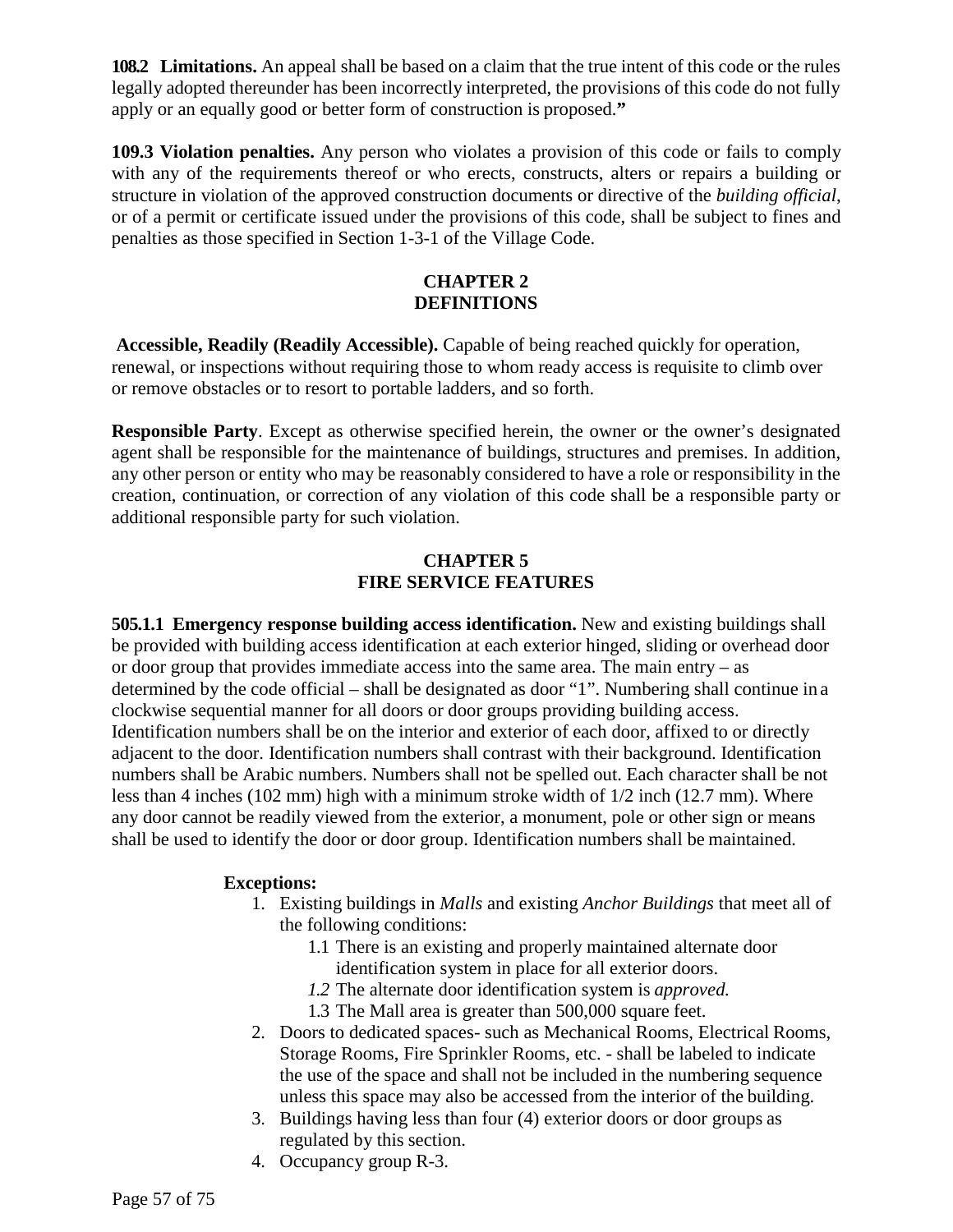- 5. Any building that is one or more of the following:
	- 5.1 Listed, or certified as eligible for listing by the State Historic Preservation Officer or the Keeper of the National Register of Historic Places, in the National Register of Historic Places.
	- 5.2 Designated as historic under an applicable state or local law.
	- 5.3 Certified as a contributing resource within a National Register-listed, state-designated or locally designated historic district.

**506.1 Where required.** In any new or existing structure, other than one- and two-family dwellings, where access to or within the structure or an area is restricted because of secured openings or where immediate access is necessary for life-saving or fire-fighting purposes, the *fire code official* shall require one or more key boxes to be installed in *approved* locations. The key box shall be of an *approved* type listed in accordance with UL 1037, and shall contain properly and permanently labeled keys to gain necessary access as required by the *fire code official*., including- but not limited to: all gates, doors, hatches, ladder guards, elevators, and fire protection systems. Additional and/or larger boxes shall be provided if manufacturer's box fill specifications are exceeded. Each key, key ring, tag, or keycard shall be counted as a separate item when calculating box fill. There shall be a separate box for each individual occupant.

**Exception:** Separate boxes shall not be required where the *fire code official* finds that a multiple occupant box provides equivalent access due to:

- 1. A properly maintained master key system that provides all necessary access. or
- 2. A limited number of occupants that utilize a common exterior entrance. or
- 3. Approval of a Modification as detailed in Section 104.8 of this code.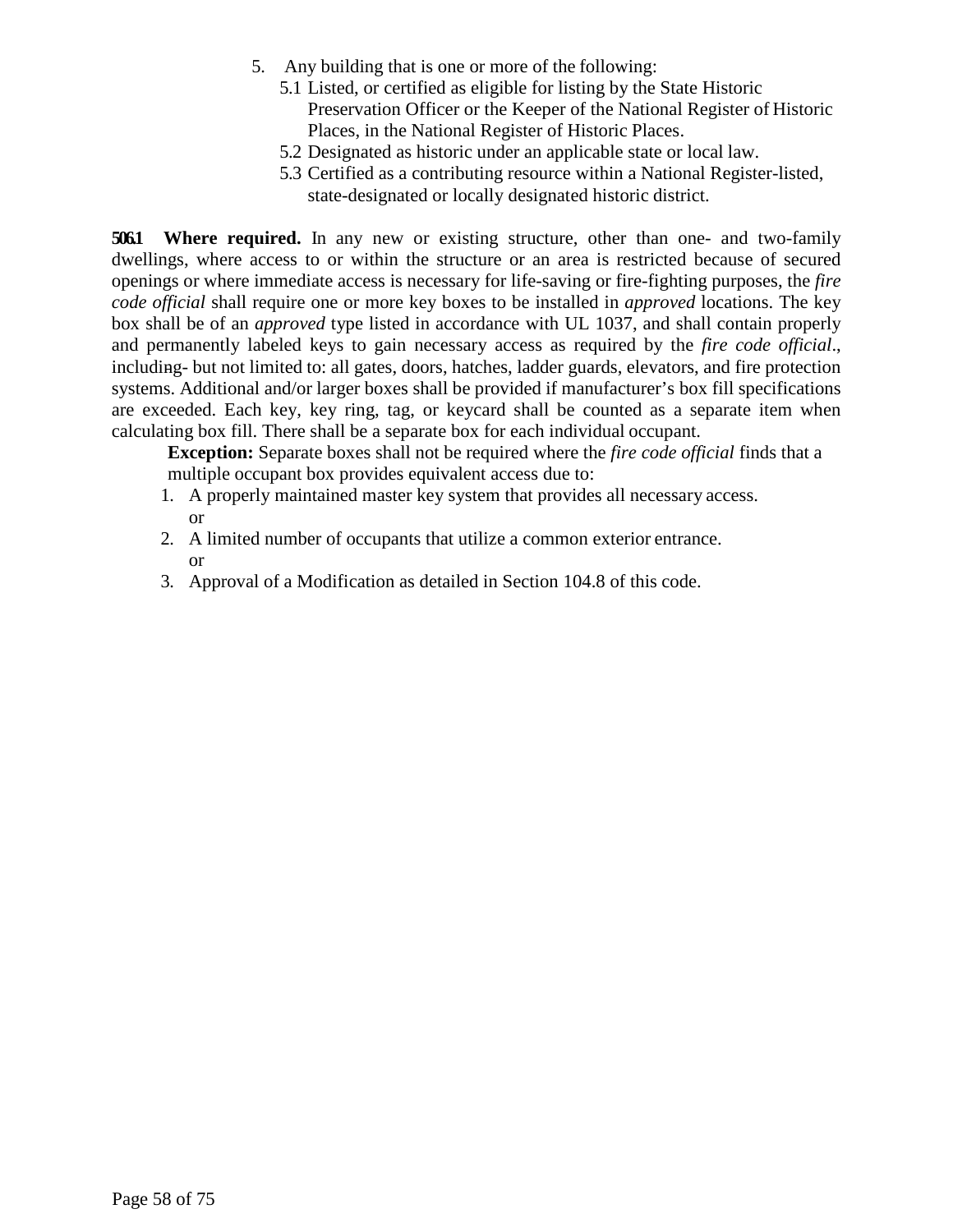# **CHAPTER 9 FIRE PROTECTION SYSTEMS**

**901.4.7 General.** Systems, devices and equipment to detect a fire, actuate an alarm, or suppress or control a fire or any combination thereof shall be maintained in an operable condition at all times in accordance with the *International Fire Code*. At the time of construction, clear and unobstructed, accessible floor space with the minimum dimensions of 30"w x 36"d x 80"h shall be provided at each of the following:

- a. Fire alarm pull station.
- b. Fire hydrant
- c. Standpipe

**901.6.2.2 Records** The *responsible party* shall maintain current records of allsystem inspections, tests and maintenance required by the referenced standards by:

- a. Submitting written documentation of any such activity to the *fire code official* within 30 days of its occurrence, and
- b. Maintaining a complete set of current records on site, accessible, and available to the *fire code official* upon request.

Section **903. Automatic Sprinkler Systems** is amended as follows:

**903.1 General.** (As written in Model Code)

**903.2 Where required.** *Approved automatic sprinkler systems* in new buildings and structures shall be provided, for all Group H occupancies, and all other occupancies in the locations as follows:

- 1. The fire area exceeds  $1,000$  square feet  $(93 \text{ m}^2)$ ;
- 2. The building has more than one story.
- 3. The fire area is located on a floor other than the level of exit discharge;
- 4. The building has a basement.

It shall be unlawful for the owner of any building or structure to sell, transfer, mortgage, or otherwise dispose of such building or structure to another until the automatic sprinkler system requirements of this section are fully met.

#### **Exceptions:**

- a. Existing, legally occupied R-2 occupancies.
- b. Existing, legally occupied R-3 single family occupancies as regulated by the *International Residential Code*.

#### **903.2.1 Group A.** Per Section 903.2

#### **903.2.2 Ambulatory Care Facilities**

**903.2.2.1 Ambulatory care facilities.** An *automatic sprinkler system* shall be installed throughout the entire floor containing an ambulatory care facility where either of the following conditions exists at any time:

1. Four or more care recipients are incapable of self preservation, whether rendered incapable by staff or staff has accepted responsibility for care recipients already incapable.

2. One or more care recipients that are incapable of self-preservation are located at other than the level of exit discharge serving such a facility.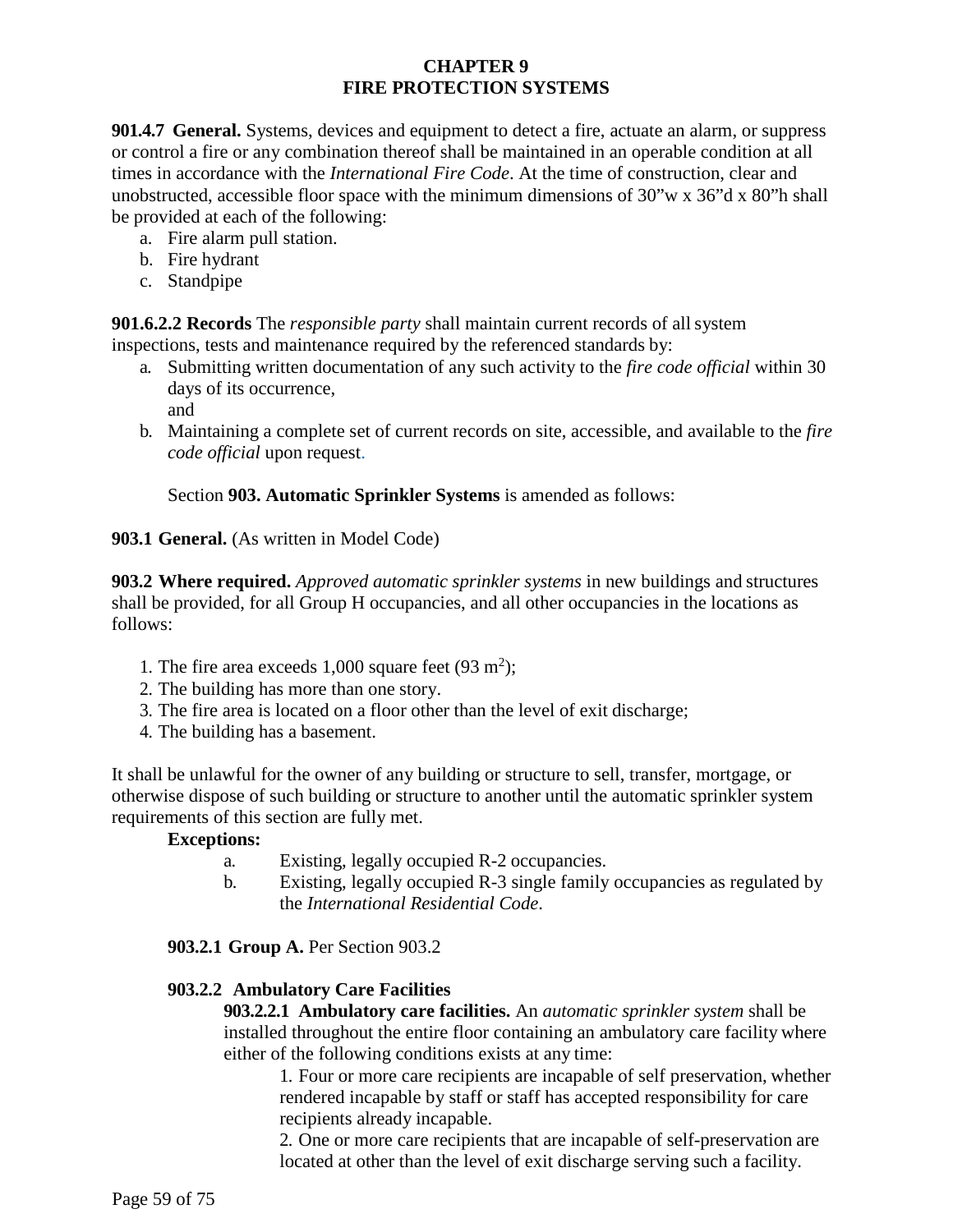In buildings where ambulatory care is provided on levels other than the *level of exit discharge*, an *automatic sprinkler system* shall be installed throughout the entire floor where such care is provided as well as all floors below, and all floors between the level of ambulatory care and the nearest *level of exit discharge*, including the *level of exit discharge*.

### **903.2.3 Group E.** Per Section 903.2

**903.2.4 Group F.** Per Section 903.2, with the following addition

**903.2.4.1 Woodworking operations.** An automatic sprinkler system shall be provided throughout all Group F-1 occupancy fire areas that contain woodworking operations in excess of 500 square feet in area  $(46 \text{ m}^2)$  which generate finely divided combustible waste or which use finely divided combustible materials.

- **903.2.5 Group H.** (As written in Model Code)
- **903.2.6 Group I.** Per Section 903.2
- **903.2.7 Group M.** Per Section 903.2 **903.2.7.1 High-piled storage.** (As written in Model Code)
- **903.2.8 Group R.** Per Section 903.2

**903.2.9 Group S-1.** Per Section 903.2, with the addition of:

**903.2.9.1 Repair garages.** An automatic sprinkler system shall be provided throughout all buildings used as repair garages in accordance with the *International Building Code* where one of the following conditions exists:

- 1. The fire area exceeds  $1,000$  square feet (93 m<sup>2</sup>);
- 2. The building has more than one story.
- 3. The fire area is located on a floor other than the level of exit discharge;
- 4. The building has a basement.
- 5. The building is used for repair or storage of commercial trucks or buses.

**903.2.9.2 Bulk storage of tires.** Buildings and structures where the area for the storage of tires exceeds 2,000 cubic feet  $(57 \text{ m}^3)$  shall be equipped throughout with an automatic sprinkler system in accordance with Section 903.3.1.1.

#### **903.2.10 Group S-2.** Per Section 903.2, with the addition of:

**903.2.10.1 Commercial parking garages.** An automatic sprinkler system shall be provided throughout buildings used for storage of commercial trucks or buses.

**903.2.11 Specific buildings and hazards** (As written in Model Code)

**903.2.12 During construction.** (As written in Model Code)

**903.2.13 Group U.** Per Section 903.2

**903.3.9 Control valve accessibility.** Fire sprinkler control valves shall be installed in a *Readily Accessible* location where either of the following conditions occurs:

1. A new or replacement valve is installed.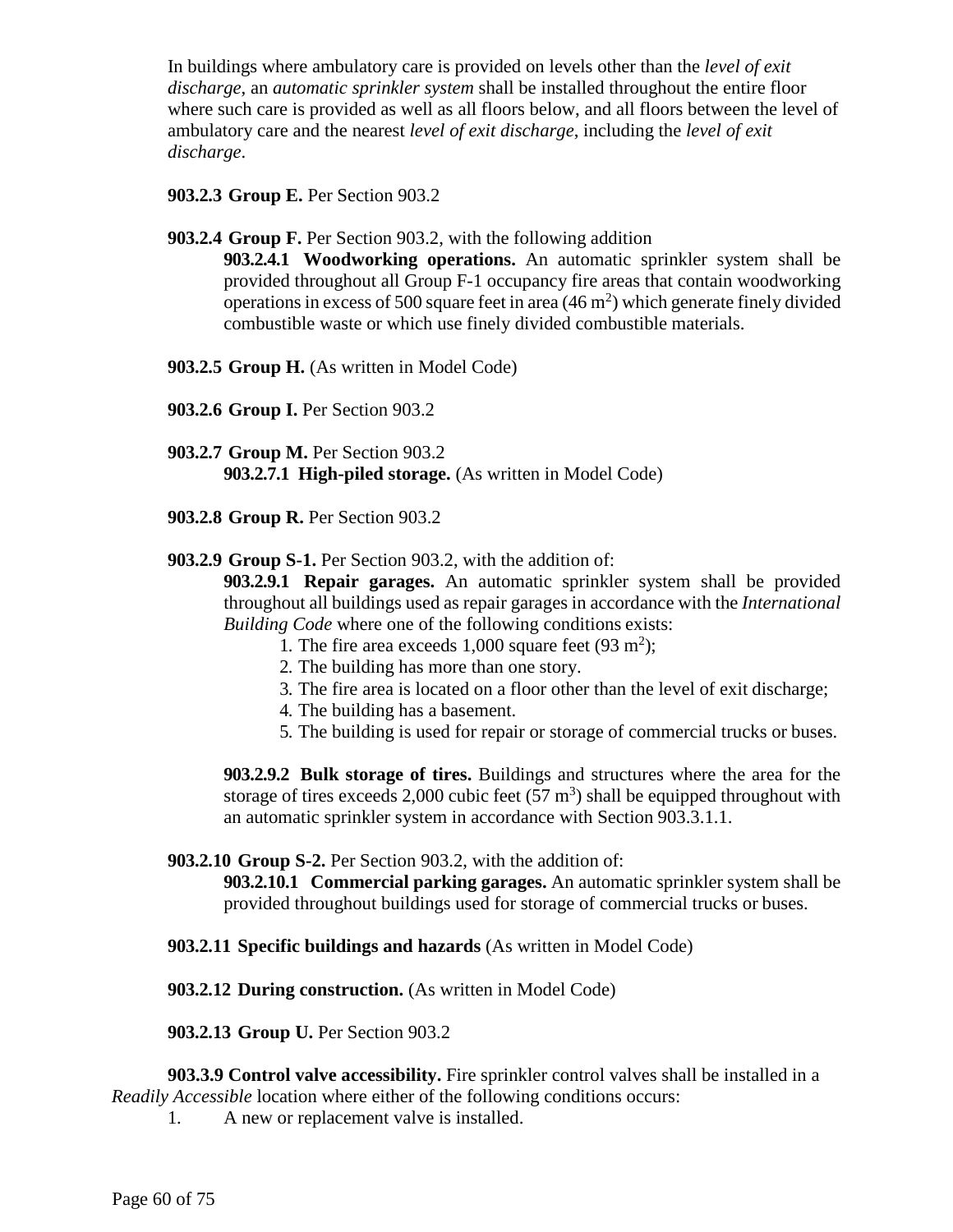2. A fire sprinkler system is reconfigured to add and/or modify the location of 20 or more sprinkler heads.

**903.4.1 Monitoring** Alarm, supervisory and trouble signals shall be distinctly different and shall be automatically transmitted to the DuPage Public Safety Communications (DuComm) in accordance with NFPA 72.

**903.5 Testing and maintenance.** (As written in Model Code)

**903.6 Existing buildings.** (As written in Model Code)

**907.5.2.4 Audio visual alarms.** An audio visual alarm shall be installed in an *approved* location; above, or in close proximity to the exterior main entrance to each occupancy or tenant space.

**907.7.3 Zones.** Each floor shall be zoned separately and shall comply with all of the following conditions:

- 1. No one fire zone shall exceed twenty thousand  $(20,000)$  square feet  $(1,858 \text{ m}^2)$
- 2. No automatic sprinkler zone shall exceed fifty-two thousand (52,000) square feet  $(4,831 \text{ m}^2)$  for any one floor.
- 3. There shall be a minimum of four zones per floor for the installed alarm system:
	- a. pull stations
	- b. water flow
	- c. heat detection
	- d. smoke detection
- 4. The length of any zone shall not exceed 300 feet (91.440 meters) in any direction.

**Exception:** Automatic sprinkler system zones shall not exceed the area permitted by NFPA 13.

"**907.7.5 Monitoring.** All fire protection equipment shall be supervised/monitored and shall terminate with the DuPage Public Safety Communications (DuComm) in accordance with NFPA 72. Unless specifically permitted by the Fire Chief, all new construction and panel replacements shall be monitored utilizing approved wireless communications.

Exceptions**:** (As written in Model Code)

# **CHAPTER 31 TENTS AND MEMBRANE STRUCTURES**

# **3103.2 Approval required.**

Tents and membrane structures having an area in excess of 400 square feet  $(37 \text{ m}^2)$  shall not be erected, operated or maintained for any purpose without first obtaining a permit and approval from the *fire code official and building official* .

# **Exceptions:**

- 1. Tents used exclusively for recreational camping purposes.
- 2. Tents open on all sides that comply with all of the following:
- 2.1. Individual tents having a maximum size of 700 square feet  $(65 \text{ m}^2)$ .

2.2. The aggregate area of multiple tents placed side by side without a fire break clearance of 12 feet (3658 mm), not exceeding 700 square feet (65 m<sup>2</sup>) total.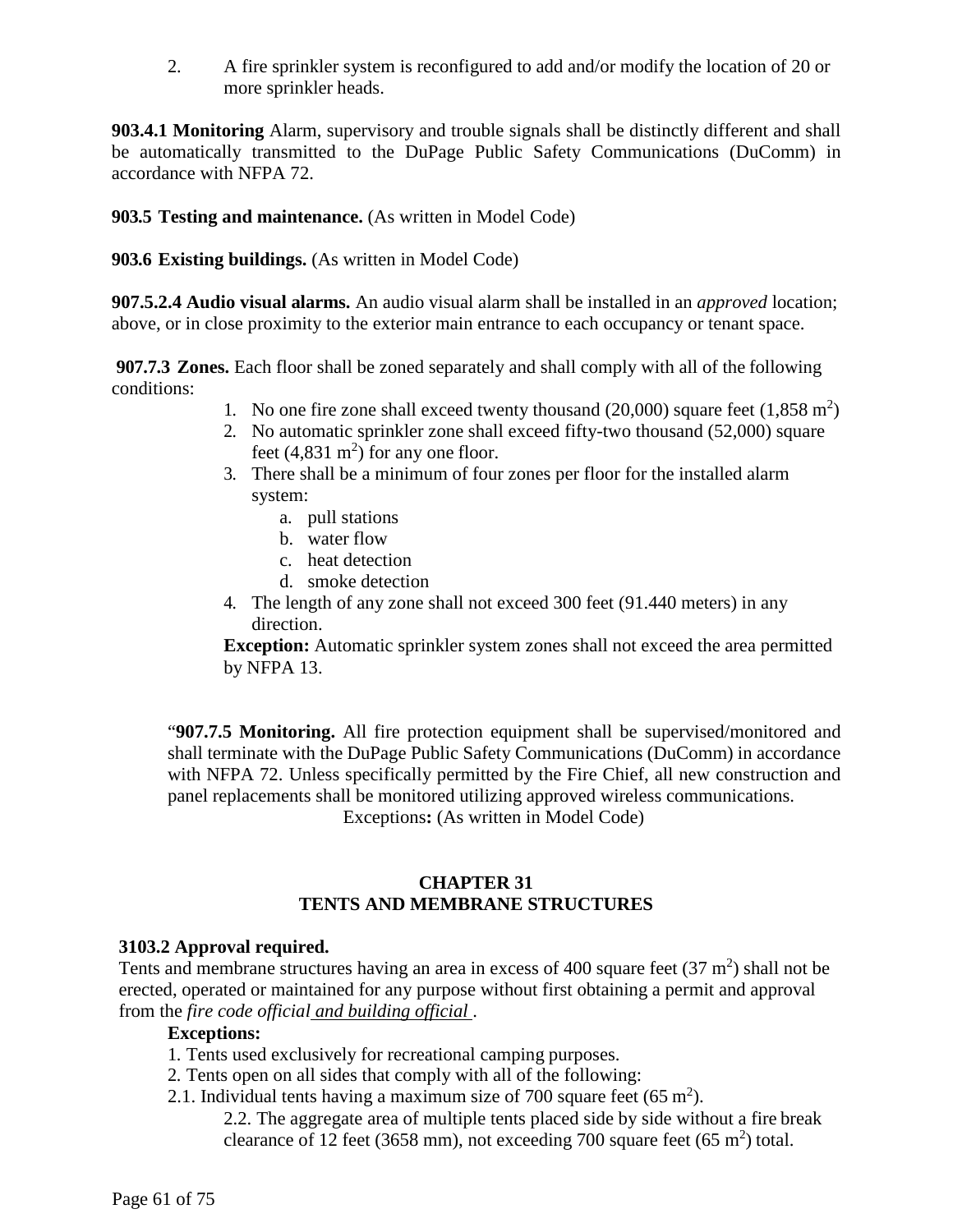2.3. A minimum clearance of 12 feet (3658 mm) to all structures and other tents 2.4 Individual tents having an occupancy load of 49 or less- as calculated by Section 1004 of this code.

# **APPENDIX D FIRE APPARATUS ACCESS ROADS**

**D102.1 Access and loading.** Facilities, buildings or portions of buildings hereafter constructed shall be accessible to fire department apparatus by way of an *approved* fire apparatus access road with an asphalt, concrete or other *approved* driving surface capable of supporting the imposed load of fire apparatus weighing at least 75,000 pounds (34 050 kg). Parking or paved areas that are not capable of supporting fire apparatus weighing at least 75,000 pounds (34,050 kg) shall be clearly identified by arches or other structure as approved by the *fire code official.*

**D102.1.1 Areas for aerial apparatus setup.** Any paved area where the *fire code official*  determines that aerial apparatus may set up shall be capable of supporting the imposed point load from an outrigger of at least 75,000 pounds per square foot.

**D103.6 Signs.** Unless otherwise approved by the *fire code official*, all new and existing fire apparatus access roads shall be marked with permanent NO PARKING—FIRE LANE signs complying with Figure D103.6. Signs shall have a minimum dimension of 12 inches (305 mm) wide by 18 inches (457 mm) high and have red letters on a white reflective background. Signs shall be posted on one or both sides of the fire apparatus road as required by Section D103.6.1 or D<sub>103.6.2</sub>



# **FIGURE D103.6 FIRE LANE SIGNS**

**D103.6.1 Roads 20 to 26 feet in width.** Fire lane signs as specified in Section D103.6 shall be posted on both sides of fire apparatus access roads that are 20 to 26 feet wide (6096 to 7925 mm). Fire lane signs shall be located so that there is one sign at the beginning of the designated fire lane, with additional signs as required to maintain signage in a clearly visible and readable location from every point throughout the designated fire lane. Unless otherwise approved by the *fire code official*, spacing between fire lane signs shall not exceed 50 feet, as measured along the side of the road.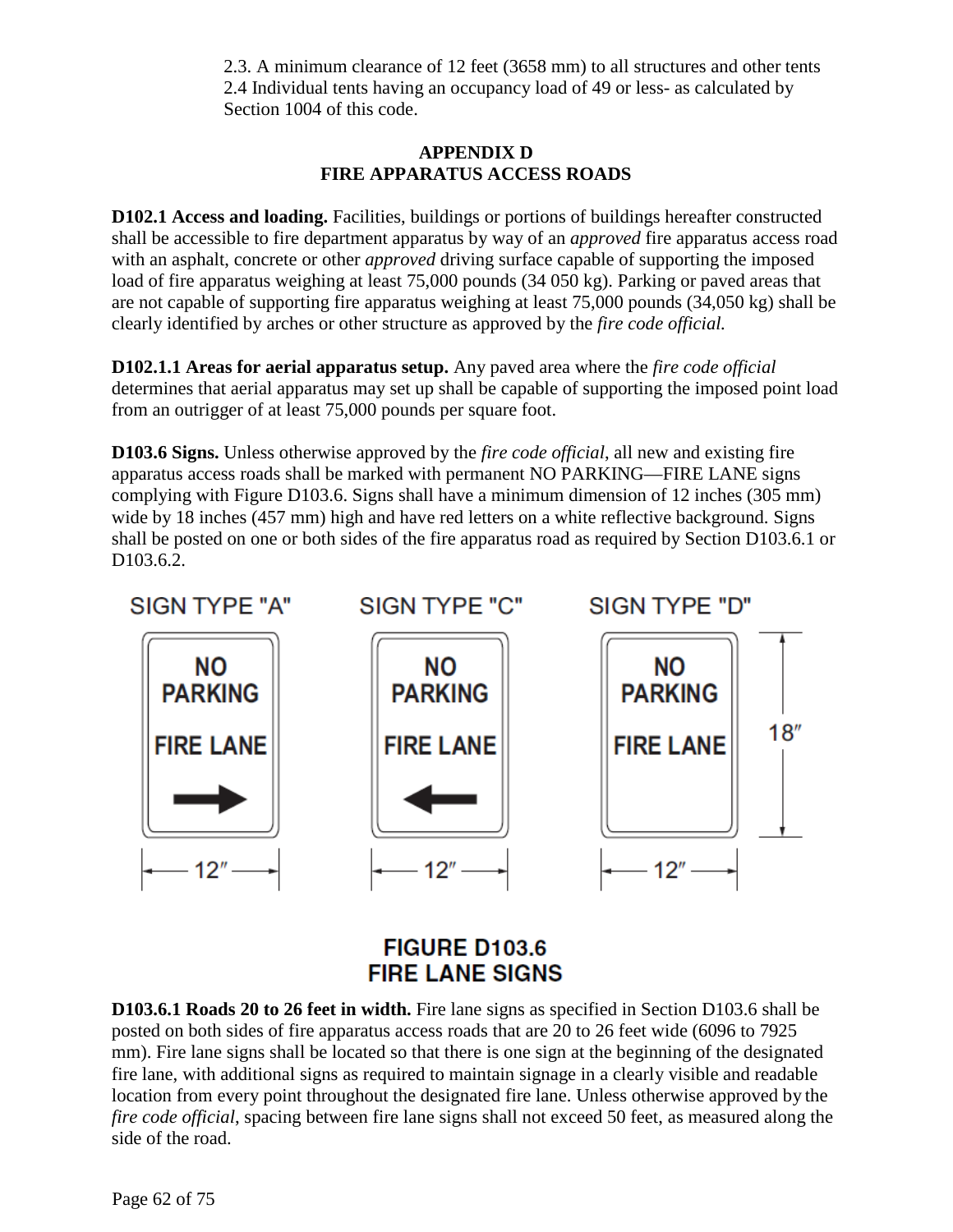**D103.6.2 Roads more than 26 feet in width.** Fire lane signs as specified in Section D103.6 shall be posted on one side of fire apparatus access roads more than 26 feet wide (7925 mm) and less than 32 feet wide (9754 mm). Fire lane signs shall be located so that there is one sign at the beginning of the designated fire lane, with additional signs as required to maintain signage in a clearly visible and readable location from every point throughout the designated fire lane. Unless otherwise approved by the *fire code official*, spacing between fire lane signs shall not exceed 50 feet, as measured along the side of the road.

#### **10-2-3: CERTAIN LIMITS ESTABLISHED:**

is deleted in its entirety and reserved for future use

**10-2-3** RESERVED

#### **10-2-4: FIRE PROTECTION EQUIPMENT:**

is deleted in its entirety and reserved for future use.

**10-2-4:**RESERVED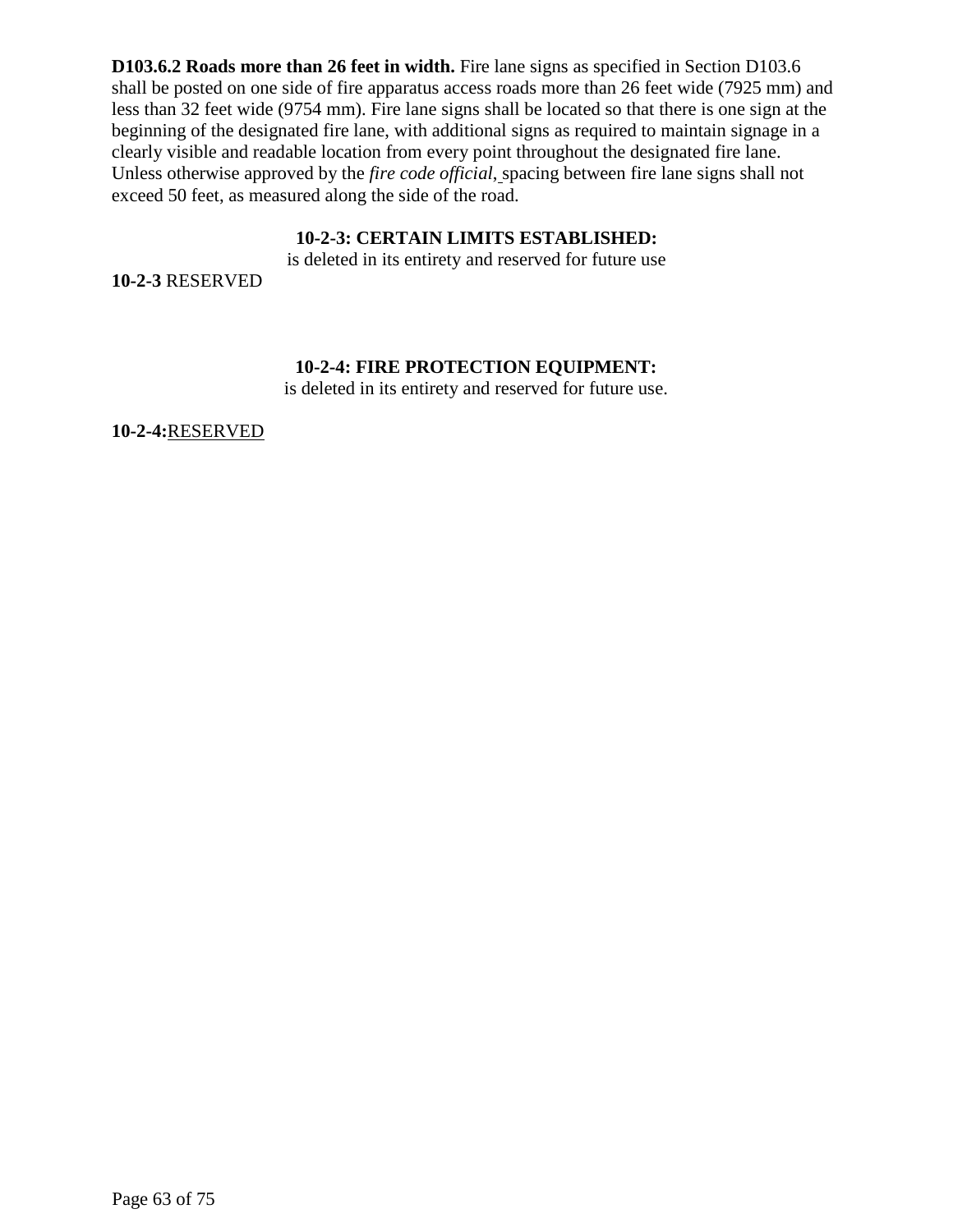#### **APPENDIX B FIRE-FLOW REQUIREMENTS FOR BUILDINGS.**

Section B 101.1 Scope is hereby amended by the addition of the following "This appendix shall not be construed to mandate infrastructure improvements at Village of Oak Brook expense."

**Section B103.1** is hereby amended to read as follows "The fire chief is authorized to reduce the fire-flow requirements for isolated buildings or a group of buildings where development of full fire-flow requirements is impractical."

## **APPENDIX C FIRE HYDRANT LOCATIONS AND DISTRIBUTION**

**Section C 101.1 Scope** is hereby amended by the addition of the following "This appendix shall not be construed to mandate infrastructure improvements at Village of Oak Brook expense."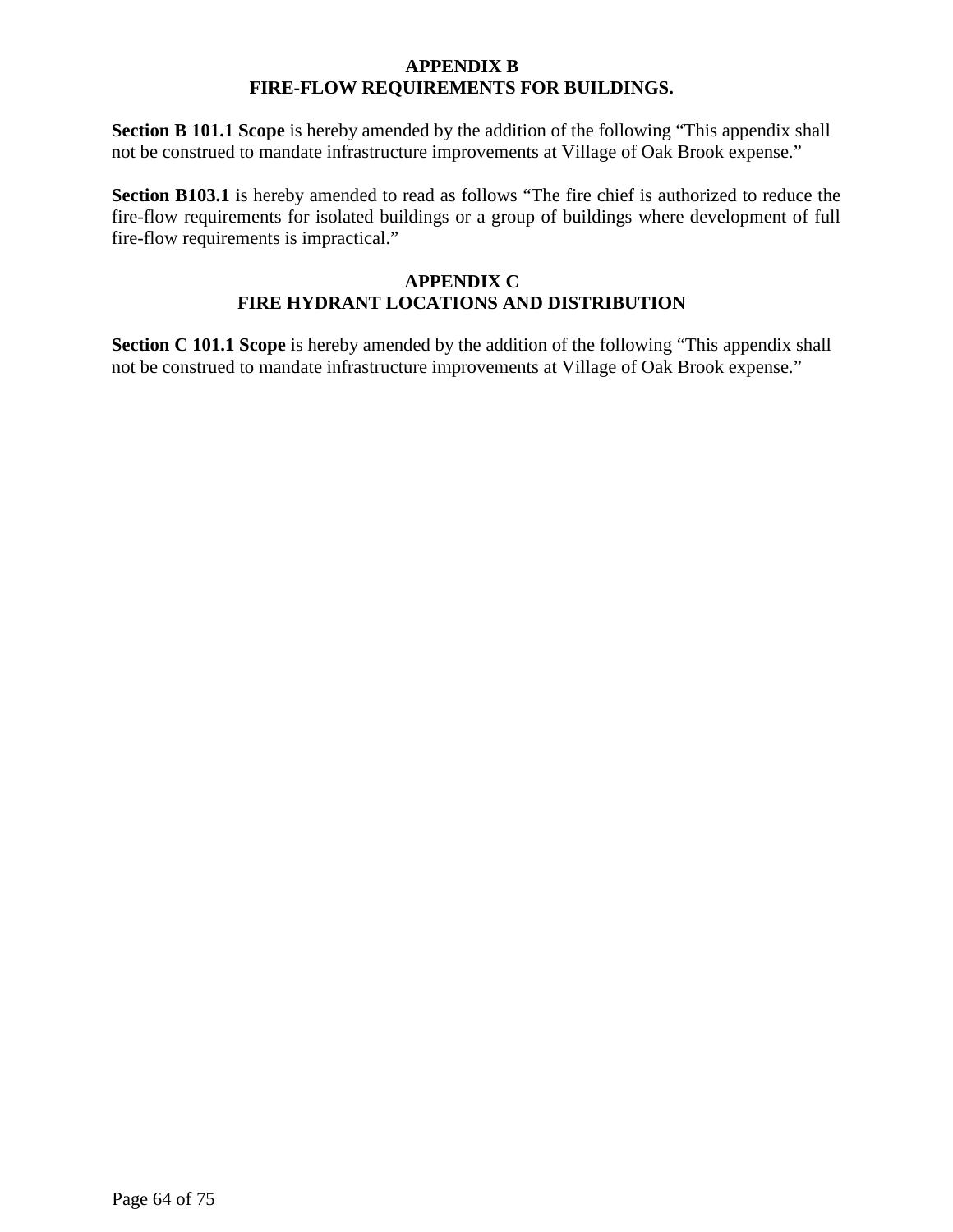# **EXHIBIT C**

#### **Section 10-1-6: DEMOLITION AND CONSTRUCTION SITE MANAGEMENT:** is amended to read as follows:

An applicant for a building permit shall be responsible for safe and orderly construction site management during all phases of permitted work. The following minimum requirements shall be met prior to the commencement of work and throughout the duration of the project. In addition, all applicable sections of the village code shall be met.

- A. Safeguards during Commercial and Residential construction shall conform to International Building Code Chapter 33 as adopted and amended within this code.
- B. Debris Control and Site Clean Up: Debris and refuse containment shall be required for all job sites. Containment shall occur on the property that is the subject of the permit (and not on public property) and shall be within either a covered dumpster or container of sufficient size to prevent windblown debris. The dumpster or container shall be set back on the site as far as possible and be no closer than ten feet (10') from any side lot line. All such dumpsters or containers shall be maintained to prevent windblown debris when work is not being performed on the property. At the end of each workday, all windblown material, debris and litter shall be picked up and placed in the dumpster or container.
- C. Construction Traffic Management: Prior to the issuance of a permit for demolition or construction of a new principal structure, the applicant shall submit a plan to the *building official* showing the location that the construction and worker vehicles will park. Parking of vehicles must not obstruct or limit the use of any adjacent roadway, private driveway, mailbox, fire hydrant or create a site distance problem with an adjacent intersection. The parking plan shall be subject to approval by the department of community development, shall be a part of the permit, and a copy shall be posted on the construction site. The permitee shall be responsible for compliance with the approved parking plan. Failure to post a copy of the plan on the site will be cause for possible issuance of a stop work order.
- D. Sanitation Facilities: Sanitation facilities in conformance with the International Plumbing Code shall be available on site prior to any work commencing on the property. Portable toilet(s) shall not be located on public property, including any street, parkway orsidewalk. Such facility shall not be located within ten feet (10') of any property line and shall be serviced on a regular basis.
- E. Dust Abatement: Dust and debris abatement for all construction activities shall be in conformance with International Building Code Section 3307.2 as adopted and amended within this code.

**3307.2 Dust abatement.** Every permit applicant shall provide a dust and debris containment and abatement plan. The plan shall conform to all applicable environmental, safety, and health regulations, laws, rules, and guidelines. The plan shall stipulate and provide for 100% containment within the designated work zone. The plan shall be subject to approval by the *building official* and made part of the approved permit. The plan shall be in written form and kept on the jobsite for the full duration of the permitted project. Failure to contain dust and/or debris shall be cause for immediate suspension of any or all applicable permits and/or immediate prosecution.

**Exception:** Activities that, by the scope or nature of the work, would or could not be made substantially safer by the provision of such protection, as determined and approved by the *building official*.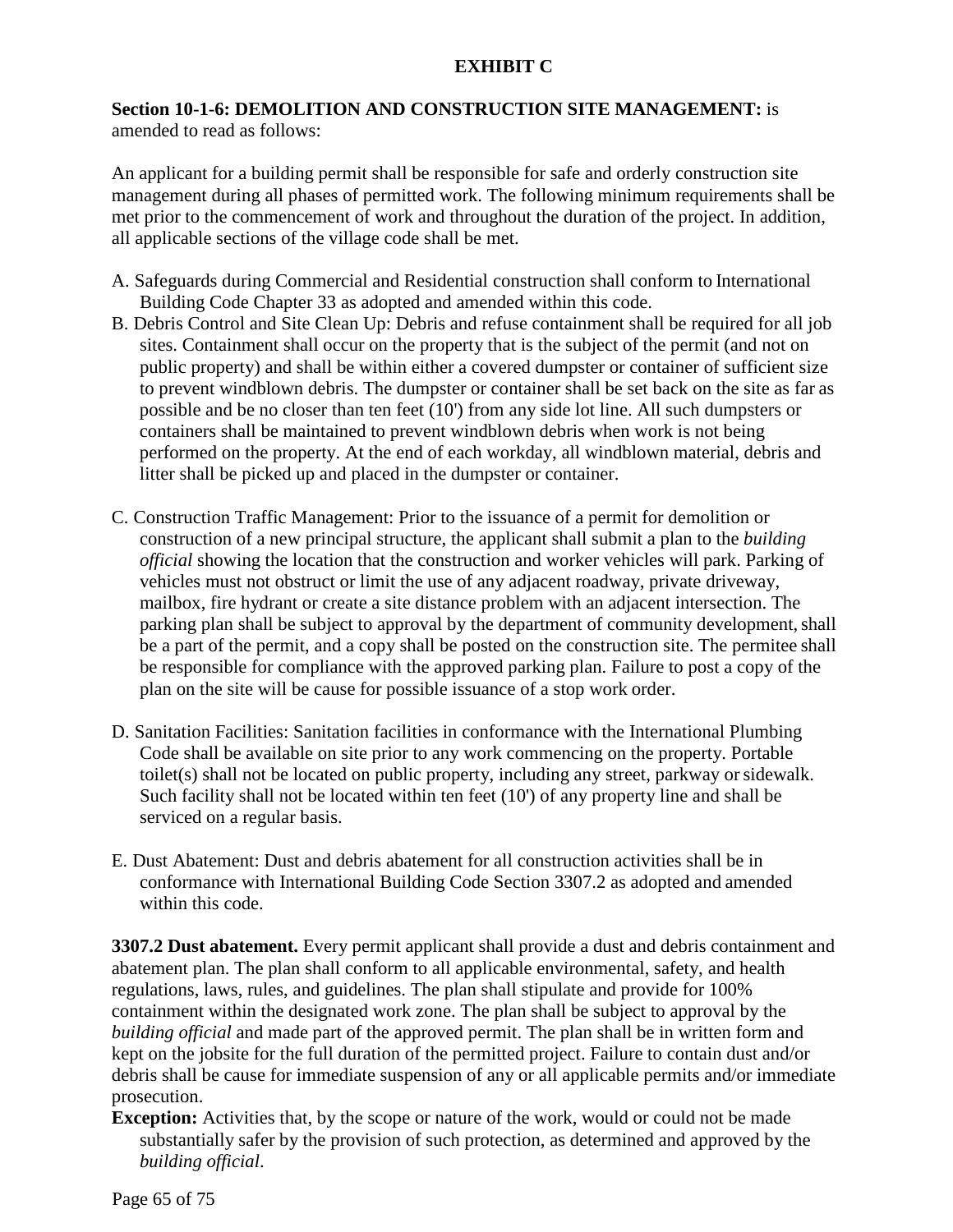- F. Weeds and grass: Weeds and grass shall conform to International Property Maintenance Code Section 309.2 as adopted and amended within this code.
- In addition, the application for a permit shall constitute notice to the applicant and permit holder, no additional notice shall be required until a final Certificate of Occupancy is issued. Failure to maintain grass and weeds shall be adequate cause for the immediate posting of a "Stop Work" order. Repeat and/or continued offenses shall be adequate cause for the *building official* to suspend the permit pursuant to Section 105.6.1 of the *International Building Code*  or Section R105.6.1 of the *International Residential Code* as adopted and amended within this code.
- G. Written Notice of Applicant: Notice of the filing of an application for a demolition permit of a single-family dwelling shall be given to all residents of property within two hundred fifty feet (250') of any part of the subject property and applicable homeowner association by the applicant. Such notice shall be on a form provided by the village and shall be given by first class mail. The applicant shall provide the names and addresses of all notified property owners to the village along with a certificate of mailing. The notices shall be sent at least ten (10) days prior to the permit being approved and said permit will not be approved without said ten (10) days' notice.
- H. Schedule and Cash Bond: The permit application for demolition and/or construction of a new principal structure shall include a schedule of all planned activities including:
	- 1. Installation of fencing.
	- 2. Installation of temporary erosion control measures.
	- 3. Building demolition.
	- 4. Excavation.
	- 5. Backfilling of the building excavation.
	- 6. Building under roof.
	- 7. Completion of exterior finishes.
	- 8. Rough and final grading.
	- 9. Six inch (6") topsoil placement.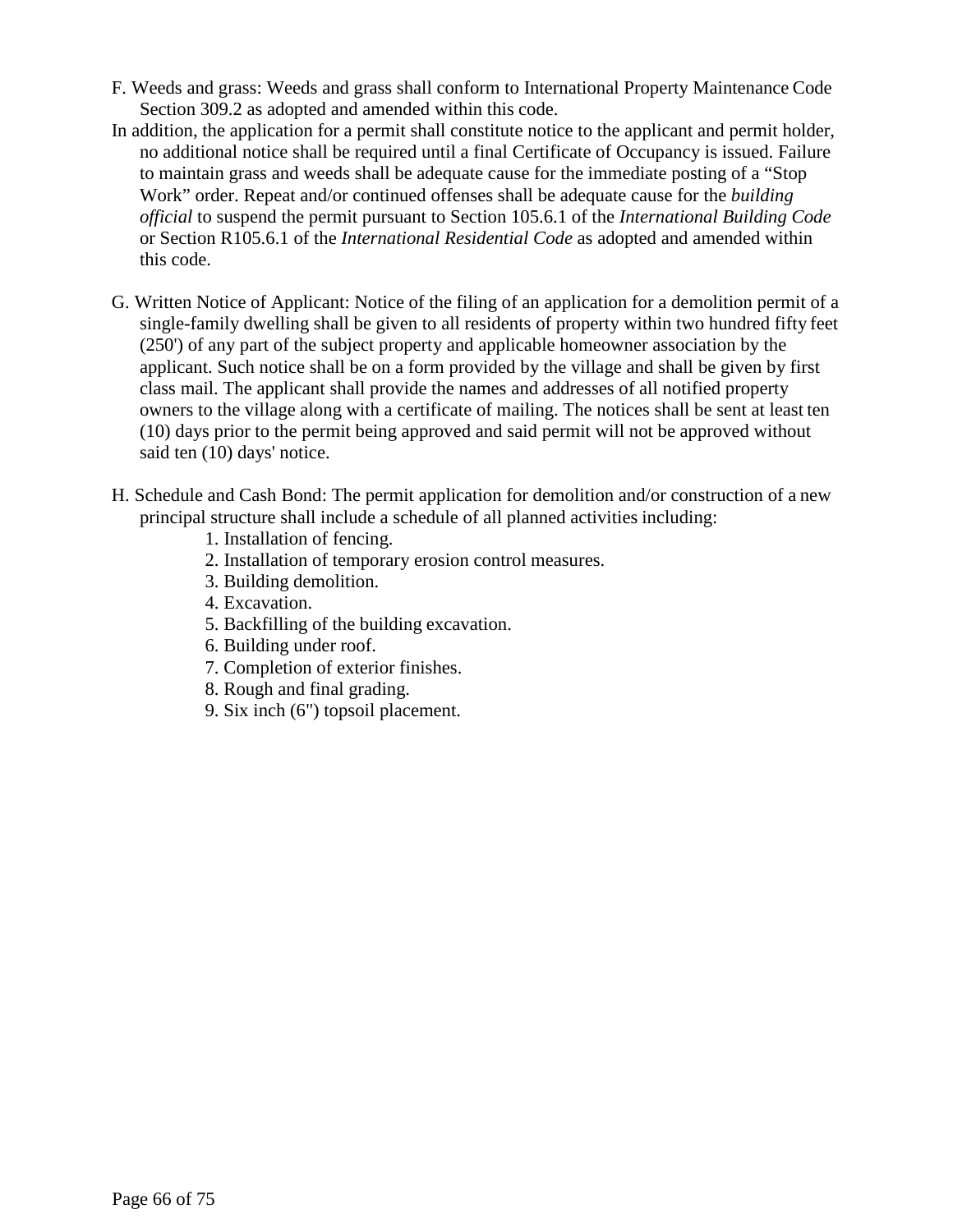10. Seeding or sodding of all disturbed areas.

Such schedule shall be subject to approval by the department of community development. The applicant shall provide the estimated area of disturbance and provide an estimate of the cost for the planned activities (excluding the cost of demolition and subsections H6 and H7 of this section) which shall be reviewed and approved by the village engineer. The village engineer shall approve said estimated area and costs or require them to be corrected. The applicant shall post with the village a cash bond in an amount equal to not less than one hundred ten percent (110%) of the approved estimated cost. Said cash bond shall meet the requirements of subsection [9-6-1B](http://www.sterlingcodifiers.com/codebook/getBookData.php?ft=3&find=9-6-1)1 of this code. Upon completion of the required work listed in this subsection H, said cash bond, or any unused balance shall be refunded.

- I. Expiration of Permit: Residential Permits shall conform to Section R105.5 of the International Residential Code as adopted and amended herein, all other Permits shall conform to Section 105.5 of the International Building Code as adopted and amended herein. This provision is in addition to and does not negate the provisions of subsection [9-6-1B](http://www.sterlingcodifiers.com/codebook/getBookData.php?ft=3&find=9-6-1)1 of this code.
- J. Tree Preservation and Protection: For all demolition permits, the applicant shall submit a detailed tree survey which shows the location of all trees with a minimum diameter of eight inches (8") as measured twelve inches (12") aboveground. The plan shall be subject to approval by the *building official* and shall be a part of the permit and include a statement of anticipated damage to or removal of trees on the subject property and measures to be taken to protect the trees such as pruning, root pruning, use of retaining walls or protective fencing, auguring of utility lines to improve the survivability of the trees and any other protective measures to be taken by the permittee.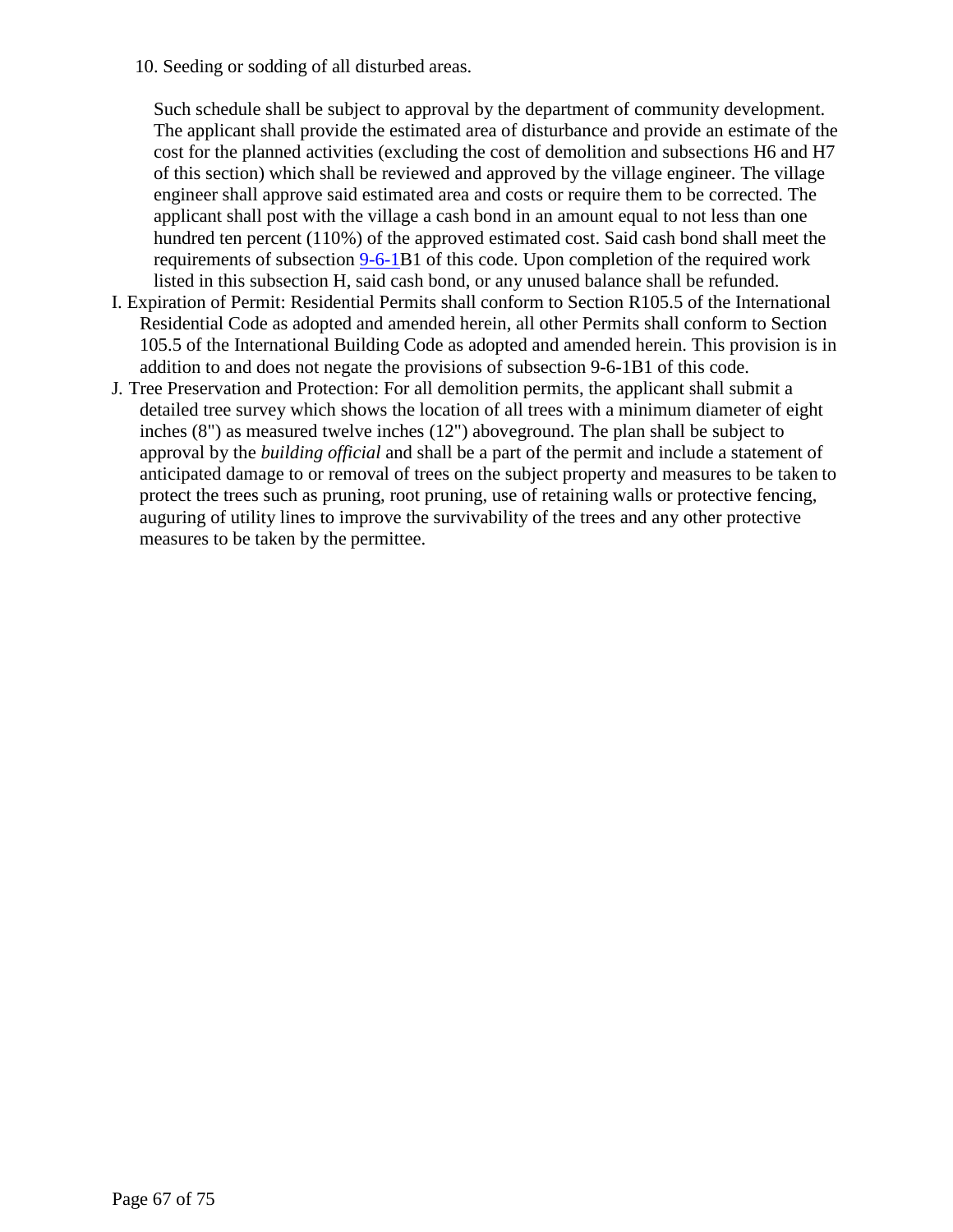K. Hours Of Construction:

Except as provided in subsections A, B, C and D of this section no person or entity shall perform construction activities, perform any activity requiring a building permit, or operate heavy equipment, except as follows:

| <b>Location</b>                                                                                                                                                                                                                                                                                                             | Day of the Week      | <b>Permitted Time</b>                                                                                  |
|-----------------------------------------------------------------------------------------------------------------------------------------------------------------------------------------------------------------------------------------------------------------------------------------------------------------------------|----------------------|--------------------------------------------------------------------------------------------------------|
| <b>Residential Zone Districts-</b><br><b>Interior or Exterior</b><br>Hand Tools: Hand Tools may be used at<br>any time within the interior of a fully                                                                                                                                                                       | <b>Monday-Friday</b> | Heavy Equipment- Between<br>7:00am and 6:00pm<br>Other Tools- Between 7:00am and<br>8:00 <sub>pm</sub> |
| enclosed structure provided that there is<br>no construction related sound at the<br>property line.<br>For the purposes of this section "hand"                                                                                                                                                                              | <b>Saturday</b>      | Heavy Equipment-Between<br>9:00am and 5:00pm<br>Other Tools Between 8:00am and<br>$7:00$ pm            |
| tools" shall mean tubing cutters, volt-<br>ohm meters, manual pipe benders, pliers,<br>wrenches, screwdrivers, paint brushes,<br>rollers, torches, brooms, and similar tools<br>that are substantially silent in operation.<br>"Hand tools" shall not include hammers<br>or any other item used as a striking<br>implement. | <b>Sunday</b>        | Heavy Equipment- Not Permitted<br>Other Tools- Between 9:00am and<br>$6:00 \text{pm}$                  |
| <b>All other Zone Districts-</b><br>Exterior*                                                                                                                                                                                                                                                                               | Any                  | Heavy Equipment-Between<br>6:00am and 6:00pm<br>Other Tools- Between 6:00am and<br>8:00pm              |
| *Exception: Any property that shares<br>a lot line with a Residential Zone<br><b>District</b>                                                                                                                                                                                                                               | Any                  | Heavy Equipment-<br>Same as Residential Zone<br><b>Districts</b>                                       |
| <b>All other Zone Districts-</b><br><b>Interior</b>                                                                                                                                                                                                                                                                         | Any                  | Other Tools-Any<br>Hand Tools-Any                                                                      |

**Heavy Equipment\***For purposes of this section, "heavy equipment" shall mean gasoline or diesel powered air compressors, gasoline or diesel powered saws, bulldozers, jackhammers, pile drivers, power hammers, chain saws, graders, riveters, earthmovers, tree and stump grinders, trenchers, cement mixers, tractors, power hoists or derricks, demolition balls, power shovels, dump trucks, and power equipment on wheels or traction chains, or other similar equipment, but shall not include garbage trucks, which are governed by separate agreement within the village, non-construction delivery vehicles, trucks operating on designated truck routes, or snow removal equipment.

**Residential Zone District** \*\*\*For the purposes of this section "Residential Zone District" shall include all zone districts R1, R2, R3, R4 and R5 with the additional inclusion of any contiguous street, right-of-way, or public owned property.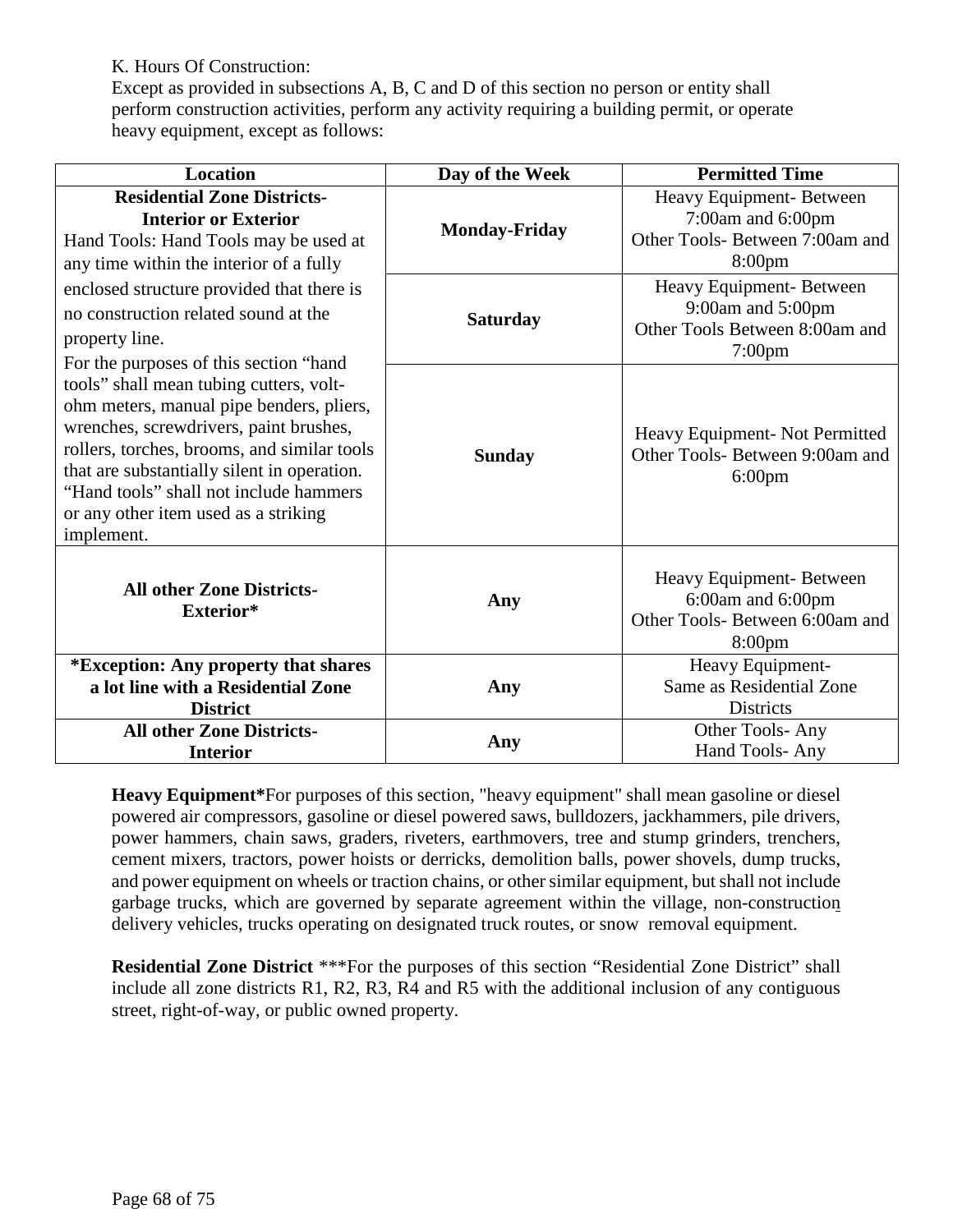**Other Tools\*\*** For the purposes of this section "Other Tools" shall mean any construction tool that is neither defined herein as "Hand Tools" or "Heavy Equipment". Other tools shall includebut not be limited to: electric compressors, nailers, hammers, electric saws, drills, or similar equipment.

# **Exceptions:**

- 1. Emergencies: The limitations stated in this section shall not apply in any situation which requires heavy equipment or other tools in emergencies to assist or avoid a problem related to health or to safety of persons or property, or to sewer, water, power, utility, or telephone interruptions.
- 2. Work by Public Agencies: The limitations stated in this section may be waived by the board of trustees by resolution for work undertaken by any public body or agency for the benefit of the public. The board of trustees may attach to any such waiver all conditions it deems necessary to protect the public health, safety or welfare.
- 3. Waiver: The limitations stated in this section may be waived by the *building official* in areas of the village zoned for nonresidential uses pursuant to the village zoning ordinance; provided, however, that no such waiver shall be granted unless the *building official* finds that:
	- a. The party seeking the waiver will suffer a unique or unusual hardship unless the waiver is granted; and
	- b. The granting of a waiver will not cause a substantial or undue adverse impact upon adjacent property or upon the public health, safety and welfare.
	- c. The village manager may attach to such waiver all conditions he deems necessary to protect the public health, safety or welfare.
	- 4. Building Permits: Work undertaken pursuant to any permit issued by the village shall be subject to the provisions of this section.
	- L. Off-Site Maintenance: In addition to the provisions of Title 8 and *International Property Maintenance Code* Section 302.1 of the of this code no permitee shall allow any run-off, dirt, mud, debris or similar materials to be deposited upon and remain on any area outside of the premises upon which the permit was issued. Such premises shall include- but not be limited to Public or Private: Streets, Right-of-ways, Sanitary or storm sewers, and/or any other premises not included within the scope of the permit. Any such materials shall be immediately removed and the area shall be restored to a clean condition- with no visible residue. The application for a permit shall constitute notice to the applicant and permit holder, no additional notice shall be required until a final Certificate of Occupancy is issued. Failure to maintain any off-site area in conformance with this section shall be adequate cause for the immediate posting of a "Stop Work" order. Repeat and/or continued offenses shall be adequate cause for the *building official* to suspend the permit pursuant to Section 105.6.1 of the *International Building Code* or Section R105.6.1 of the *International Residential Code* as adopted and amended within this code.
	- M. **Construction Site Sign:** The *building official* may require a construction site sign to be posted on any Commercial or Residential project where a protective barrier, fence, barricade, or canopy is required by this code. The sign format and required information shall be as specified by the *building official*.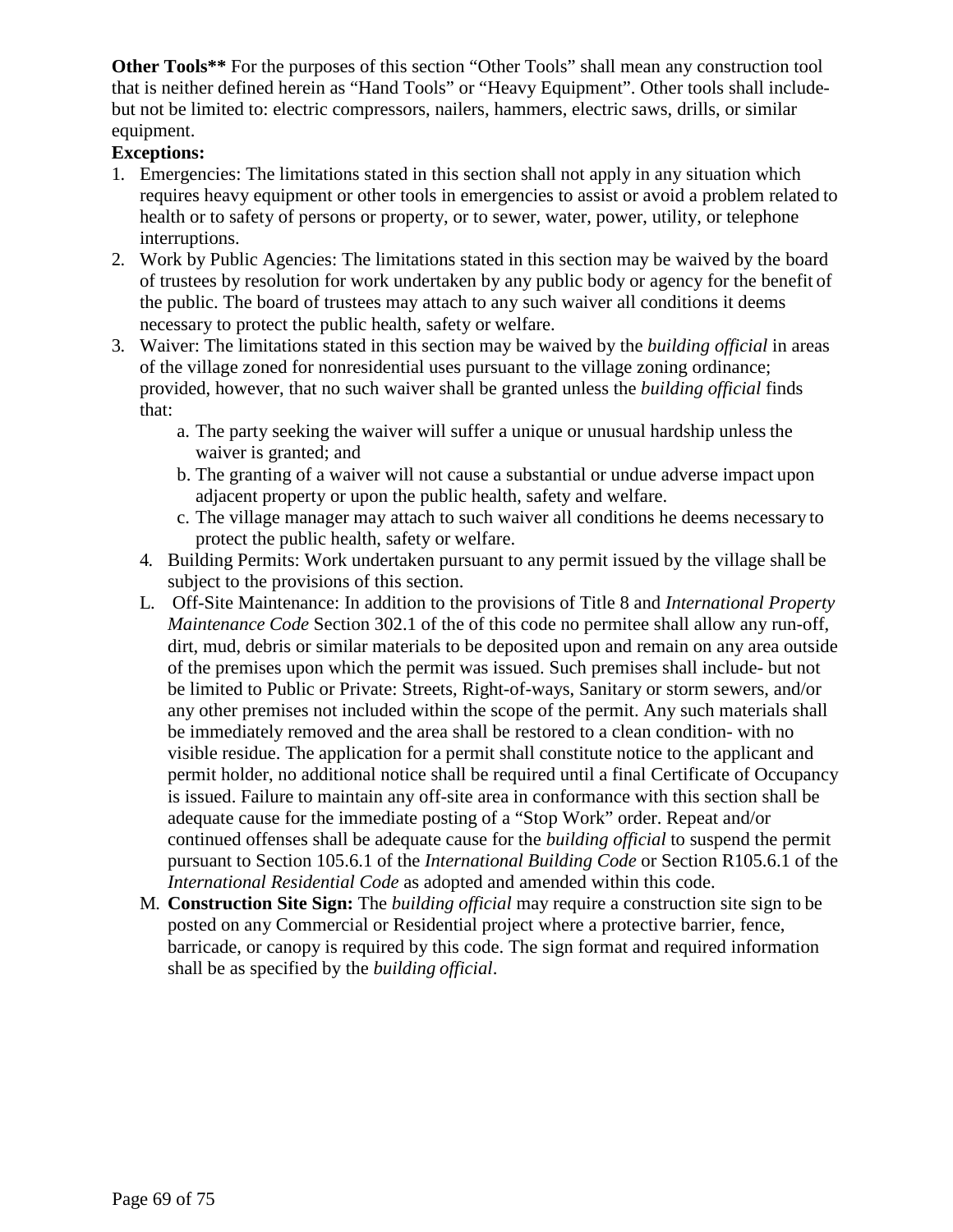# **Exhibit C**

# **7-2-1 SCHEDULE XV,** FIRE APPARATUS ACCESS ROADS

Adoption Of The International Fire Code

In lieu of using any section, or in addition to any section of this title, the officer issuing a citation may issue it by using any of the sections of the currently adopted International Fire Code, as amended, which is incorporated and adopted by reference as a part of this title, All citations issued for these violations shall be in the name of the village and may refer to the numbered sections of either the Illinois vehicle code, or this title, but shall also be referred to as an ordinance violation in the traffic ticket or complaint:

### **Recommendation:**

It is recommended that the proposed amendments to the Village's Building and Fire Codes be adopted.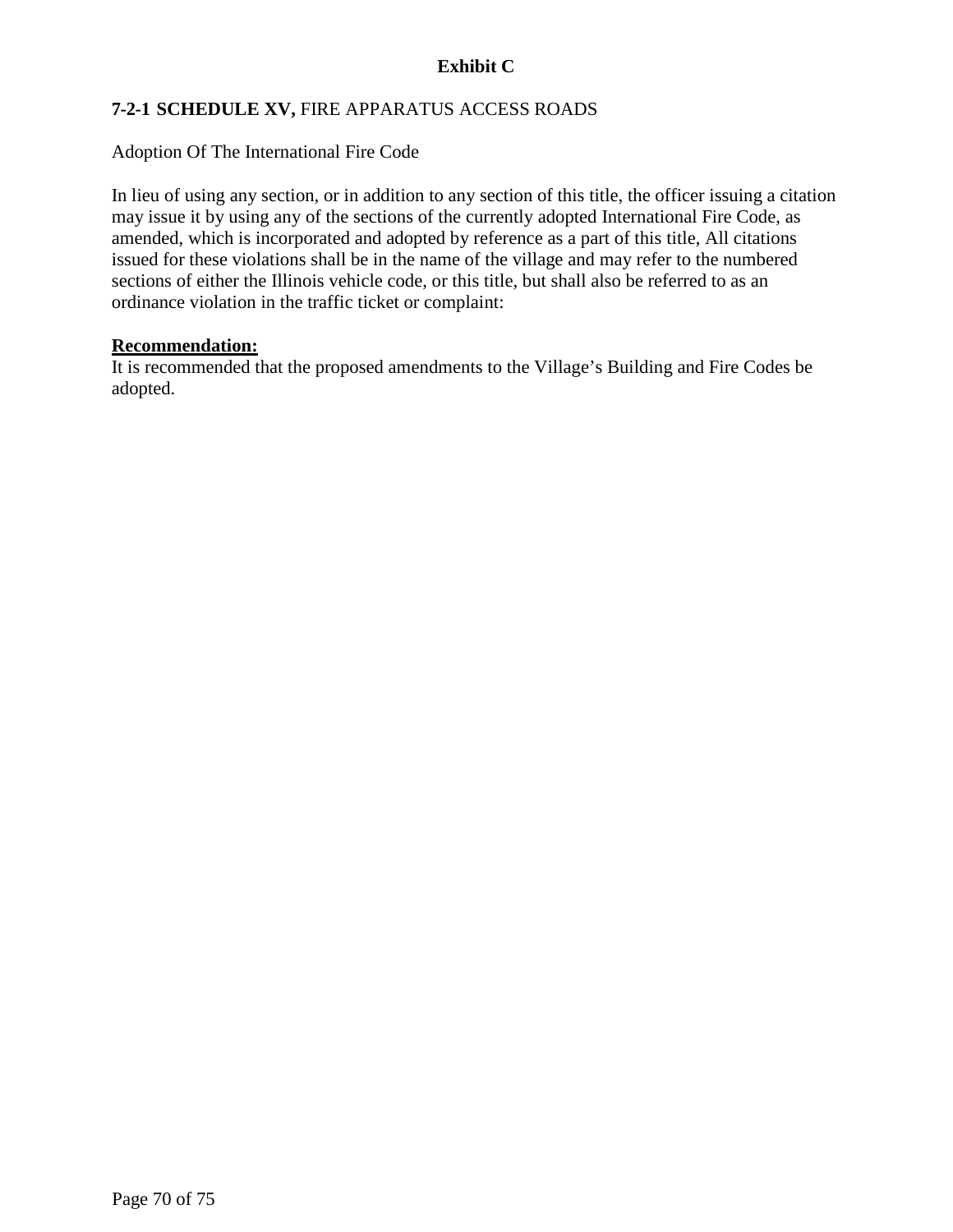# **M E M O R A N D U M**

| To:<br>CC:   | <b>Bill Hudson</b><br><b>Building Official</b><br><b>Stewart H. Diamond</b> |
|--------------|-----------------------------------------------------------------------------|
| <b>From:</b> | Keri-Lyn J. Krafthefer<br>Greg Jones                                        |
| Subject:     | Design control standards for residential units                              |
| Date:        | April 29, 2016                                                              |

You asked us whether the Village of Oak Brook, as a non-home rule municipality, is authorized to adopt an ordinance requiring the exterior of single-family homes to be constructed solely of brick and stone, or to impose other similar restrictions. Oak Brook is authorized to adopt building design regulations, although imposing inflexible appearance requirements can have significant unintended consequences for the community and its elected leaders. The village should carefully consider the practicalities and pitfalls discussed below before adopting aesthetic requirements for single-family homes.

**Code**

#### **I. Aesthetic Regulatory Authority Under the Illinois Municipal**

The Illinois Municipal Code (65 ILCS 5/11-13-1) grants municipalities broad authority to regulate development activity. Municipalities may adopt ordinances limiting the height and bulk of buildings, their location, and what uses may occupy buildings and property. In 2007, the General Assembly passed Public Act 95-475 (eff. Jan. 1, 2008) authorizing municipalities to:

establish local standards solely for the review of the exterior design of buildings and structures, excluding utility facilities and outdoor off-premises advertising signs, and designate a board or commission to implement the review process.

(65 ILCS 5/11-31-1(12)) The Act grants municipalities express authority to regulate building design, regardless of a municipality's home rule status. It does not appear that local aesthetic regulations authorized by the Act have been challenged in court since the Act's adoption. As discussed below, municipal aesthetic regulations were commonly challenged and overturned by Illinois courts prior to the Act's passage.

**II. Case Law Concerning Aesthetic Regulatory Authority** Before 2008, the Illinois Supreme Court's decision in *Pacesetter Homes, Inc. v. Village of Olympia Fields*, 104 Ill. App. 2d 218 (1968), largely governed – and undercut – aesthetic regulations adopted by non-home rule communities. *Pacesetter* invalidated a municipal design review ordinance because the design standards were unconstitutionally vague and the ordinance unlawfully delegated legislative authority to the design review board and local building official. Several years later, the Supreme Court appeared to distance itself from *Pacesetter* in *LaSalle National Bank v. City of Evanston*, 57 Ill. 2d 415 (1974). In that case, a developer challenged the city's denial of his rezoning request and argued that the city's justification (which was based largely on aesthetics) was improper. The court upheld Evanston's zoning denial and stated that:

[w]e are of the opinion that in the present case aesthetic qualities are a properly cognizable feature and that the evidence presented is supportive of [Evanston's] position that the [current zoning designation] is not arbitrary or unreasonable and is in accord with the general public welfare.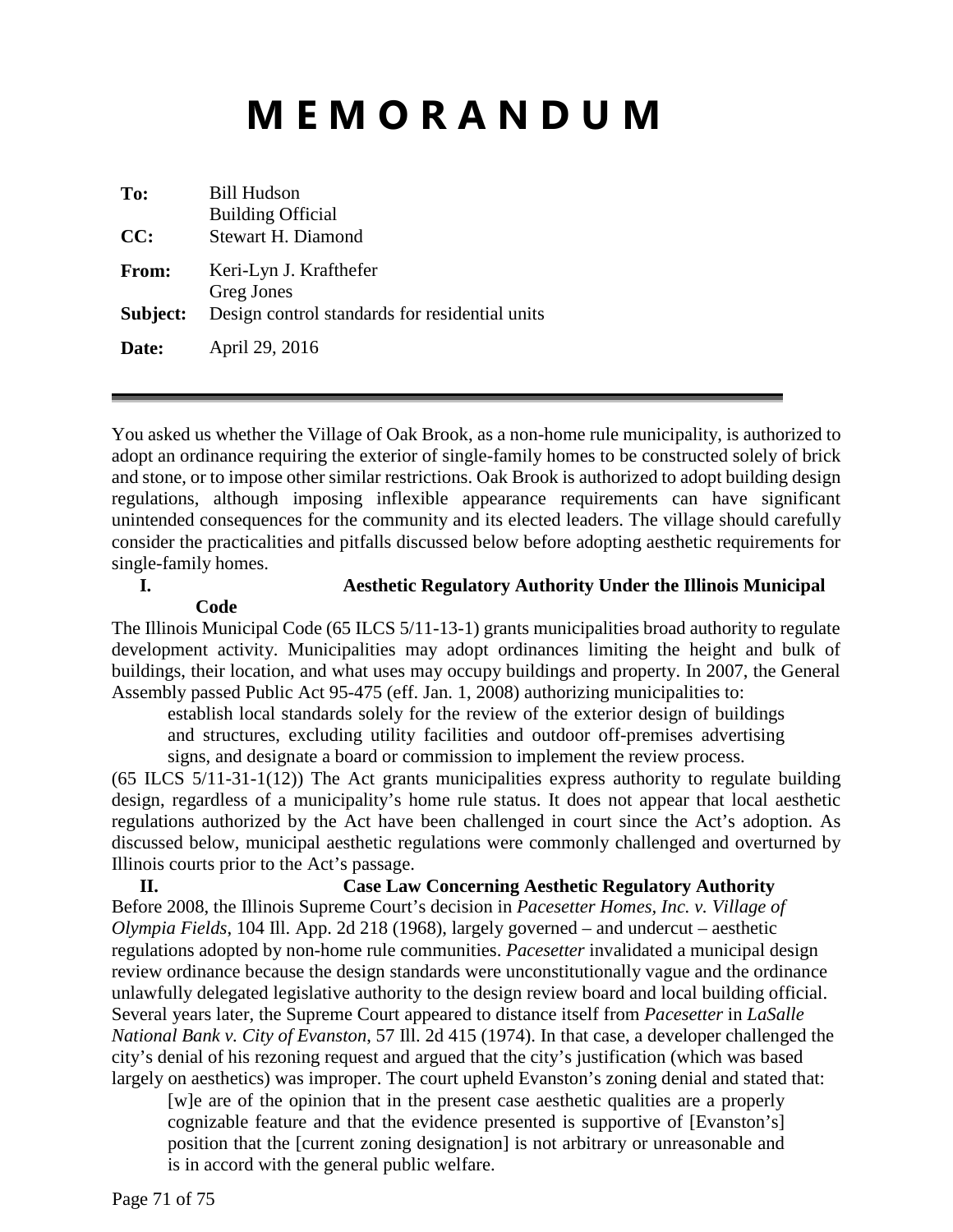LaSalle, 57 Ill. 2d at 432-32. Stated differently, the court found that the city could rely on aesthetic considerations to deny zoning relief.

The Supreme Court once again changed course in *County of Lake v. First National Bank of Lake Forest*, 79 Ill. 2d 221 (1980). In that case, the Court resolved a zoning dispute in favor of the property owner and resurrected the *Pacesetter* rule, stating that "[a]esthetic considerations, although not disregarded, are not controlling and are often a matter of personal taste." *County of Lake*, 79 Ill. 2d at 228. This decision once again cast significant doubt on a non-home rule municipality's ability to regulate building aesthetics until the General Assembly passed the Act in 2007.

# **III. Common Approaches to Aesthetic Regulations**

Since 2008, many communities around Chicago have adopted and enforced aesthetic standards for new buildings. It is somewhat common for communities to require a certain percentage of commercial and multi-family structures to be constructed of masonry materials, including brick and stone. It is far less common for communities to impose exclusive masonry requirements on all single-family homes.

Some communities measure the required masonry percentage for multi-family and commercial structures based on the overall square footage of the exterior walls (*e.g.*, Naperville). Other communities only require masonry on facades that are visible from the public right of way (*e.g.*, Alsip). The percentage of masonry required varies widely, too. Some communities require fifty percent of exterior construction to be masonry. Other communities require all exterior surfaces to be constructed of masonry. The percentage of masonry required is not tied to a specific legal principle; rather, it is derived largely from community preference.

A more common regulatory approach taken by communities is to prohibit certain building materials altogether. Instead of imposing mandates that builders must meet (*e.g.*, 80% exterior masonry construction), some communities ban specific materials like Dryvit, EIFS, split-face block, and CMU. These types of regulations allow creativity in design by not requiring every home to be made of a single material (*e.g.*, brick) while also ensuring high quality design by prohibiting less desirable materials.

# **IV. Regulatory Considerations**

Aesthetic regulations are equally capable of improving a community's appearance and creating significant unintended consequences. Communities that enact aesthetic regulations without carefully considering their practicality or engaging the community often anger constituents and fail to accomplish their aesthetic goals. This is often the case because "beauty is in the eye of the beholder," as they say, and housing design is a very subjective issue. In addition, administering aesthetic regulations can significantly burden municipal resources, particularly when variances to the regulations are regularly sought. In our experience, inflexible aesthetic requirements can also have economic development and political consequences for a community. Below are several considerations the village should evaluate before adopting aesthetic regulations for single-family homes.

1) Basis for Evaluating Compliance – One issue would be determining what standards would be permitted and what would not, and then defining what deviations from the standards would be permitted and under what circumstances. This is important, because the village will have to define, for example, under what situations variances would be granted. There would likely be a public outcry if no deviations at all are permitted. However, if the village specifies objective deviations, sometimes it is hard to get a board to focus on the actual objective standards and not on extraneous matters, such as aesthetic appearance. For example, the village may provide that the failure to provide brick and stone is okay if there is a financial hardship, or if the soil under house not substantial to support weight of brick and stone superstructure, so lighter materials are warranted, etc. Design review is particularly prone to subjective determination of what looks good and what does not, which is not the correct factor for the evaluation of whether or not a variance is warranted. Variances and/or compliance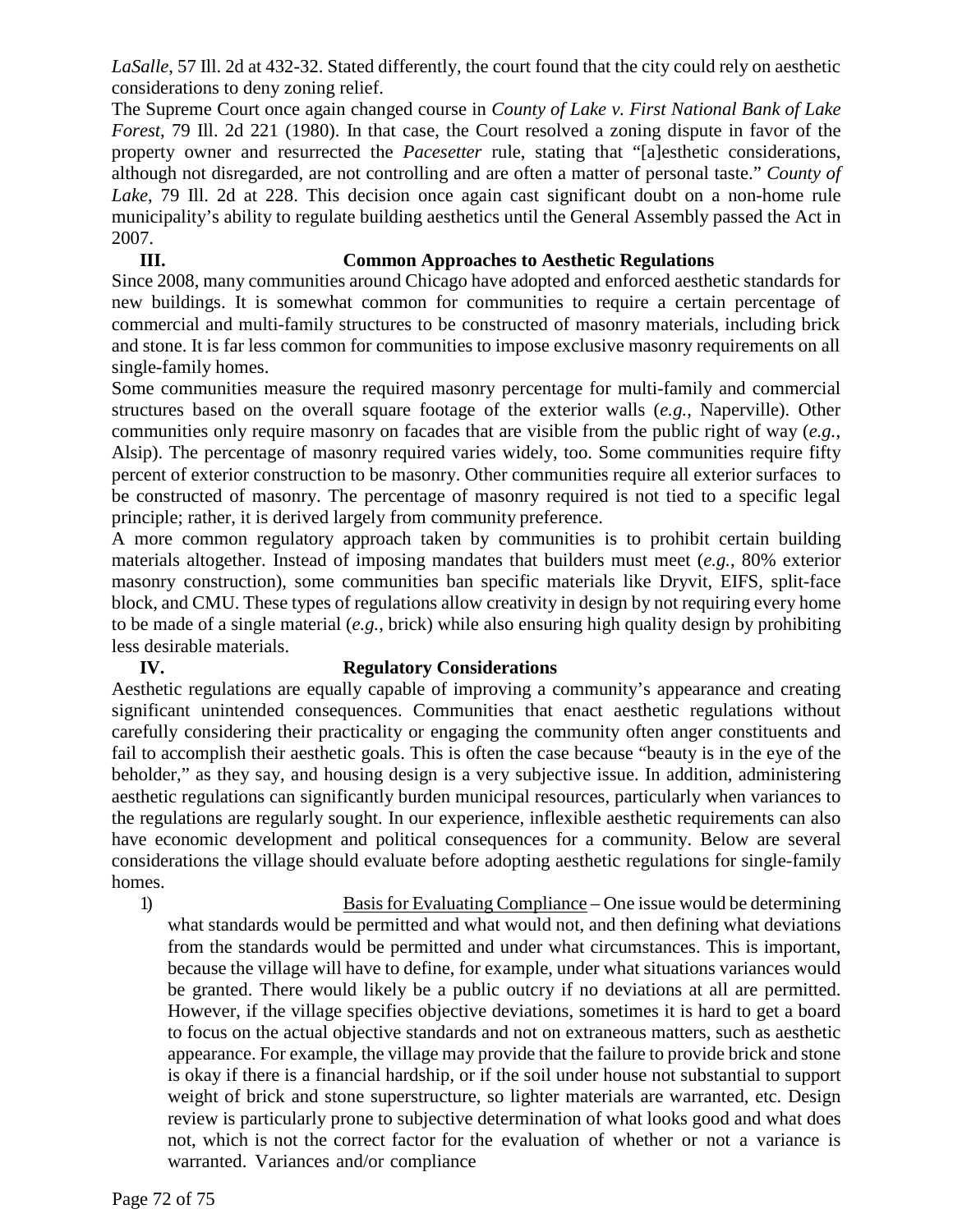with the regulations cannot be evaluated upon subjective factors such as what looks good and what does not. Any variance that is approved, or any determination of compliance or non-compliance, needs to be based upon articulated objective factors, otherwise the village could be subjected to claims of discrimination. We can help the village prepare objective criteria, but the devil is really in the enforcement details – if the intent is to use this as a weapon based upon what looks good and what does not, legal problems could ensue.

2) Existing Community Design – Villages that adopt aesthetic standards after the community is substantially built out must take great care to acknowledge the community's existing design features. Regulations that ignore the design of existing homes often become sources of contention, particularly when an existing homeowner wants to build an addition or invest in an existing structure. It is common for constituents to question "why can't I just build what my neighbor already built?" Communities that have developed over decades – like Oak Brook – are comprised of a variety of architectural styles that include many different building materials. Local aesthetic standards must account for these realities.

3) Administrative Burdens – The Act requires the village to establish a commission to administer the design review process. Creating, educating, and staffing the commission takes time and resources. In addition, it is common (and advisable) for the village board to have final authority on design-related issues. Accordingly, the village board's time may increasingly be dedicated to design issues if the village enacts overly prescriptive aesthetic regulations. If aesthetic regulations mandate using a narrow range of materials, the village should be prepared to dedicate significant resources to evaluating and processing an increased number of variance requests. The more variances granted, the more watered down the restrictions become, and the greater danger of the use of subjective criteria as discussed above in IV(1).

4) Construction Costs – The cost of building a masonry structure regularly exceeds the cost of building a non-masonry building. Some estimates indicate that masonry buildings cost up to 20% more than their non-masonry counterparts. The increased cost of masonry can better be absorbed by larger commercial and residential developers, which is why many communities limit masonry mandates to only commercial and multi-family structures. In contrast, individual homeowners are generally less financially capable and willing to meet masonry mandates.

5) New Products – The construction industry is continuously evolving. New products that look and function like masonry but are not actually masonry are being used more and more. Pre-cast panels with brick patterns and thin brick (*i.e.*, brick that is half the width of traditional brick) and stamped bricks have been introduced and widely accepted by communities within the last few years. Villages that mandate the use of a specific type of building product because of how the product looks often find it difficult to explain why a visually and functionally comparable product is unacceptable. In the alternative, the village may have to continually update its regulations to keep up with new materials and trends.

6) Homeowners Association Covenants – Municipal aesthetic regulations can cause conflicts with homeowners' association covenants and restrictions. Although municipal requirements trump association regulations, significant differences between municipal and aesthetic regulations can create a large constituent backlash. Municipalities adopting aesthetic regulations should generally be aware of what association regulations are in force and involve the associations in formulating the aesthetic regulations.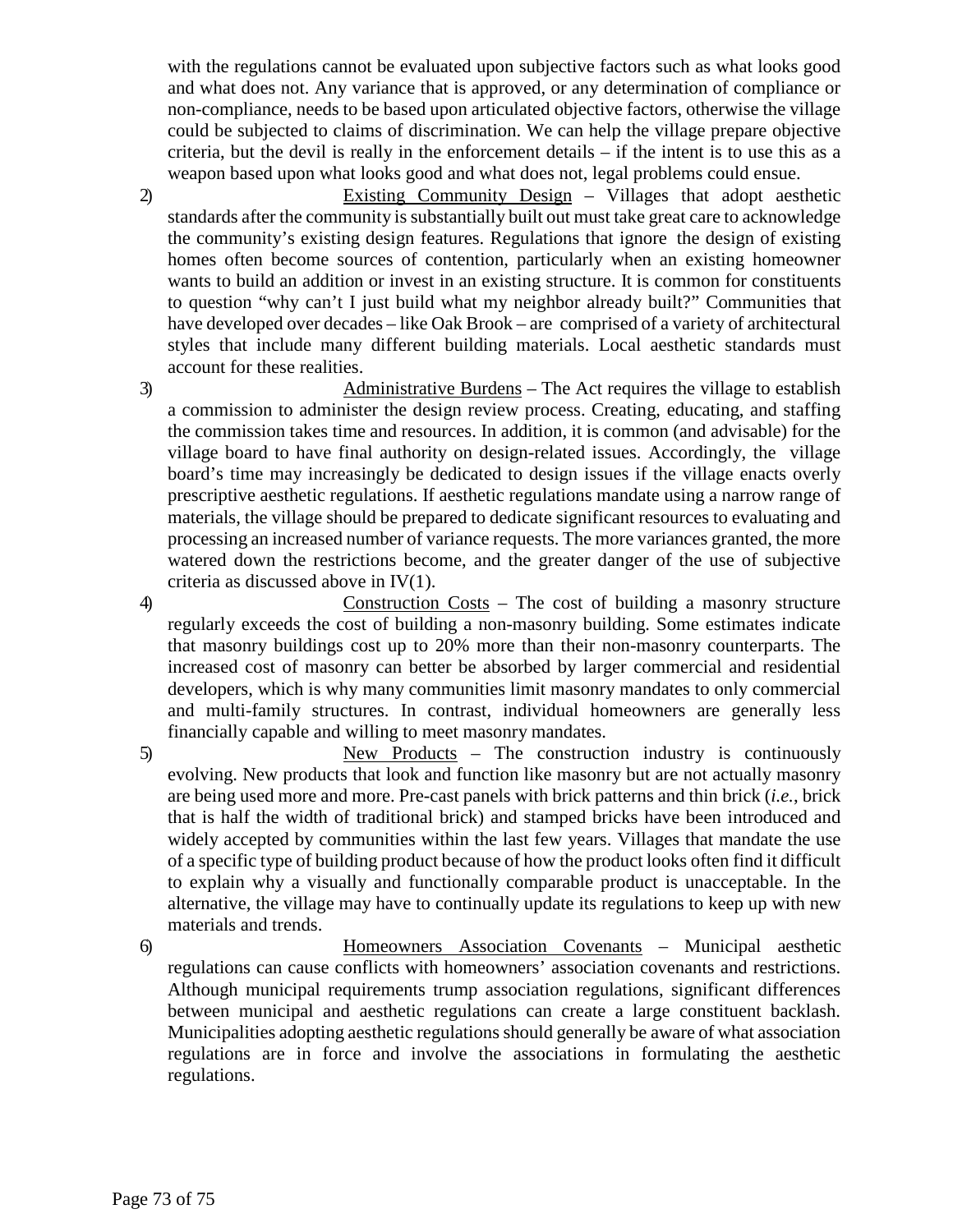## **V. Recommendation**

While the village has legal authority to mandate the use of brick and masonry materials for singlefamily homes, there are significant practical consequences associated with doing so. Instead of requiring a rigid percentage of a specific type of material, the village should consider developing and adopting comprehensive aesthetic regulations that acknowledge the community's existing design and prohibit the use of inconsistent materials (*e.g.*, Dryvit, CMU). The aesthetic regulations should be developed with input from village staff and the community. Providing opportunities for meaningful input will maximize buy-in and reduce the potential for constituent backlash.

The aesthetic regulations should be administered by staff and a design review board. The plan commission could potentially serve as the design review board, or the village board may designate another body to play that role.

We are happy to discuss Oak Brook's regulatory options and answer any further questions you have. Please don't hesitate to contact us with questions.